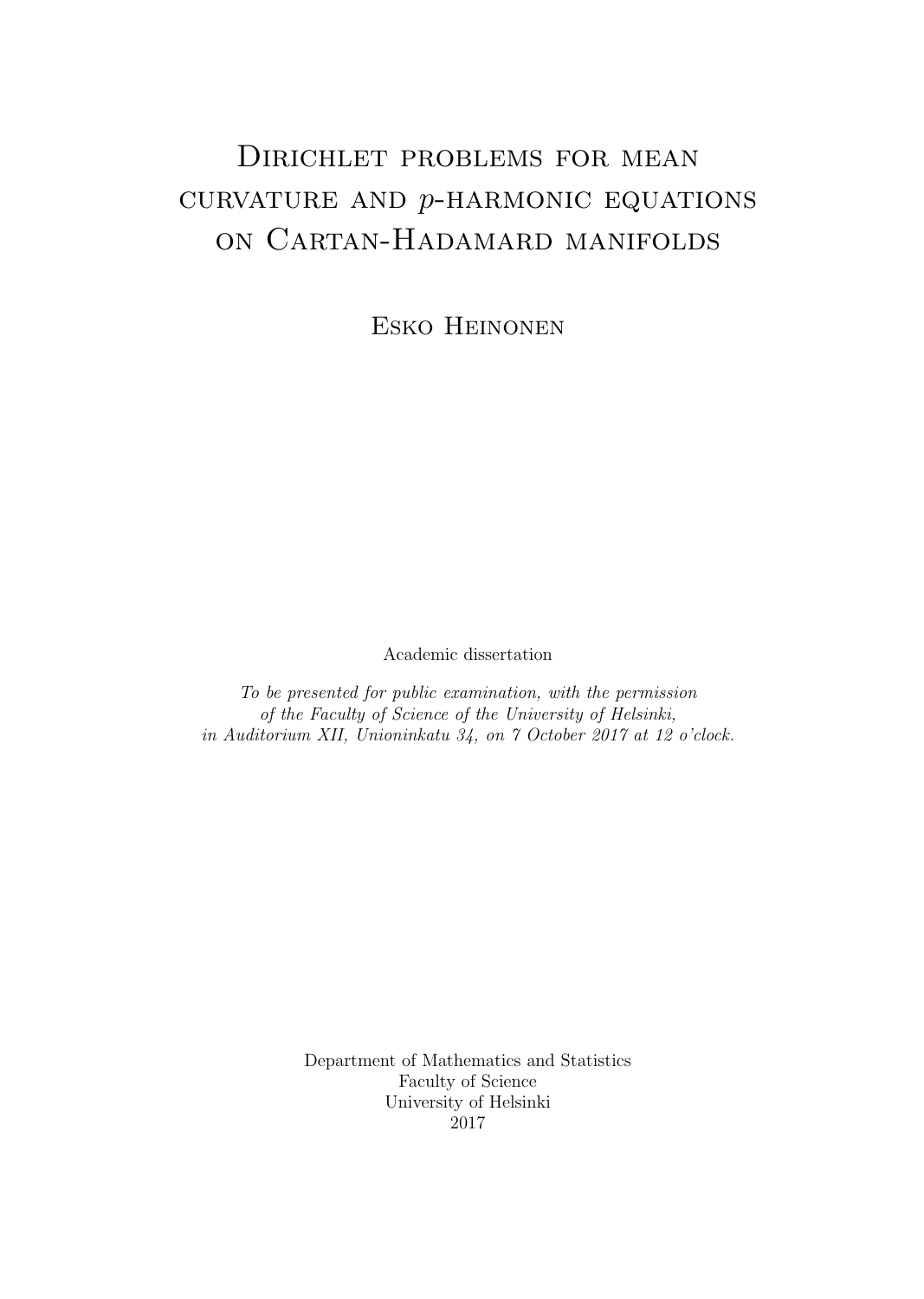ISBN 978-951-51-3663-3 (paperback) ISBN 978-951-51-3664-0 (PDF) Unigrafia Oy Helsinki 2017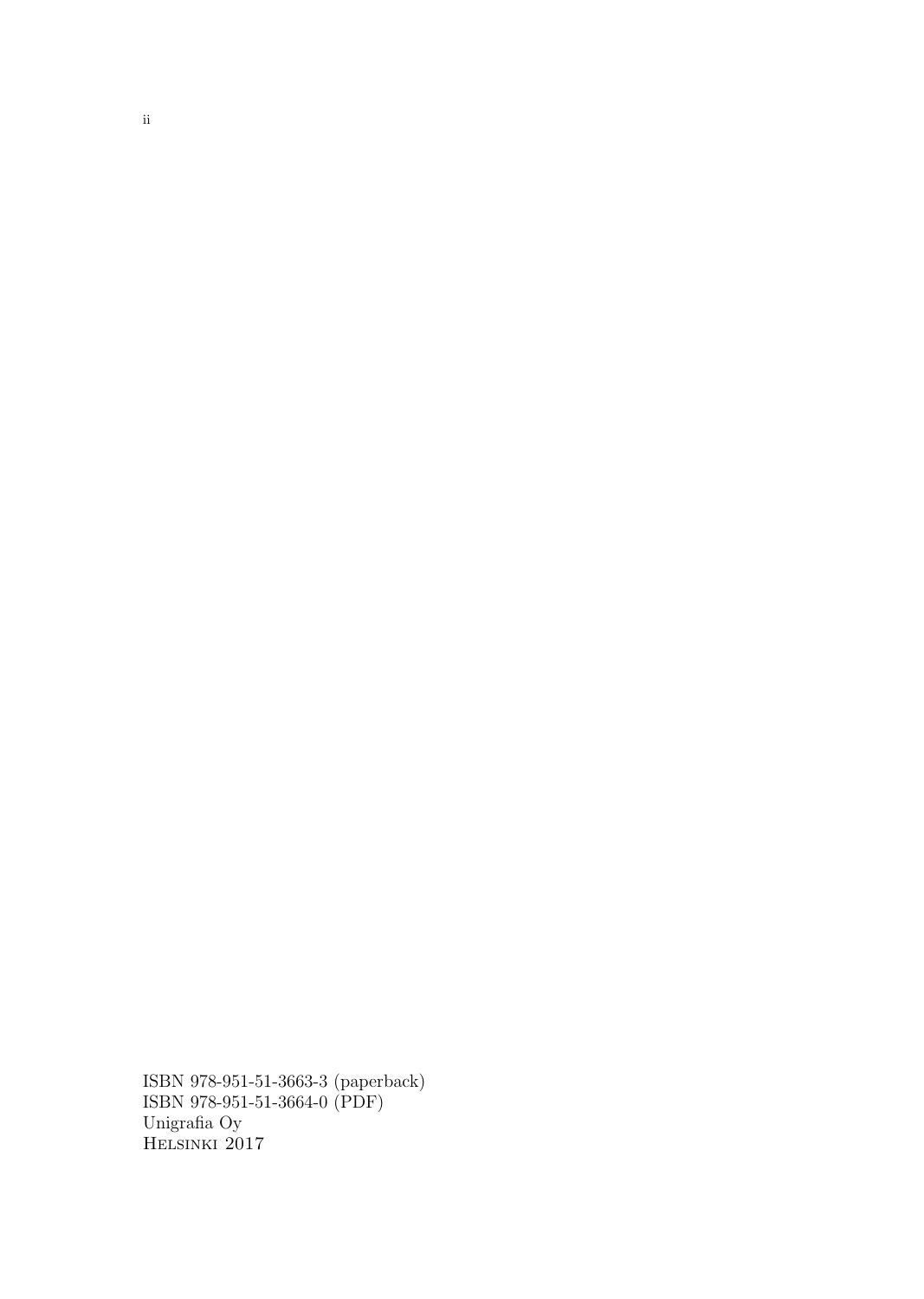#### **ACKNOWLEDGEMENTS**

First and foremost I wish to thank my advisor Ilkka Holopainen for introducing me to the world of geometry and patiently guiding me through my PhD studies. I have always felt welcome when visiting his office with any kind of questions or concerns.

I extend my gratitude also to Jean-Baptiste Castéras for collaboration and hosting my visits to Brussels. During the past years he has been almost like a second advisor for me.

I also wish to thank my pre-examiners Professor Luis Alías and Professor Alexander Grigor'yan, and my opponent Professor Alberto Setti for their time spent reading my thesis.

This work would not have been possible without the financial support of the Academy of Finland (project 252293), the Jenny and Antti Wihuri Foundation, the Centre of Excellence in Analysis and Dynamics Research, and the Doctoral Programme in Mathematics and Statistics. I gratefully acknowledge this support.

During the spring 2017 I worked for almost six months at the Universidade Federal do Ceará in Fortaleza and I thank the faculty of the Department of Mathematics for their very warm welcome. I wish especially to thank my local advisor Jorge Lira for hosting my visit and offering this possibility, and Marco Magliaro for helping me with all the practical things uncountably many times.

I have spent nine years at the Department of Mathematics and Statistics in Helsinki and I have been lucky to have so many friends who made the department such a good place to study and work. A special thanks to Olli for lunch company over the years and for all the conversations and support related to work, life and everything.

I wish to thank all my friends outside the math department, it has been important to have also other things to do and think.

None of this would have been possible without the support of my family. I am grateful for my parents, Päivi and Heimo, for supporting and encouraging me on the path I chose. I also thank my brothers Juho and Timo for all the fun along the years. Especially I wish to thank Erja for supporting and believing in me during this project, and I am grateful for all the love and happiness that she brings to my life.

Helsinki, September 2017

Esko Heinonen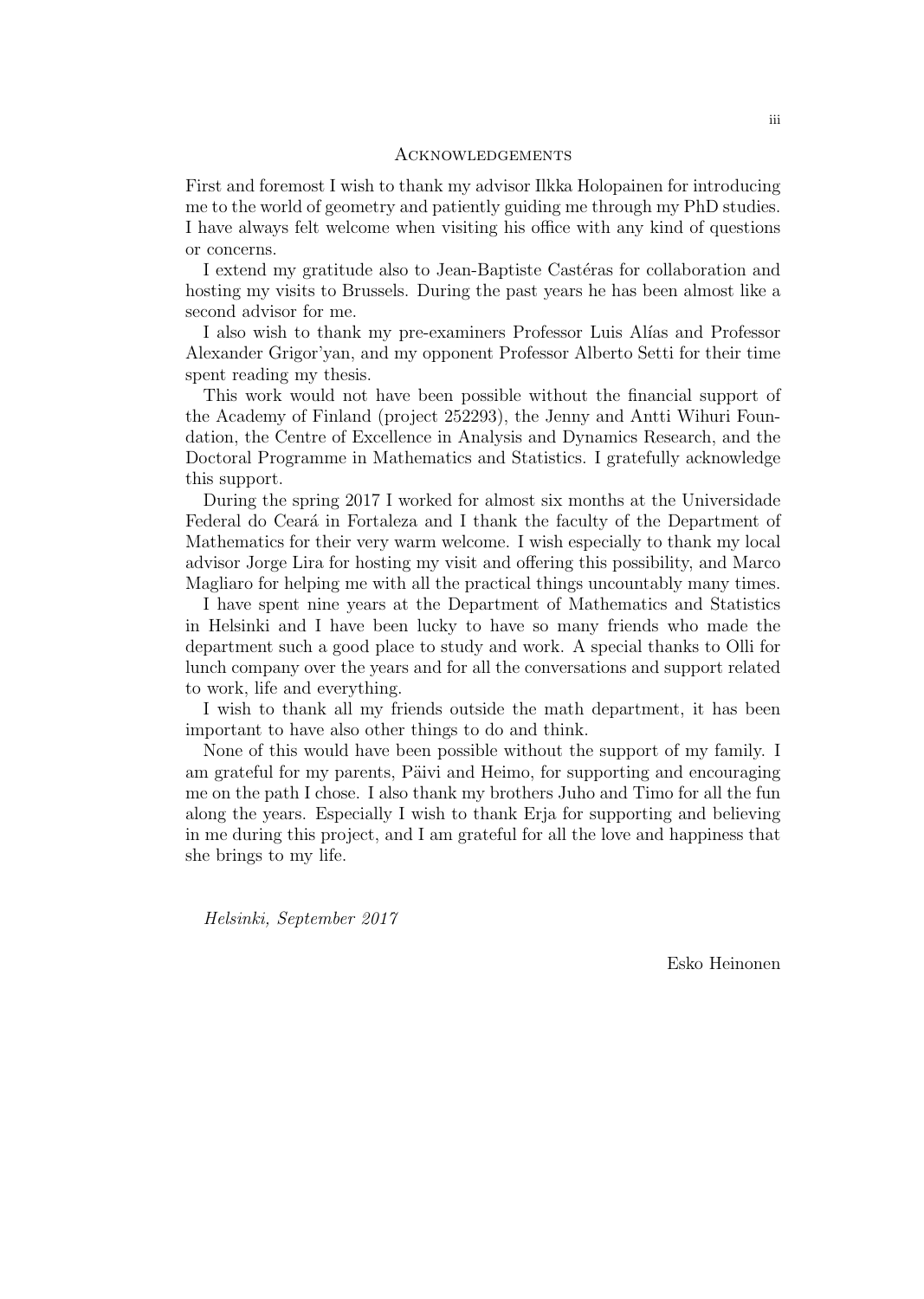#### List of included articles

This dissertation consists of an introductory part and the following articles:

- [A] J.-B. Casteras, E. Heinonen, and I. Holopainen, Solvability of minimal graph equation under pointwise pinching condition for sectional curvatures, J. Geom. Anal. 27(2):1106–1130 (2017).
- [B] E. Heinonen, Asymptotic Dirichlet problem for A-harmonic functions on manifolds with pinched curvature, Potential Anal., 46(1):63-74 (2017).
- [C] J.-B. Casteras, E. Heinonen, and I. Holopainen, Dirichlet problem for fminimal graphs. J. Anal. Math., to appear. Preprint: arXiv:1605.01935 (2016).
- [D] J.-B. Casteras, E. Heinonen, and I. Holopainen, Existence and nonexistence of minimal graphic and p-harmonic functions. Preprint: arXiv:1701.00953 (2017).

In the joint articles [A], [C] and [D], the author made significant contributions to the analysis and had a central role in the writing process and verifying the details of the proofs.

The author acknowledges J. Geom. Anal. as the original publisher of the article [A] and Potential Anal. as the original publisher of the article [B].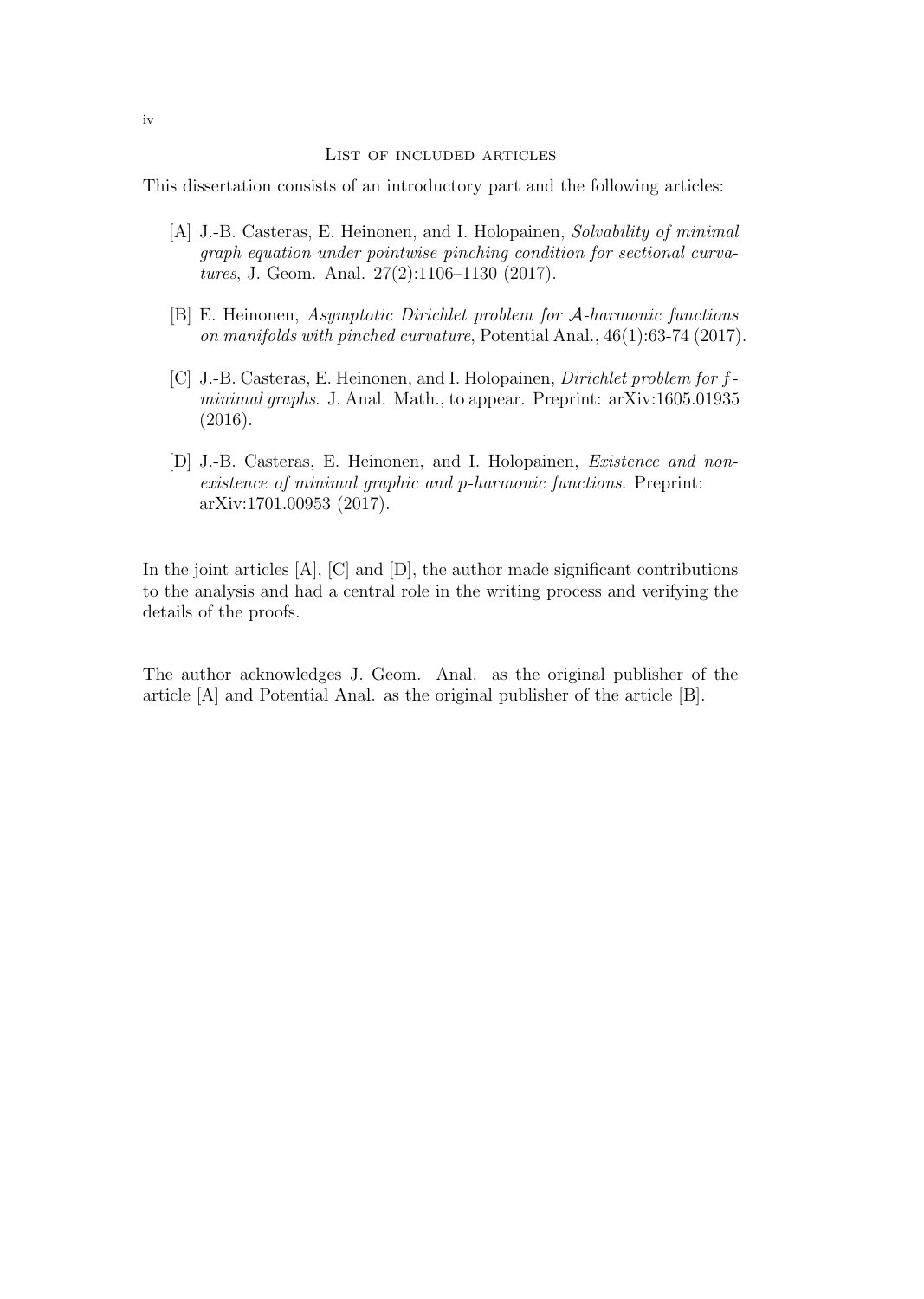|    | Acknowledgements                                                                                                                                                                                                                                                                                                                                                                | iii                                                       |
|----|---------------------------------------------------------------------------------------------------------------------------------------------------------------------------------------------------------------------------------------------------------------------------------------------------------------------------------------------------------------------------------|-----------------------------------------------------------|
|    | List of included articles                                                                                                                                                                                                                                                                                                                                                       | iv                                                        |
| 1. | Overview                                                                                                                                                                                                                                                                                                                                                                        | 1                                                         |
| 2. | Preliminaries<br>Mean curvature equation and minimal surfaces $\ldots \ldots$<br>2.1.<br>2.2.<br>$A$ -harmonic functions<br>and a series of the contract of the contract of the contract of the contract of the contract of the contract of<br>Asymptotic Dirichlet problem on Cartan-Hadamard<br>2.3.<br>manifolds                                                             | 1<br>$\overline{2}$<br>$\overline{4}$<br>$\mathbf 5$      |
| 3. | Background of the asymptotic Dirichlet problem<br>3.1.<br>3.2.<br>$\mathcal{A}$ - and p-harmonic functions<br>3.3.<br>Rotationally symmetric manifolds<br>3.4.<br>3.5.                                                                                                                                                                                                          | $\mathbf{5}$<br>$\bf 5$<br>$\overline{7}$<br>8<br>9<br>10 |
| 4. | Pointwise pinching condition for the sectional curvatures<br>4.1.<br>Articles [A] and [B] revisited $\ldots \ldots \ldots \ldots \ldots \ldots$<br>4.2.<br>4.2.1. Integral bounds for solutions $\ldots \ldots \ldots \ldots$<br>4.2.2. Pointwise estimates $\ldots \ldots \ldots \ldots \ldots \ldots$<br>4.2.3. Further questions $\ldots \ldots \ldots \ldots \ldots \ldots$ | 11<br>11<br>12<br>13<br>15<br>15                          |
| 5. | $f$ -minimal graphs<br>5.1.<br>5.1.2. Barrier at infinity $\ldots \ldots \ldots \ldots \ldots \ldots \ldots$<br>5.2.<br>5.2.1. A priori estimates $\ldots \ldots \ldots \ldots \ldots \ldots$<br>5.2.2. Entire $f$ -minimal graphs $\ldots \ldots \ldots \ldots \ldots$                                                                                                         | 16<br>16<br>16<br>17<br>17<br>19<br>20                    |
| 6. | Optimality of the curvature bounds<br>6.1.<br>6.2.<br>6.2.1. Gradient estimate for minimal graphic functions<br>Optimal curvature upper bound on the rotationally<br>6.2.2.<br>6.2.3. <i>p</i> -parabolicity when $p \geq n$                                                                                                                                                    | 21<br>21<br>21<br>24<br>24<br>25                          |
|    | References                                                                                                                                                                                                                                                                                                                                                                      | 25                                                        |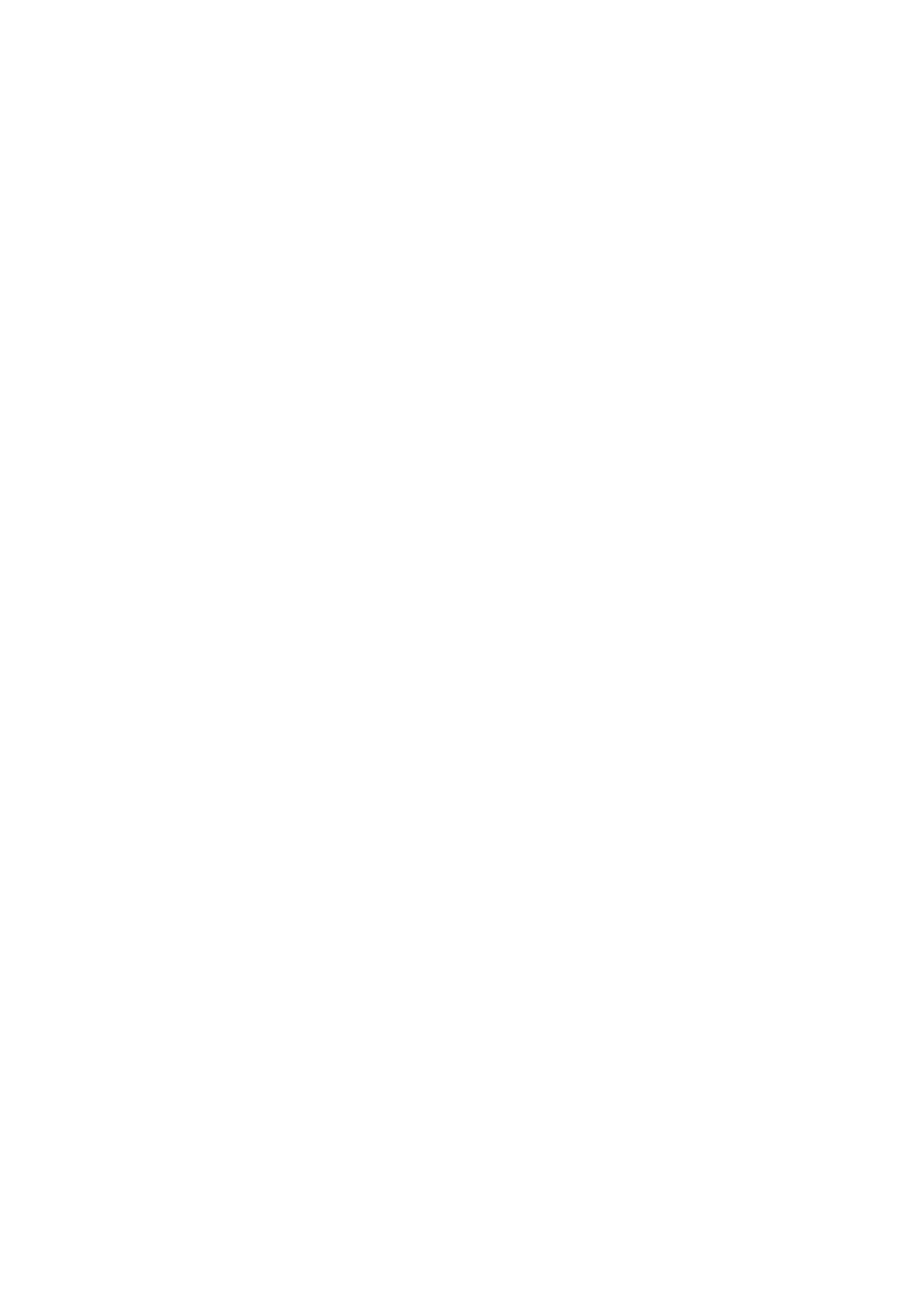#### 1. Overview

The unifying theme of the four articles, [A,B,C,D], forming this dissertation is the existence and non-existence of continuous entire non-constant solutions for nonlinear differential operators on a Riemannian manifold  $M$ . The existence results of such solutions are proved by studying the asymptotic Dirichlet problem under different assumptions on the geometry of the manifold.

Minimal graphic functions are studied in articles [A] and [D]. Article [A] deals with an existence result whereas in [D] we give both existence and nonexistence results with respect to the curvature of  $M$ . Moreover  $p$ -harmonic functions are studied in [D].

Article [B] deals with the existence of A-harmonic functions under similar curvature assumptions as in  $[A]$ . In article  $[C]$  we study the existence of  $f$ minimal graphs, which are generalisations of usual minimal graphs. In contrast to the other articles, here we also consider the existence in the case of bounded domains.

Before turning to the ideas and results of the research articles, we present some key concepts of the thesis and give a brief history of the development of the asymptotic Dirichlet problem. Due to the similarity of the techniques in [A] and [B], we treat them together in Section 4. Article [C] is treated in Section 5 and article [D] in Section 6. At the beginning of the Sections 4 – 6 we briefly give the background of the methods and techniques used in the articles.

## 2. Preliminaries

This section is devoted to defining the key concepts of this thesis. Throughout the thesis we assume that M is an n-dimensional,  $n > 2$ , connected, noncompact orientable Riemannian manifold equipped with a Riemannian metric  $\langle \cdot, \cdot \rangle$ . The tangent space at each point  $x \in M$  will be denoted by  $T_xM$  and the norm with respect to the Riemannian metric by  $|\cdot|$ . Unless otherwise specified, the integration will be with respect to the Riemannian volume form  $dm$ .

In the case of smooth functions  $u: M \to \mathbb{R}$ , the covariant derivation will be denoted by D or semicolon. The first covariant derivative agrees with the usual partial derivative and for the second covariant derivative we have

$$
D_i D_j u = u_{i;j} = u_{ij} - \Gamma_{ij}^k u_k = u_{j;i} = D_j D_i u,
$$

with  $u_k = \partial u / \partial x^k$ . The third covariant derivative is no more symmetric with respect to the last indices. If the Riemannian metric is given by  $ds^2 = \sigma_{ij} dx^i dx^j$ in local coordinates with inverse matrix  $(\sigma^{ij})$ , we will use a short hand notation  $u^i = \sigma^{ij} D_j u.$ 

A Cartan-Hadamard (also Hadamard) manifold M is a simply connected Riemannian manifold whose all sectional curvatures satisfy

$$
K_M\leq 0.
$$

Basic examples of such manifolds are the Euclidean space  $\mathbb{R}^n$ , with zero curvature, and the hyperbolic space  $\mathbb{H}^n$ , with constant negative curvature. The name of these manifolds has its origin in the Cartan-Hadamard theorem which states that the exponential map is a diffeomorphism in the whole tangent space at every point of M.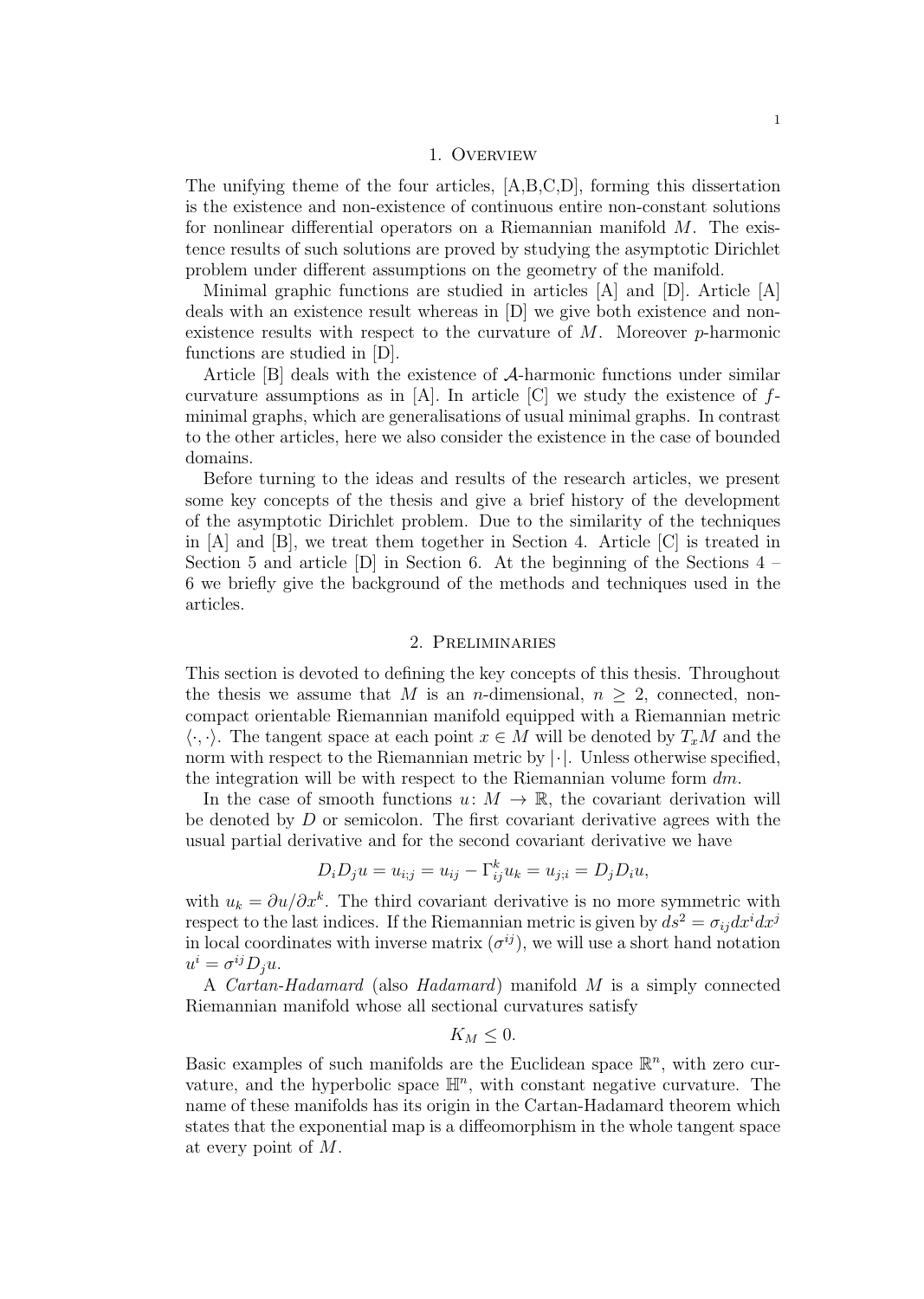Given a smooth function  $k: [0, \infty) \to [0, \infty)$  we denote by  $f_k: [0, \infty) \to \mathbb{R}$ the smooth non-negative solution to the initial value problem (Jacobi equation)

$$
\begin{cases} f_k(0) = 0, \\ f'_k(0) = 1, \\ f''_k = k^2 f_k. \end{cases}
$$

These functions play an important role in estimates involving curvature bounds since they result to rotationally symmetric manifolds that can be used in various comparison theorems, e.g. Hessian and Laplace comparison (see [40]).

Recall that a rotationally symmetric manifold, also a model manifold,  $M_f$ is  $\mathbb{R}^n$  equipped with a metric of the form  $g^2 = dr^2 + f(r)^2 d\theta^2$ , where r is the distance to a pole o and  $d\theta$  is the standard metric on the unit sphere  $\mathbb{S}^{n-1}$ . The sectional curvatures of a model manifold can be obtained from the radial curvature function, namely we have

$$
K_{M_f}(P_x) = -\frac{f''(r(x))}{f(r(x))} \cos^2 \alpha + \frac{1 - f'(r(x))^2}{f(r(x))^2} \sin^2 \alpha,
$$
 (2.1)

where  $\alpha$  is the angle between  $\nabla r(x)$  and the 2-plane  $P_x \subset T_xM$ , and hence these manifolds offer examples of Cartan-Hadamard manifolds when  $f'' \geq 0$ . In the case of the radial sectional curvature the formula simplifies to

$$
K_{M_f} = -\frac{f''}{f}.
$$

For the verification of these formulae one could see e.g. [85].

2.1. Mean curvature equation and minimal surfaces. In 2-dimensional case we have a nice and simple interpretation. Let  $\Omega \subset \mathbb{R}^2$  be an open set and  $u: \Omega \to \mathbb{R}$  a  $C^2$  function with graph  $\Sigma_u = \{(x, u(x)) : x \in \Omega\}$ . Keeping the boundary  $\partial \Sigma_u$  fixed and making a smooth variation of the graph, we get that the critical points of the area functional

$$
\int_{\Omega} \sqrt{1+|\nabla u|^2}
$$

are solutions to the minimal graph equation

$$
\operatorname{div} \frac{\nabla u}{\sqrt{1+|\nabla u|^2}} = 0. \tag{2.2}
$$

The graphs of solutions of (2.2) have the minimal area among all graphs with fixed boundary  $\partial \Sigma_u$ .

More generally we define minimal graphic functions as follows. Let  $\Omega\subset M$ be an open set. Then a function  $u \in W^{1,1}_{loc}(\Omega)$  is a *(weak) solution of the* minimal graph equation if

$$
\int_{\Omega} \frac{\langle \nabla u, \nabla \varphi \rangle}{\sqrt{1 + |\nabla u|^2}} = 0
$$

for every  $\varphi \in C_0^{\infty}(\Omega)$ . Note that the integral is well-defined since

$$
\sqrt{1+|\nabla u|^2} \ge |\nabla u| \quad \text{a.e.},
$$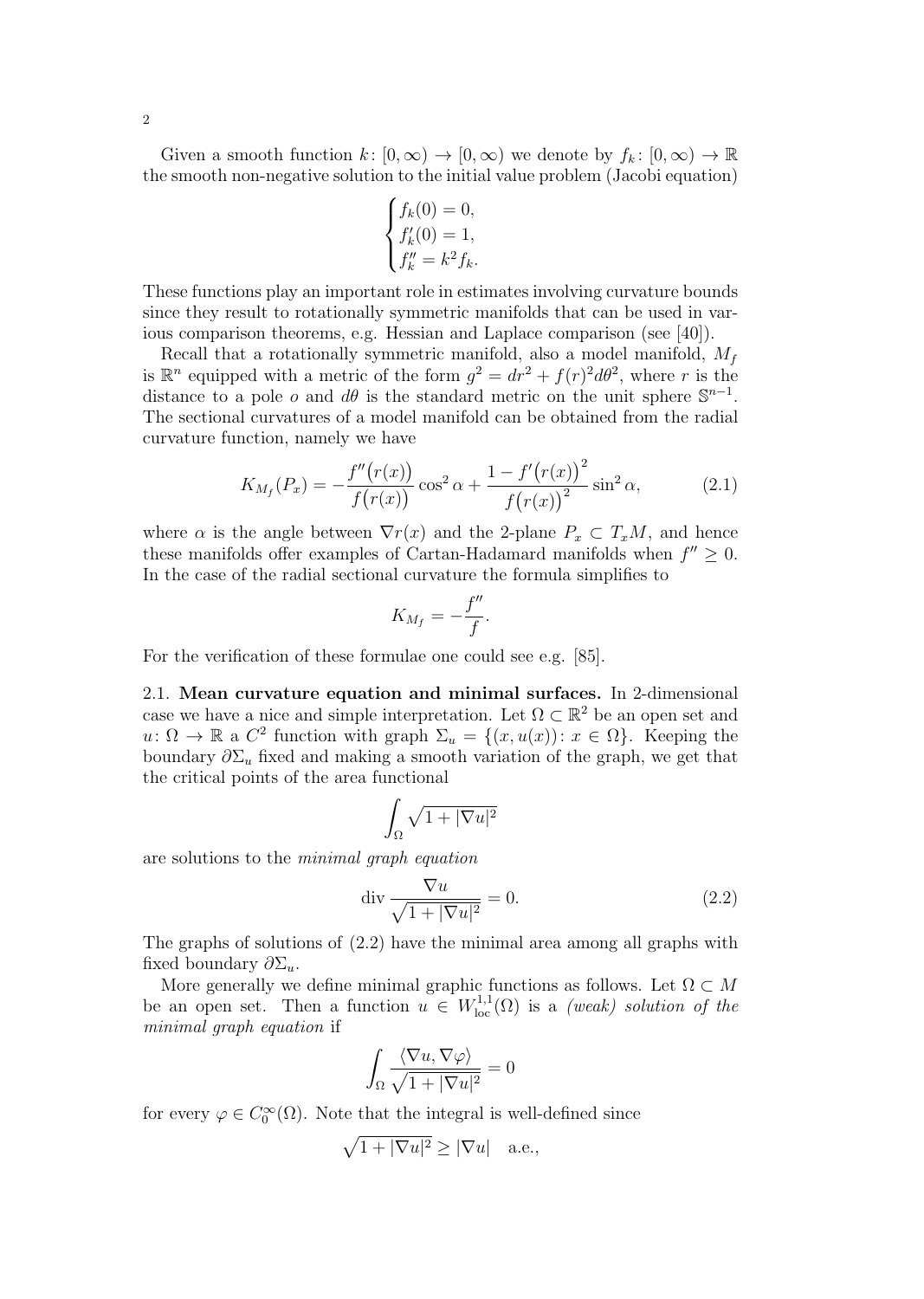and thus

$$
\int_{\Omega} \frac{|\langle \nabla u, \nabla \varphi \rangle|}{\sqrt{1+|\nabla u|^2}} \leq \int_{\Omega} \frac{|\nabla u||\nabla \varphi|}{\sqrt{1+|\nabla u|^2}} \leq \int_{\Omega} |\nabla \varphi| < \infty.
$$

The operator in (2.2) gives also the mean curvature of the graph  $\Sigma_u$ . Namely, if  $\overline{N}$  is the unit normal vector field of  $\Sigma_u$ , then the mean curvature vector at point  $x$  is given by

$$
\left(\operatorname{div}\frac{\nabla u}{\sqrt{1+|\nabla u|^2}}\right)\bar{N}(x)=\bar{H}(x)
$$

and the (scalar) mean curvature is

$$
\operatorname{div} \frac{\nabla u}{\sqrt{1+|\nabla u|^2}} = H(x). \tag{2.3}
$$

Therefore it is also called the mean curvature operator. Recall that the mean curvature of a submanifold is the trace of the second fundamental form and general minimal (hyper) surfaces (not necessarily graphs of functions) are the surfaces having zero mean curvature.

Instead of minimal surfaces, one can also consider surfaces of constant mean curvature (CMC surfaces) or surfaces of prescribed mean curvature. In the latter case one considers solutions of  $(2.3)$  and H is a function defined on M or in more general situation in  $M \times \mathbb{R}$ , see Section 5 and [C].

It is well known that under certain conditions there exists a (strong) solution of (2.2) with given boundary values. Namely, let  $\Omega \subset\subset M$  be a smooth relatively compact open set whose boundary has positive mean curvature with respect to inwards pointing unit normal. Then for each  $\theta \in C^{2,\alpha}(\overline{\Omega})$  there exists a unique  $u \in \overline{C^{\infty}(\Omega)} \cap C^{2,\alpha}(\overline{\Omega})$  that solves the minimal graph equation (2.2) in  $\Omega$  and has the boundary values  $u|\partial\Omega = \theta|\partial\Omega$ . Similar existence result holds also for the case of prescribed mean curvature equation  $(2.3)$  but with an assumption that the lower bound for the mean curvature of the boundary  $\partial Ω$  depends on the function H.

The standard strategy to prove these type of results is to obtain a priori height and gradient estimates for the solutions and then apply the continuity or Leray-Schauder method. For the proofs in the Euclidean case one should see the original papers by Jenkins and Serrin [59] and by Serrin [80] or the book [39] where also more general equations are considered. For the Riemannian case see e.g. [81] and [32]. In [C] we treat the more general case where the prescribed mean curvature depends also on the R-variable of the product space  $M \times \mathbb{R}$ . Good references for the general theory of minimal surfaces are e.g. [26] and [63].

It is also useful to write the minimal graph equation in a non-divergence form

$$
\frac{1}{W}g^{ij}D_iD_ju = 0,
$$

where  $W = \sqrt{1 + |\nabla u|^2}$ ,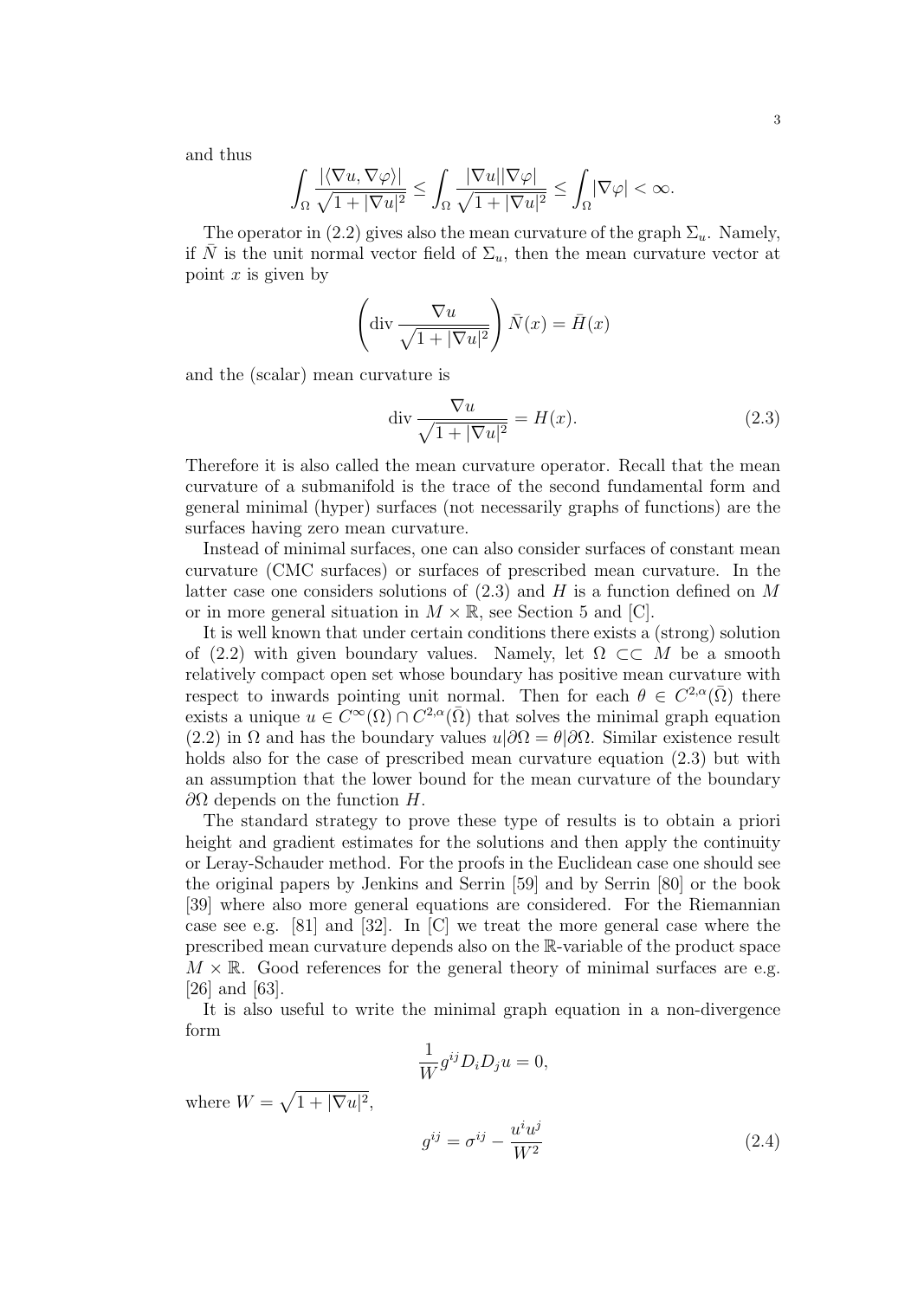and  $u^i = \sigma^{ij} D_j u$ . The induced metric on the graph of u is given by

$$
g_{ij} = \sigma_{ij} + u_i u_j
$$

with inverse (2.4). Similarly the mean curvature of the graph is given by

$$
\frac{1}{W}g^{ij}D_iD_ju = nH.
$$

For the derivation of these formulae, see e.g. [77].

2.2. A-harmonic functions. The weak solutions of the quasilinear elliptic equation

$$
\mathcal{Q}[u] = -\operatorname{div}\mathcal{A}_x(\nabla u) = 0\tag{2.5}
$$

are called  $\mathcal{A}$ -harmonic functions. Here the  $\mathcal{A}$ -harmonic operator (of type p),  $\mathcal{A}: TM \to TM$ , is subject to certain conditions; for instance  $\langle \mathcal{A}(V), V \rangle \approx$  $|V|^p$ ,  $1 < p < \infty$ , and  $\mathcal{A}(\lambda V) = \lambda |\lambda|^{p-2} \mathcal{A}(V)$  for all  $\lambda \in \mathbb{R} \setminus \{0\}$  (see [B] for the precise definition). The set of all such operators is denoted by  $\mathcal{A}^p(M)$ 

To be more precise what we mean by a weak solution, let  $\Omega \subset M$  be an open set and  $\mathcal{A} \in \mathcal{A}^p(M)$ . A function  $u \in C(\Omega) \cap W^{1,p}_{loc}(\Omega)$  is A-harmonic in  $\Omega$  if it satisfies

$$
\int_{\Omega} \langle \mathcal{A}(\nabla u), \nabla \varphi \rangle = 0 \tag{2.6}
$$

for every test function  $\varphi \in C_0^{\infty}(\Omega)$ . If  $|\nabla u| \in L^p(\Omega)$ , then it is equivalent to require (2.6) for all  $\varphi \in W_0^{1,p}(\Omega)$  by approximation. In the special case  $\mathcal{A}(v) = |v|^{p-2}v$ , yielding an equation

$$
-\operatorname{div}\left(|\nabla u|^{p-2}\nabla u\right) = 0,\t\t(2.7)
$$

A-harmonic functions are called *p-harmonic* and, in particular, if  $p = 2$ , we obtain the usual harmonic functions. Therefore we see that A-harmonic functions are really a generalisation of harmonic functions.

As the properties of the harmonic functions can be studied with superharmonic functions, the A-superharmonic functions play a similar role for the A-harmonic functions. A lower semicontinuous function  $u: \Omega \to (-\infty, \infty]$  is called A-superharmonic if  $u \neq \infty$  in each component of  $\Omega$ , and for each open  $D \subset\subset \Omega$  and for every  $h \in C(\overline{D})$ , A-harmonic in  $D, h \leq u$  on  $\partial D$  implies  $h \leq u$ in D. In the case of equation  $(2.7)$  these functions are called p-superharmonic. A very good standard reference for the study of nonlinear potential theory in the Euclidean case is the book  $[46]$  by Heinonen, Kilpeläinen and Martio. For the Riemannian setting see [48].

The question about the solvability of the Dirichlet problem (also the asymptotic one, see Section 2.3) for A-harmonic functions can be approached via the Perron's method which reduces the problem to the question about the regularity of the boundary points. Recall that a boundary point  $x_0$  is regular if

$$
\lim_{x \to x_0} \overline{H}_f(x) = f(x_0)
$$

for every continuous boundary data f. Here  $\overline{H}_f$  is the upper Perron solution. For precise definitions see [B] and for a complete treatment [46].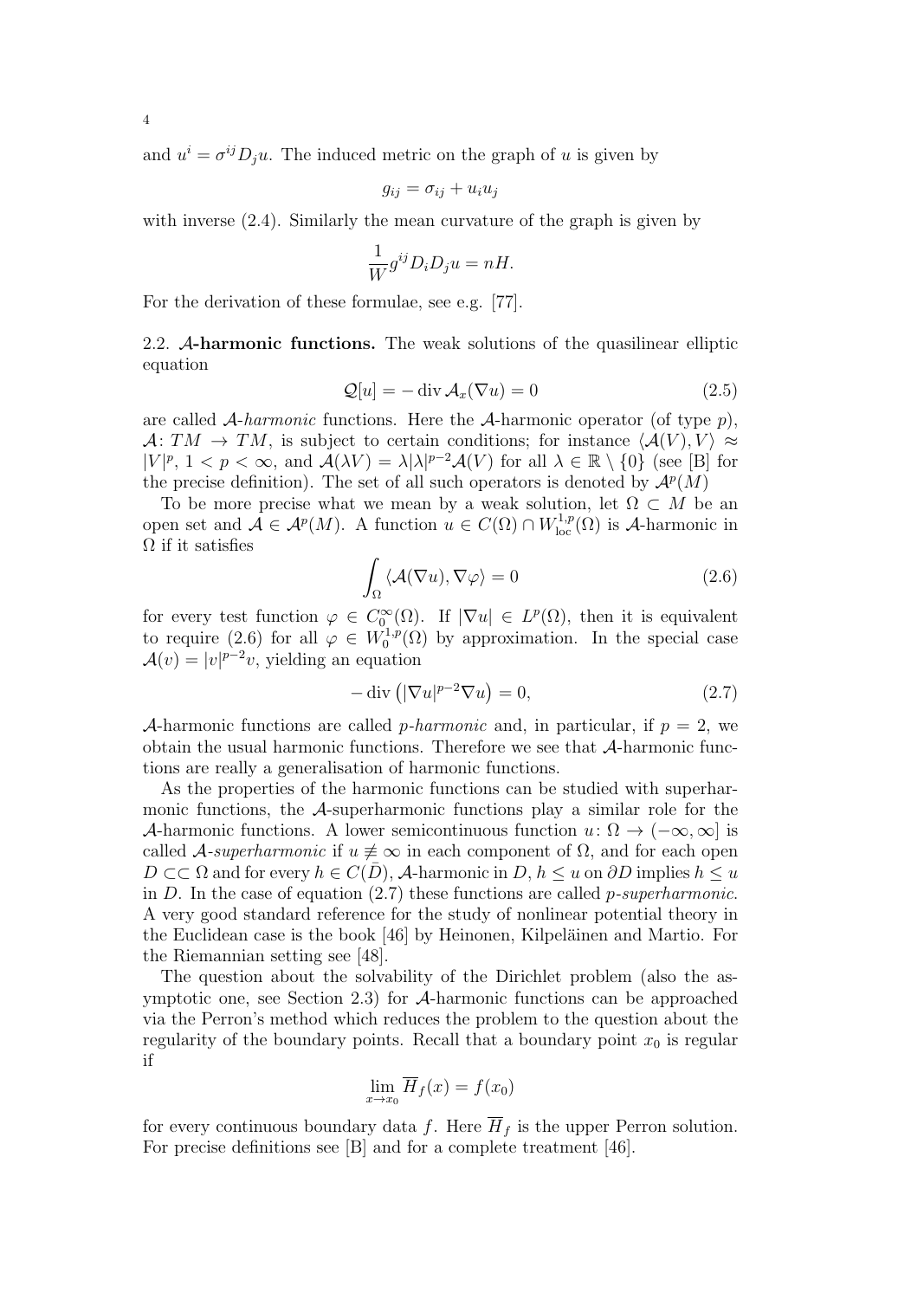$$
\gamma_1 \sim \gamma_2
$$
 if  $\sup_{t \ge 0}$  dist  $(\gamma_1(t), \gamma_2(t)) < \infty$ .

Equivalently it can be considered as the set of geodesic rays emitting from a fixed point  $o \in M$ , which justifies the name sphere at infinity.

The basis for the cone topology in  $M$  is formed by cones

$$
C(v, \alpha) := \{ y \in M \setminus \{x\} \colon \sphericalangle(v, \dot{\gamma}_0^{x, y}) < \alpha \}, \quad v \in T_x M, \, \alpha > 0,
$$

truncated cones

$$
T(v, \alpha, R) := C(v, \alpha) \setminus \bar{B}(x, R), \quad R > 0,
$$

and all open balls in M. Cone topology was first introduced in [37].

This construction allows us to define the main concept of this thesis, namely the asymptotic Dirichlet problem (also Dirichlet problem at infinity) for a quasilinear elliptic operator Q:

**Problem.** Let  $\theta: \partial_{\infty}M \to \mathbb{R}$  be a continuous function. Does there exist a continuous function  $u: M \to \mathbb{R}$  with

$$
\begin{cases} Q[u] = 0 & \text{in } M; \\ u|\partial_{\infty}M = \theta, \end{cases}
$$

and if yes, is the function u unique?

In the case such function u exists for every  $\theta \in C(\partial_{\infty}M)$ , we say that the asymptotic Dirichlet problem in  $M$  is *solvable*. As we will see, the solvability of this problem depends on the geometry of the manifold  $M$ , but the uniqueness of the solutions depends also on the operator  $Q$ . For the usual Laplace, A-harmonic and minimal graph operators we have the uniqueness but more complicated operators may not satisfy maximum principles and hence also the uniqueness of solutions will be lost (see Section 5).

# 3. Background of the asymptotic Dirichlet problem

In this section we give a brief history of the asymptotic Dirichlet problem and developments before  $[A], [B], [C]$  and  $[D]$ . We will denote by M a Cartan-Hadamard manifold with sectional curvature  $K_M$ . Point  $o \in M$  will be a fixed point and  $r = d(o, \cdot)$  is the distance to o. By  $P_x$  we denote a 2-dimensional subspace of  $T_xM$ .

3.1. Harmonic functions. The study of the harmonic functions on Cartan-Hadamard manifolds has its origin in [40] where they proposed the conjecture that if the sectional curvatures of the manifold  $M$  satisfy

$$
K_M \le -\frac{C}{r^2}, \quad C > 0,
$$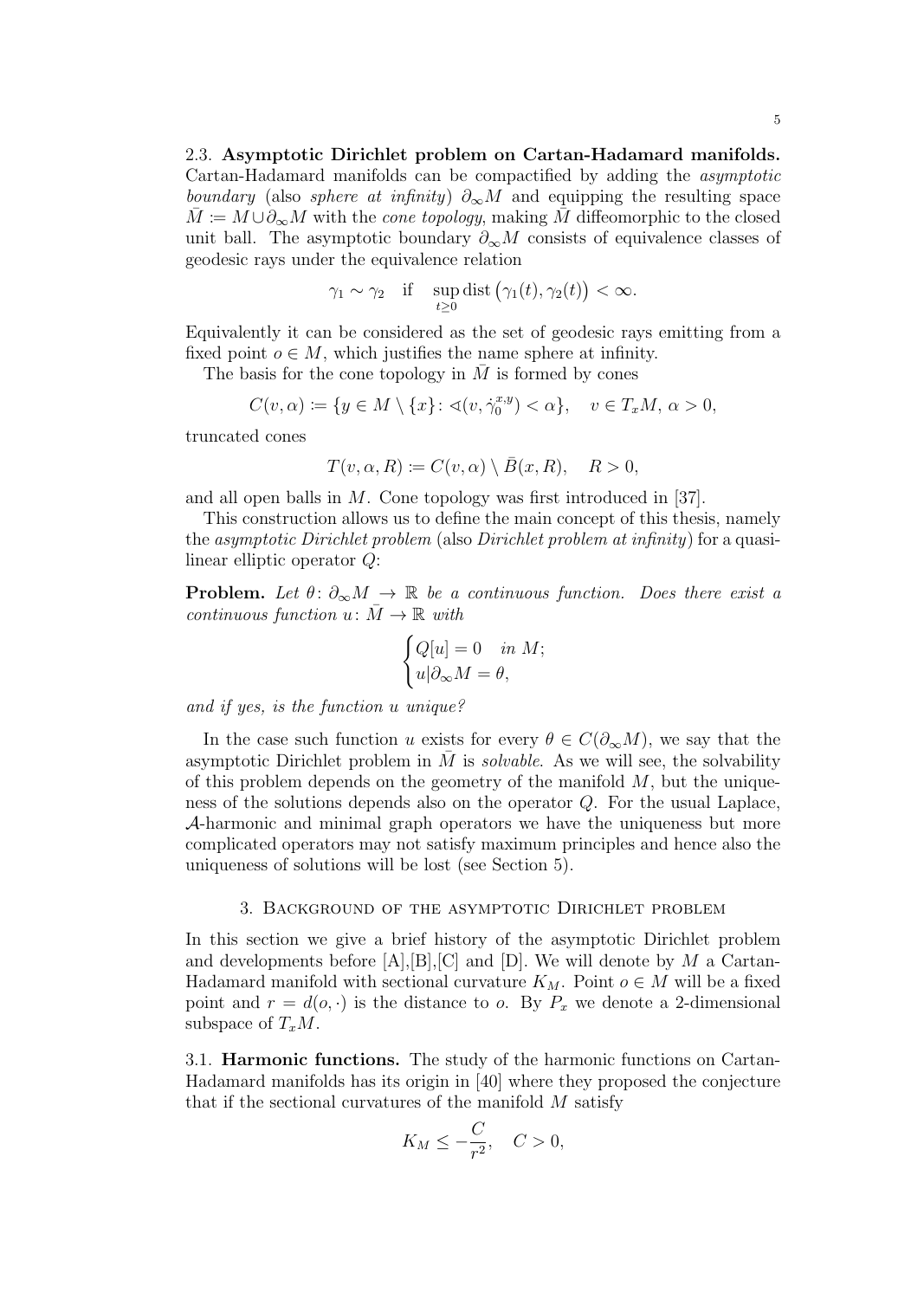outside a compact set, then there exists a bounded non-constant harmonic function on  $M$ . One way to show the existence of such functions is to try to solve the asymptotic Dirichlet problem with continuous boundary data on  $\partial_{\infty}M$ .

The study of the asymptotic Dirichlet problem began in the beginning of 1980's when Choi [23] gave a definition of the problem and showed that it can be solved on a general n-dimensional Cartan-Hadamard manifold by assuming that the sectional curvatures have an upper bound  $K_M \leq -a^2$ , for some constant  $a > 0$ , and that any two points on the boundary  $\partial_{\infty} M$  can be separated by convex neighbourhoods. In [6] Anderson showed that such neighbourhoods can be constructed by assuming that the sectional curvatures are bounded between two negative constants, resulting to the following.

Theorem. Assume that the sectional curvatures of M satisfy

$$
-b^2 \le K_M \le -a^2,\tag{3.1}
$$

where  $0 < a \leq b$  are arbitrary constants. Then the asymptotic Dirichlet problem is uniquely solvable.

Sullivan [82] solved the asymptotic Dirichlet problem independently at the same time by assuming (3.1) and using probabilistic methods. In [7] Anderson and Schoen gave an identification of the Martin boundary of M under the assumption (3.1).

A slightly different setting was considered by Ballmann [9], and Ballmann and Ledrappier [10] when studying the Dirichlet problem on negatively curved rank 1 manifolds. Ancona considered Gromov hyperbolic graphs [3] and Gromov hyperbolic manifolds [4]. In [2] he solved the asymptotic Dirichlet problem by assuming an upper bound for the sectional curvatures and that balls up to a fixed radius are L-bi-Lipschitz equivalent to an open set in  $\mathbb{R}^n$ .

In [19] Cheng introduced the pointwise pinching condition

$$
|K_M(P_x)| \le C_K |K_M(P'_x)| \tag{3.2}
$$

for the sectional curvatures, and solved the problem assuming (3.2) and positive bottom spectrum for the Laplacian. Here  $C_K > 0$  is a constant and  $P_x, P'_x \subset$  $T_xM$  are any 2-dimensional subspaces containing the radial vector field. It is worth noting that (3.2) allows the curvature to behave very freely along different geodesic rays.

Trying to relax the assumption (3.1), the first result allowing the curvature to approach zero was due to Hsu and March [57] with assumption

$$
-b^2 \le K_M \le -C/r^2
$$

for some constants  $b > 0$  and  $C > 2$ . On the other hand, Borbély [14] allowed the curvature to decay with assumption

$$
-be^{\lambda r} \le K_M \le -a
$$

for some constants  $b \ge a > 0$  and  $\lambda < 1/3$ .

In 2003 Hsu [56] solved the asymptotic Dirichlet problem already under very general curvature assumptions, namely his first result allowed the upper bound behave like  $K_M \leq -\alpha(\alpha-1)/r^2$  for  $\alpha > 0$  and instead of a lower bound for the sectional curvatures, he assumed a Ricci lower bound  $-r^{2\beta} \leq$  Ric with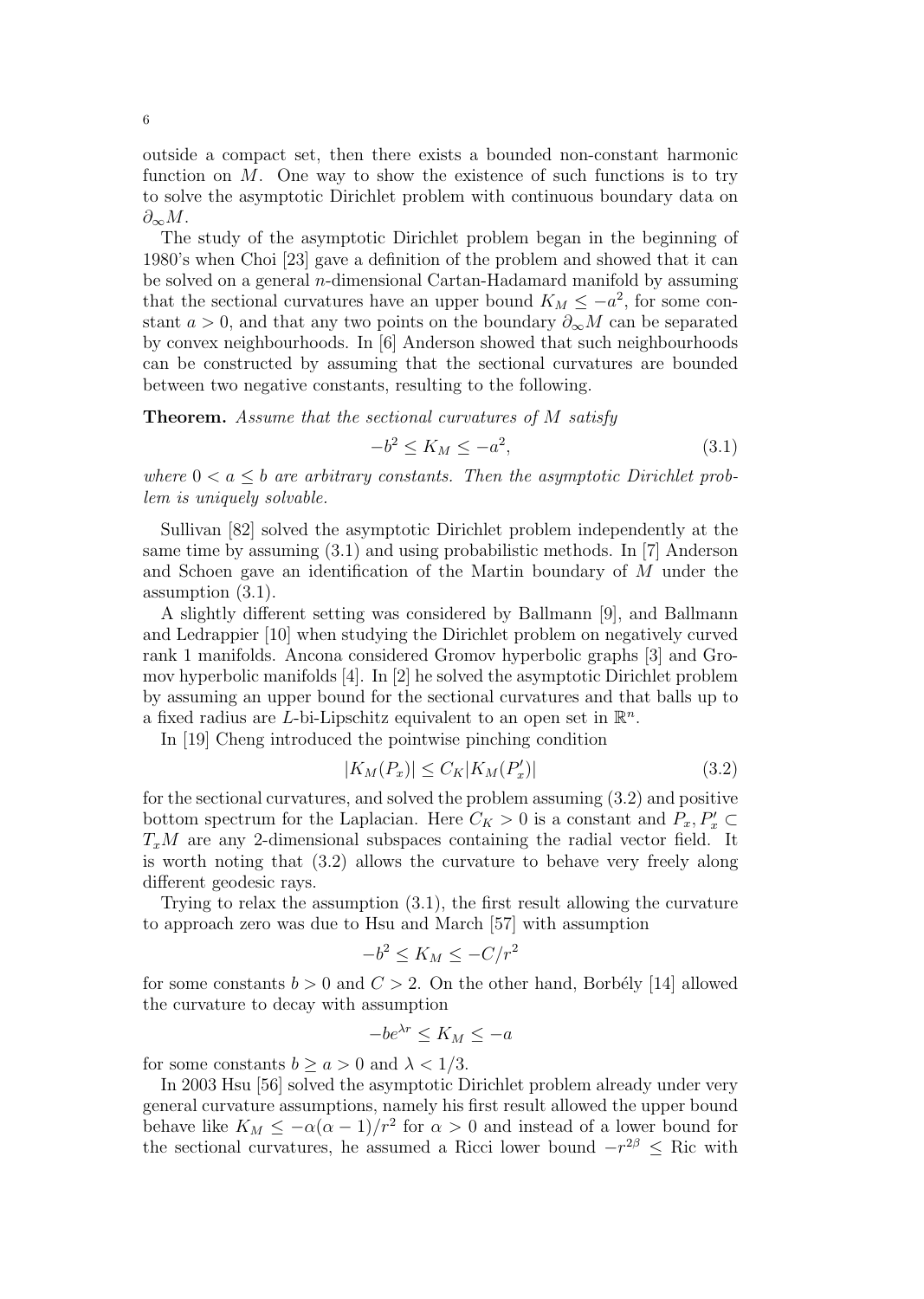$\beta < \alpha - 2$ . His second result assumed a constant sectional curvature upper bound  $-a$  but allowed the Ricci lower bound to decay as

$$
-h(r)^2 e^{2ar} \le \text{Ric},
$$

where h is a function satisfying  $\int_0^\infty rh(r) dr < \infty$ .

3.2.  $\mathcal{A}$ - and *p*-harmonic functions. Investigation of the nonlinear setting was started by Pansu [73] in 1988 when he showed the existence of non-constant bounded p-harmonic functions, with  $p > (n-1)b/a$  and gradients in  $L^p$ , under the curvature assumption  $(3.1)$ . His proof was based on study of the  $L^p$ cohomology and it also gave non-existence for  $p \leq (n-1)a/b$ .

In [50] Holopainen showed that the direct approach by Anderson and Schoen in  $[7]$  can be generalised to work also in the case of p-harmonic functions under the assumption  $(3.1)$ . Few years later Holopainen, Lang and Vähäkangas [53] proved the existence of non-constant bounded p-harmonic functions in Gromov hyperbolic metric measure spaces  $X$  equipped with a Borel regular locally doubling measure.

Vähäkangas [86] replaced Cheng's [19] assumption on the spectrum of the Laplacian by a curvature upper bound  $K_M \le -\phi(\phi - 1)/r^2$  and was able to generalise the techniques used by Cheng to show the existence of non-constant bounded A-harmonic functions assuming also (3.2).

Holopainen and Vähäkangas [55] (see also the unpublished licentiate thesis [85]) generalised the approach of [50] and [7] even further to allow very general curvature bounds

$$
-(b \circ r)^2 \le K_M \le -(a \circ r)^2,
$$

where a and b are functions satisfying assumptions [55,  $(A1)-(A7)$ ] (see also [C, Section 4]). As a special case they obtain e.g. the following.

**Theorem.** Let M be a Cartan-Hadamard manifold of dimension  $n \geq 2$ . Suppose that

$$
-r(x)^{2(\phi-2)-\varepsilon} \le K(P_x) \le -\frac{\phi(\phi-1)}{r(x)^2},\tag{3.3}
$$

 $r(x) \ge R_0$ , for some constants  $\phi > 1$  and  $\varepsilon, R_0 > 0$ . Then the asymptotic Dirichlet problem for p-Laplacian is solvable for every  $p \in (1, 1 + (n-1)\phi)$ .

And assuming a constant curvature upper bound  $-k$ , they can also allow the curvature to decay exponentially. Namely under the curvature bounds

$$
-r(x)^{-2-\varepsilon}e^{2kr(x)} \le K_M(P_x) \le -k \tag{3.4}
$$

they solve the Dirichlet problem for every  $p \in (1,\infty)$ .

In the unpublished preprint [87] Vähäkangas proved the existence of  $\mathcal{A}$ harmonic functions under curvature assumptions similar to  $(3.3)$  and  $(3.4)$ . His technique adapted the method of Cheng [19] using Sobolev and Caccioppolitype inequalities together with complementary Young functions. Recently Casteras, Holopainen and Ripoll [17] refined the methods of [87] and improved the curvature upper bound to (almost) optimal, assuming

$$
-\frac{\left(\log r(x)\right)^{2\tilde{\varepsilon}}}{r(x)^2} \le K_M(P_x) \le -\frac{1+\varepsilon}{r(x)^2 \log r(x)}\tag{3.5}
$$

for some constants  $\varepsilon > \tilde{\varepsilon} > 0$ .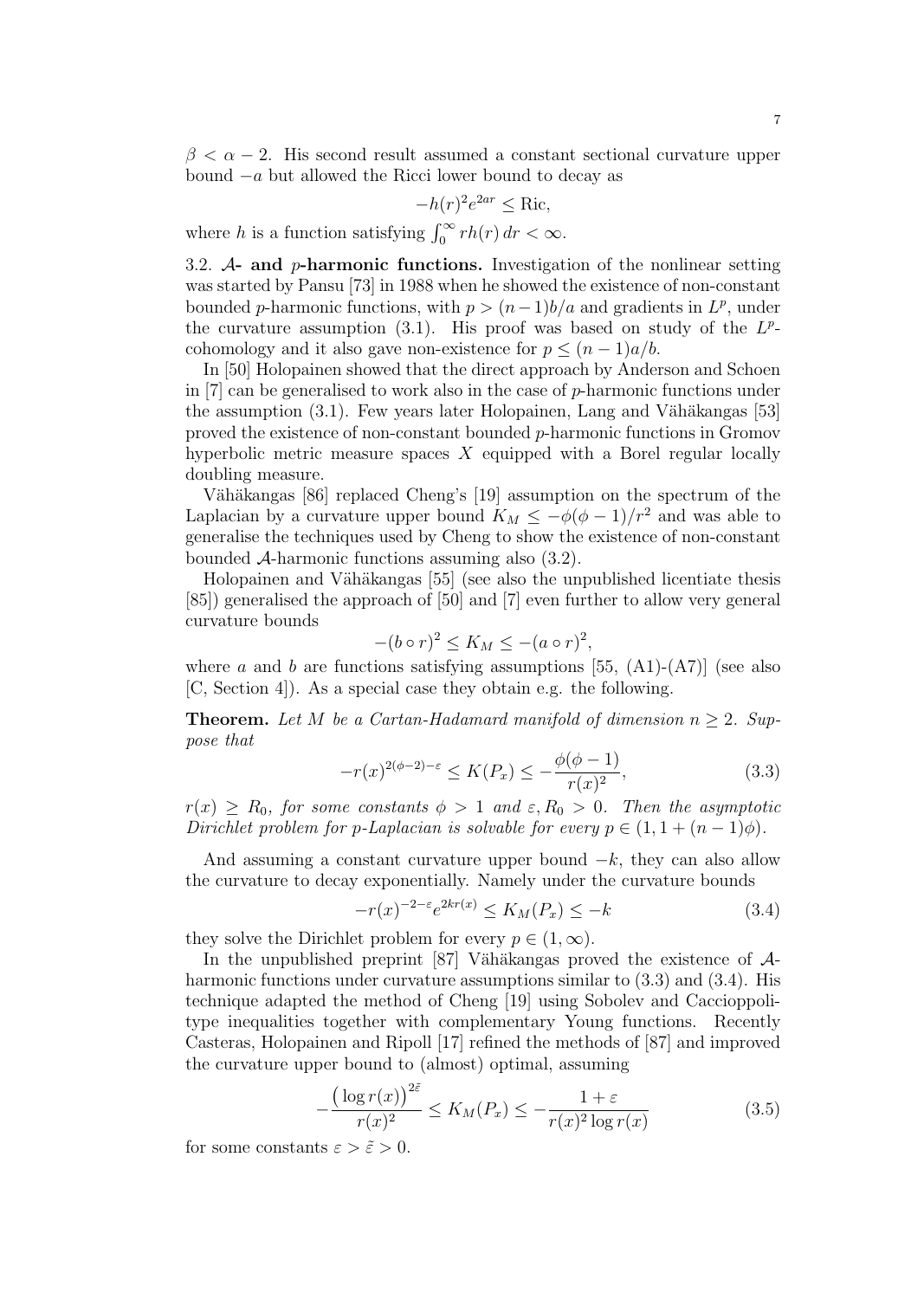3.3. Minimal graphic functions. In this subsection we mention also some results that do not concern directly the asymptotic Dirichlet problem but are still related to the study of this thesis. Readers interested in the general theory of minimal surfaces could see e.g. the survey [69].

The theory of minimal surfaces is very classical and has its origin in the 18th century. One of the most interesting questions was the Plateau's problem raised originally by Lagrange [62] in 1760, named after the Belgian physicist Joseph Plateau (1801-1883), and finally solved independently by Douglas [36] and Radó [74] in the beginning of 1930's. Another interesting aspect is the Bernstein-type problem that deals with minimal hypersurfaces in  $\mathbb{R}^n$ . The 3-dimensional case was proved by Bernstein [13] in 1915-1917.

In 1968 Jenkins and Serrin [59] proved the solvability of the Dirichlet problem on bounded domains  $\Omega \subset \mathbb{R}^n$  whose boundary has non-negative mean curvature. Serrin [80] gave a classical existence result for the prescribed mean curvature graphs in  $\mathbb{R}^n$  and more recently Guio and Sa Earp [45] considered similar Dirichlet problem in the hyperbolic space.

Nelli and Rosenberg [72] constructed catenoids, helicoids and Scherk-type surfaces in  $\mathbb{H}^2 \times \mathbb{R}$  and they also proved the solvability of the asymptotic Dirichlet problem in  $\mathbb{H}^2$ .

**Theorem.** Let  $\Gamma$  be a continuous rectifiable Jordan curve in  $\partial_{\infty} \mathbb{H}^2 \times \mathbb{R}$ , that is a vertical graph. Then, there exists a minimal vertical graph on  $\mathbb{H}^2$  having  $\Gamma$  as asymptotic boundary. The graph is unique.

In 2005 Meeks and Rosenberg [68] developed the theory of properly embedded minimal surfaces in  $N \times \mathbb{R}$ , where N is a closed orientable Riemannian surface but the existence of entire minimal surfaces in product spaces  $M \times \mathbb{R}$ really draw attention after the papers by Collin and Rosenberg [27] and Gálvez and Rosenberg [38]. In [27] Collin and Rosenberg constructed a harmonic diffeomorphism from  $\mathbb C$  onto  $\mathbb H$  and hence disproved the conjecture of Schoen and Yau [79]. Gálvez and Rosenberg generalised this result to Hadamard surfaces whose curvature is bounded from above by a negative constant. A key tool in their constructions was to solve the Dirichlet problem on unbounded ideal polygons with alternating boundary values  $\pm \infty$  on the sides of the ideal polygons.

Spruck [81] established a priori gradient estimates and existence results for graphs of constant positive mean curvature in product spaces  $N \times \mathbb{R}$ , where N is n-dimensional simply connected and complete Riemannian manifold. Many of these results apply also to the case of zero mean curvature and especially the gradient estimate has been used in later works considering the asymptotic Dirichlet problem.

Sa Earp and Toubiana [78] constructed minimal vertical graphs over unbounded domains in  $\mathbb{H}^2 \times \mathbb{R}$  taking prescribed boundary data. Espírito-Santo and Ripoll [35] considered the existence of solutions to the exterior Dirichlet problem on simply connected manifolds with negative sectional curvature. Here the idea is to find minimal hypersurfaces on unbounded domains with compact boundary assuming zero boundary values.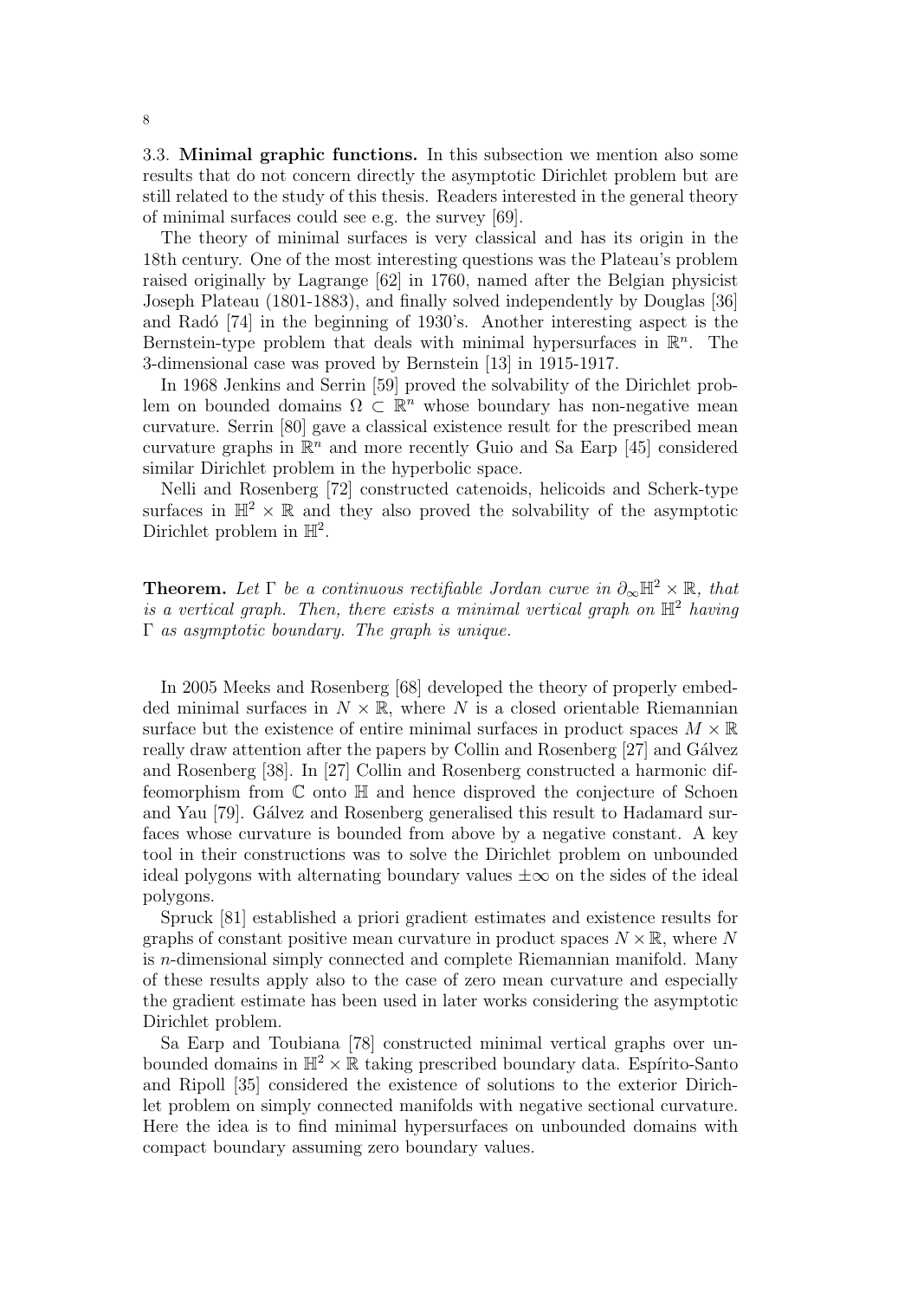Espírito-Santo, Fornari and Ripoll [34] proved the solvability of the asymptotic Dirichlet problem with negative constant upper bound for the sectional curvature and an assumption on the isometry group of the manifold.

Rosenberg, Schulze and Spruck [77] studied minimal hypersurfaces in  $N \times \mathbb{R}_+$ with N complete Riemannian manifold having non-negative Ricci curvature and sectional curvatures bounded from below. They proved so-called halfspace properties both for properly immersed minimal surfaces and for graphical minimal surfaces. In the latter, a key tool was a gradient estimate for solutions of the minimal graph equation.

Ripoll and Telichevesky [76] showed the existence of entire bounded nonconstant solutions for slightly larger class of operators, including minimal graph operator, by studying the strict convexity (SC) condition of the manifold. Similar class of operators was studied also by Casteras, Holopainen and Ripoll [18] but instead of considering the SC condition, they solved the asymptotic Dirichlet problem by using similar barrier functions as in [55]. Both of these gave the existence of minimal graphic functions under the assumption (3.4) and the latter also included (3.3).

The method of Cheng adapted also to the case of minimal graphs and in [17] Casteras, Holopainen and Ripoll proved the following.

**Theorem.** Let M be a Cartan-Hadamard manifold of dimension  $n \geq 3$  and suppose that

$$
-\frac{(\log r(x))^{2\tilde{\varepsilon}}}{r(x)^2} \le K_M(P_x) \le -\frac{1+\varepsilon}{r(x)^2 \log r(x)}\tag{3.6}
$$

holds for some constants  $\varepsilon > \tilde{\varepsilon} > 0$  and r large enough. Then the asymptotic Dirichlet problem is uniquely solvable.

Telichevesky [83] considered the Dirichlet problem on unbounded domains  $\Omega$  proving the existence of solutions provided that  $K_M \leq -1$ , the ordinary boundary of  $\Omega$  is mean convex and that  $\Omega$  satisfies the SC condition at infinity. The SC condition was studied by Casteras, Holopainen and Ripoll also in [16] and they proved that the manifold  $M$  satisfies the SC condition under very general curvature assumption. As special cases they obtain the bound (3.6) and

$$
-c e^{(2-\varepsilon)r(x)}e^{e^{r(x)/\varepsilon^3}}\leq K_M\leq -\phi e^{2r(x)}
$$

for some constants  $\phi > 1/4$ ,  $\varepsilon > 0$  and  $c > 0$ .

3.4. Rotationally symmetric manifolds. The situation on rotationally symmetric manifolds is slightly different from the general  $n$ -manifolds and hence we decided to treat them separately, although the problems on these manifolds has been studied at the same time as on the general manifolds. In [23] Choi gave also a definition of the asymptotic Dirichlet problem with respect to a pole on model manifolds and in the case of a Cartan-Hadamard model, it coincides with the previous definition.

As in the case of general manifolds, the study of the existence results begun with the harmonic functions. In 1977 Milnor [70] proved that a 2-dimensional rotationally symmetric surface  $M_f$  possess non-constant harmonic functions if and only if  $\int_1^{\infty} 1/f(s) ds < \infty$ . In terms of curvature bounds this gives the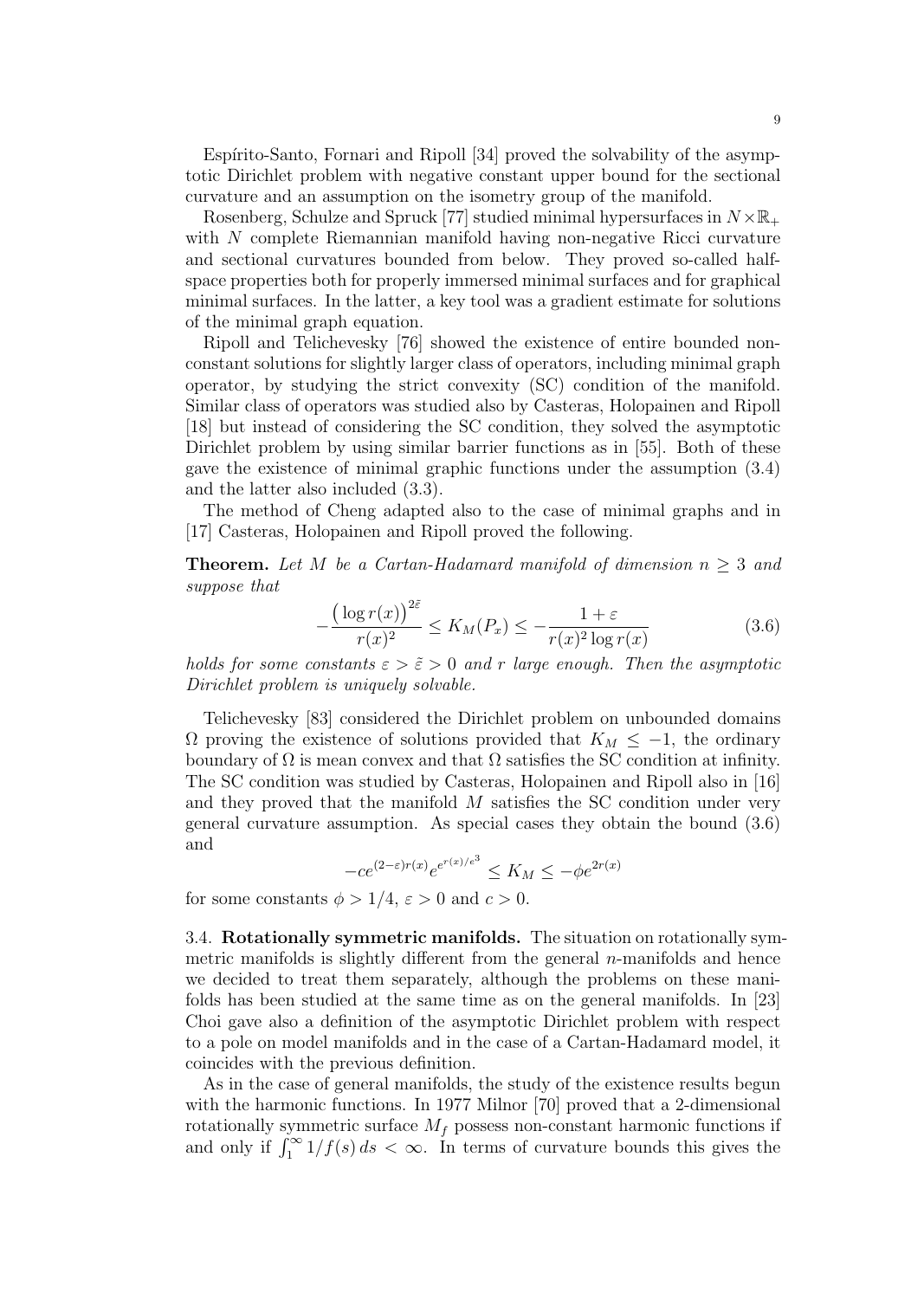existence when

$$
K_{M_f} \le -\frac{1+\varepsilon}{r^2 \log r}.\tag{3.7}
$$

Choi [23] extended this result and proved that if (3.7) holds outside a compact set, then the asymptotic Dirichlet problem with respect to a pole is solvable for all  $n > 2$ .

March [66] studied the behaviour of the Brownian motion and used the invariant  $\sigma$ -field to characterise the existence of harmonic functions in terms of the curvature function, obtaining the following result.

**Theorem.** Let  $M_f$  be a model manifold with negative radial curvature. Then there exist non-constant bounded harmonic functions if and only if

$$
\int_{1}^{\infty} \left( f(s)^{n-3} \int_{s}^{\infty} f(t)^{1-n} dt \right) ds < \infty. \tag{3.8}
$$

In 2-dimensional case this corresponds to the curvature bound (3.7) and when  $n \geq 3$ , (3.8) is equivalent to

$$
K_{M_f} \le -\frac{1/2 + \varepsilon}{r^2 \log r}.
$$

Murata [71] gave an analytic proof that  $(3.8)$  is equivalent to either  $(i)$   $M_f$  does not have strong Liouville property or  $(ii)$  the asymptotic Dirichlet problem is solvable. A simple analytic proof for the existence part of March's result can be found from Vähäkangas' licentiate thesis [85].

In 2012 Ripoll and Telichevesky [75] considered the asymptotic Dirichlet problem for the minimal graph equation. They proved the existence of entire non-constant bounded minimal graphic functions on 2-dimensional Hadamard surfaces assuming  $(3.8)$ , i.e. the curvature upper bound  $(3.7)$ . Idea in the proofs in [85] and [75] is to use (3.8) to construct barriers at infinity.

3.5. Non-existence of solutions. By the non-existence results in  $\mathbb{R}^n$ , it is already clear that the curvature upper bound must be strictly negative but the discussion about the rotationally symmetric case and the theorems replacing the sectional curvature lower bound with the pinching condition (3.2) raise a question about the necessity of the lower bound. However, when  $M$  is a general n-dimensional Cartan-Hadamard manifold it is not enough to assume only the curvature upper bound.

Concerning results in this direction, Ancona [5] proved in 1994 the following.

**Theorem.** There exists a 3-dimensional Cartan-Hadamard manifold with  $K_M \leq$ −1 such that the asymptotic Dirichlet problem for the Laplacian is not solvable.

His construction of such manifold was based on probabilistic methods. Namely, he proved the non-solvability of the asymptotic Dirichlet problem by showing that Brownian motion almost surely exits  $M$  at a single point on the asymptotic boundary.

Borbély [15] constructed similar manifold using analytic arguments and later Ulsamer [84] showed that Borbély's manifold can be constructed also with probabilistic methods, and generalised the Anconas result to higher dimensions. Arnaudon, Thalmaier and Ulsamer [8] continued the probabilistic study of these manifolds.

10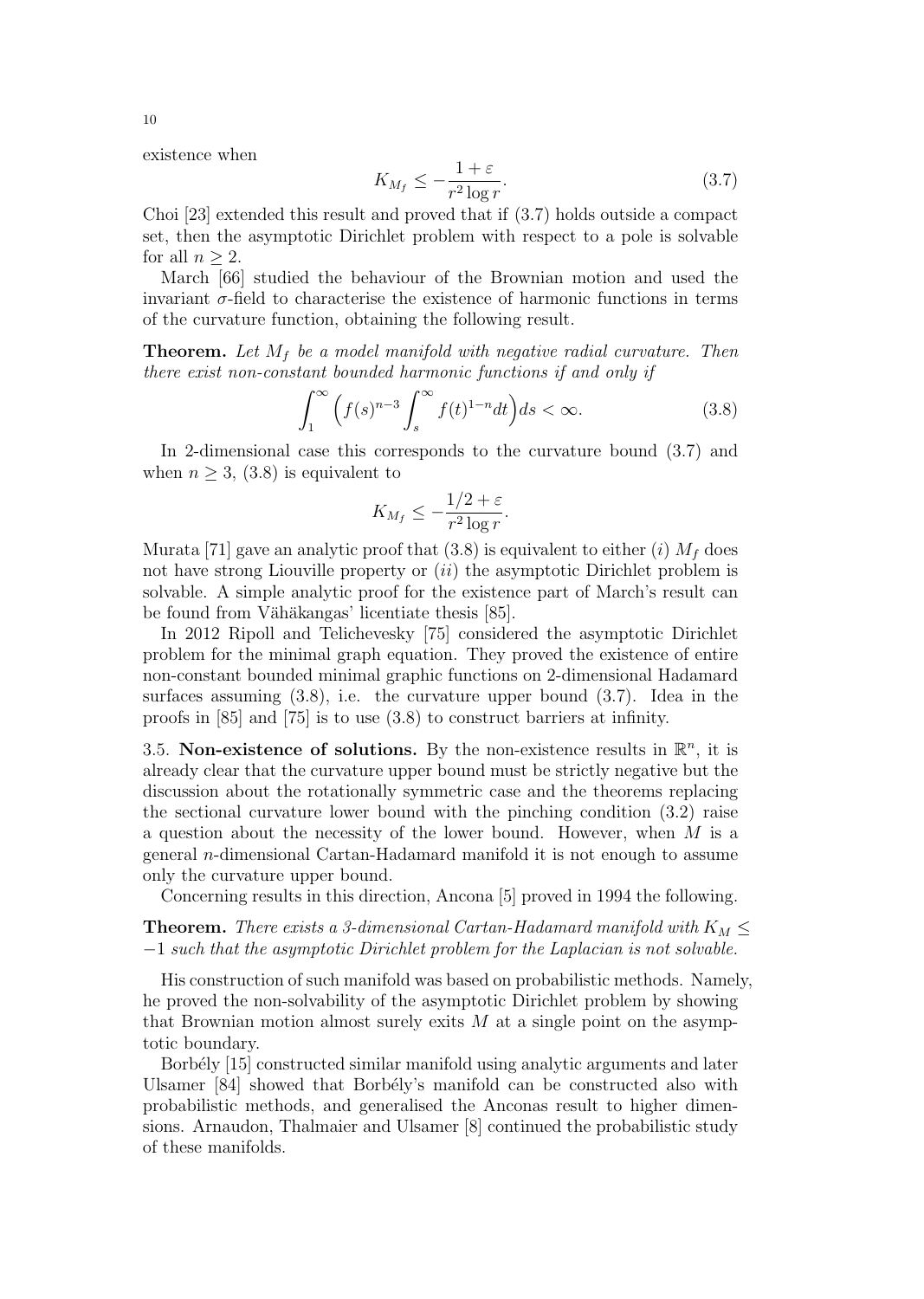Holopainen  $[52]$  generalised Borbély's example to cover also the *p*-harmonic functions and then Holopainen and Ripoll [54] proved that the same example works also for the minimal graph equation. These results show that apart from the 2-dimensional or the rotationally symmetric setting, one really needs to have a control also on the lower bound.

It is also worth pointing out two closely related results by Greene and Wu [41] that partly answer the question about the optimal curvature upper bound. Firstly, in [41, Theorem 2 and Theorem 4] they showed that an n-dimensional,  $n \neq 2$ , Cartan-Hadamard manifold with asymptotically non-negative sectional curvature is isometric to  $\mathbb{R}^n$ . Secondly, in [41, Theorem 2] they showed that an odd dimensional Riemannian manifold with a pole  $o \in M$  and everywhere non-positive or everywhere non-negative sectional curvature is isometric to  $\mathbb{R}^n$ if  $\liminf_{s \to \infty} s^2 k(s) = 0$ , where  $k(s) = \sup\{|K(P_x)| : x \in M, d(o, x) = s, P_x \in$  $T_xM$  two-plane}.

# 4. Pointwise pinching condition for the sectional curvatures

4.1. Background. To solve the asymptotic Dirichlet problem for the Laplacian, Anderson and Schoen [7] solve the problem

$$
\begin{cases} \Delta u_R = -\Delta f & \text{in } B(o, R), \\ u_R = 0 & \text{on } \partial B(o, R) \end{cases}
$$
 (4.1)

in geodesic balls and then construct a barrier function to be able to extract a converging subsequence from  $(u_R + f)$  when  $R \to \infty$ . This process relays highly on the curvature assumption  $-b^2 \le K_M \le -a^2$ .

Assuming only a pointwise pinching condition

$$
|K_M(P_x)| \le C_K |K_M(P'_x)| \tag{4.2}
$$

and positivity of the first eigenvalue of the Laplacian, Cheng [19] was able to relax the curvature assumptions of Anderson and Schoen. To prove the claim, it is still necessary to extract the converging subsequence and show the correct boundary values at infinity but for this end Cheng's approach did not use barriers. His proof of convergence is based on an  $L^p$ -norm estimate, namely, he proves an upper bound for the  $L^p$ -norm of a solution in compact subsets in terms of the  $L^p$ -norm of  $|\nabla f|$ .

In order to show the correct boundary values of  $u$  at infinity, Cheng uses the assumption  $|\nabla f| \in L^p$  and Moser iteration technique to prove that the supremum of  $|u|^p$  on a ball  $B(x, (1 - \varepsilon)R)$ ,  $\varepsilon \in (0, 1)$ , is bounded in terms of the integral of  $|u|^p$  over  $B(x,R)$ . The last step is to show that the gradient of radially constant function is in  $L^p$  and this is the step requiring condition  $(4.2).$ 

Vähäkangas [86] replaced the assumption on the eigenvalue by a curvature upper bound

$$
K_M(P_x) \le -\frac{\phi(\phi - 1)}{r(x)^2}, \quad \phi > 1,
$$

and showed that the same result holds also for the  $p$ -Laplacian. The approach in his proof was essentially the same as Cheng's. In  $[87]$  Vähäkangas refined this argument with help of Young functions and was able to prove the solvability result for A-harmonic functions under the curvature assumptions of [55].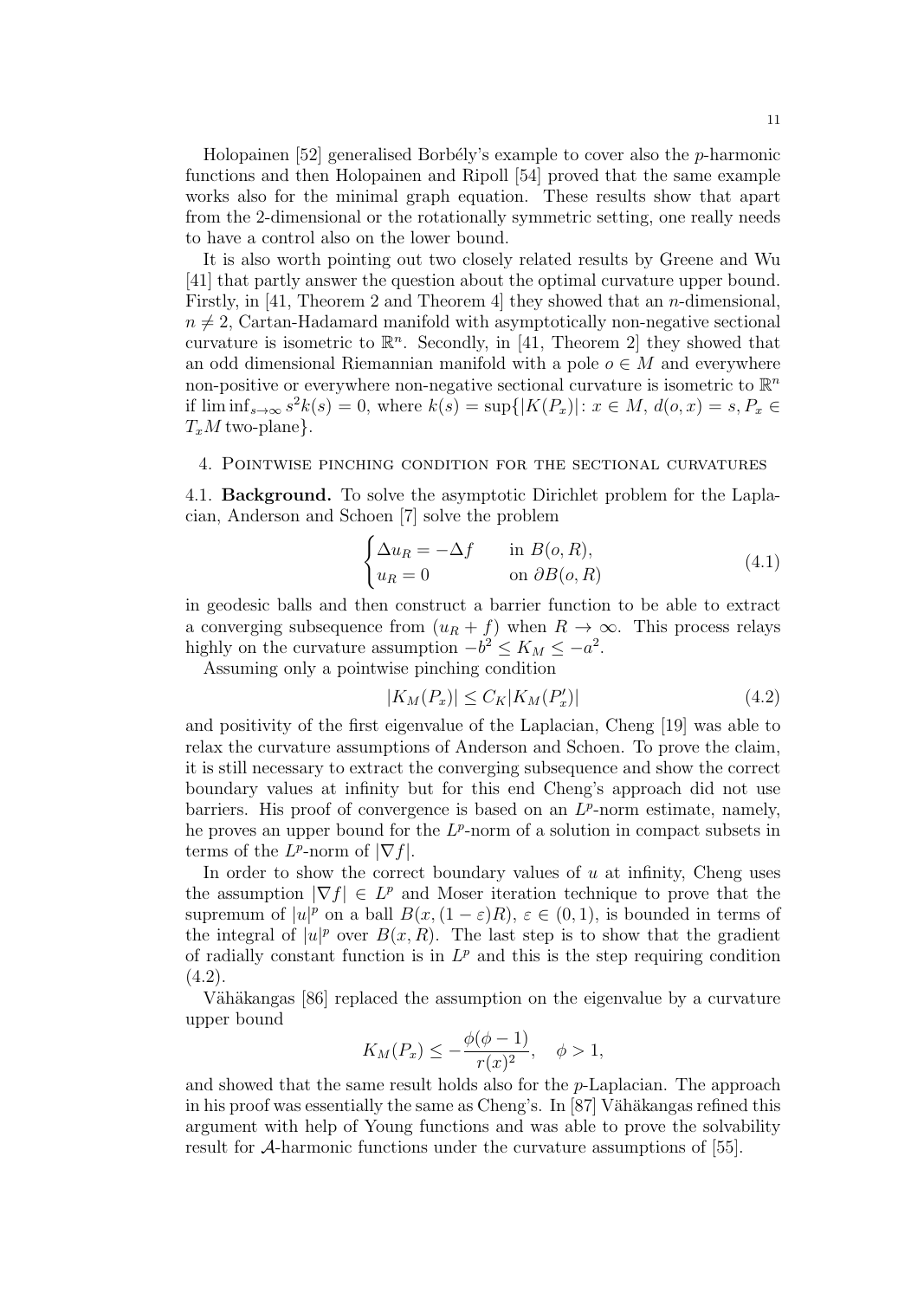These ideas involving Young functions was also used in [17] where Casteras, Holopainen and Ripoll solved the asymptotic Dirichlet problem for the minimal graph equation and the  $A$ -harmonic equation under the assumption  $(3.6)$ .

4.2. Articles [A] and [B] revisited. In  $|A|$  we generalise the result of Vähäkangas [86] and prove that under the same curvature assumptions the asymptotic Dirichlet problem is solvable also for the minimal graph equation. To be more precise, our main theorem is the following.

**Theorem 4.3** ( $[A,$  Theorem 1.3). Let M be a Cartan-Hadamard manifold of dimension  $n \geq 2$  and let  $\phi > 1$ . Assume that

$$
K(P) \le -\frac{\phi(\phi - 1)}{r(x)^2},
$$
\n(4.4)

where  $K(P)$  is the sectional curvature of any two-dimensional subspace  $P \subset$  $T_xM$  containing the radial vector  $\nabla r(x)$ , with  $x \in M \setminus B(o, R_0)$ . Suppose also that there exists a constant  $C_K < \infty$  such that

$$
|K(P)| \leq C_K |K(P')|
$$

whenever  $x \in M \setminus B(o, R_0)$  and  $P, P' \subset T_xM$  are two-dimensional subspaces containing the radial vector  $\nabla r(x)$ . Moreover, suppose that the dimension n and the constant  $\phi$  satisfy the relation

$$
n > \frac{4}{\phi} + 1. \tag{4.5}
$$

Then the asymptotic Dirichlet problem for the minimal graph equation is uniquely solvable for any boundary data  $f \in C(\partial_{\infty}M)$ .

We notice that if we choose the constant  $\phi$  in the curvature assumption to be bigger than 4, then our theorem holds in every dimension  $n \geq 2$ . Similarly, if we let the dimension n to be at least 5, we can take the constant  $\phi$  to be as close to 1 as we wish.

In  $[B]$  we improve the results of Vähäkangas [86, 87] and Casteras, Holopainen and Ripoll [17] and show that in the case of A-harmonic functions it is possible to solve the asymptotic Dirichlet problem assuming only the pinching condition (4.2) and a weaker curvature upper bound. A localised argument proving the A-regularity of points  $x_0 \in \partial_{\infty}M$  leads to the main theorem of [B].

**Theorem 4.6** ([B, Theorem 1.3]). Let  $M$  be a Cartan-Hadamard manifold of dimension  $n \geq 2$ . Assume that

$$
K(P) \le -\frac{1+\varepsilon}{r(x)^2 \log r(x)},\tag{4.7}
$$

for some constant  $\varepsilon > 0$ , where  $K(P)$  is the sectional curvature of any twodimensional subspace  $P \subset T_xM$  containing the radial vector  $\nabla r(x)$ , with  $x \in$  $M \setminus B(o, R_0)$ . Suppose also that there exists a constant  $C_K < \infty$  such that

$$
|K(P)| \le C_K |K(P')| \tag{4.8}
$$

whenever  $x \in M \setminus B(o, R_0)$  and  $P, P' \subset T_xM$  are two-dimensional subspaces containing the radial vector  $\nabla r(x)$ . Then the asymptotic Dirichlet problem for the A-harmonic equation is uniquely solvable for any boundary data  $f \in$  $C(\partial_{\infty}M)$  provided that  $1 < p < n\alpha/\beta$ .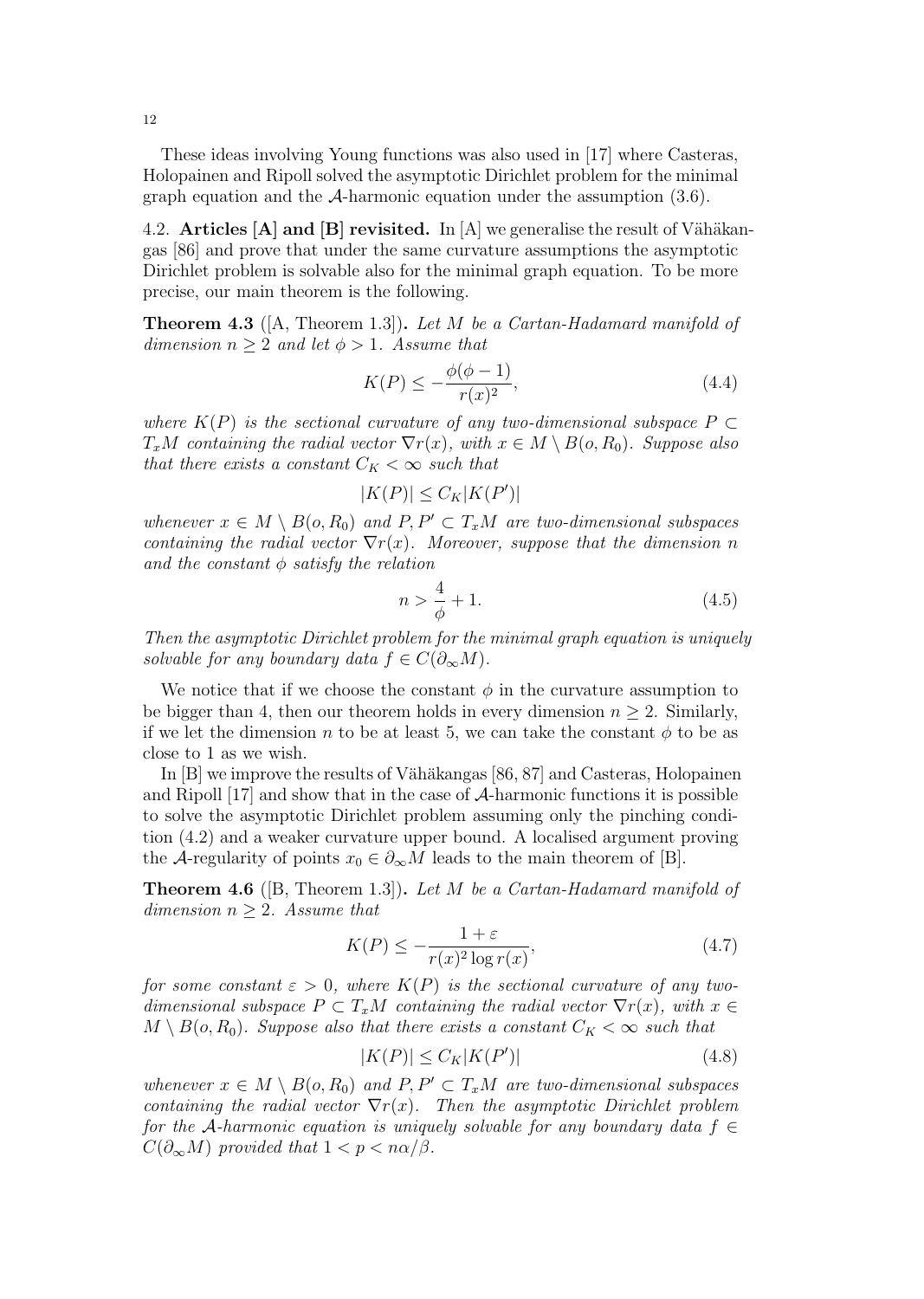In the case of usual Laplacian we have  $\alpha = \beta = 1$  and  $p = 2$ . Hence we obtain the following special case.

**Corollary 4.9** ([B, Corollary 1.6]). Let M be a Cartan-Hadamard manifold of dimension  $n \geq 3$  and assume that the assumptions (4.7) and (4.8) are satisfied. Then the asymptotic Dirichlet problem for the Laplace operator is uniquely solvable for any boundary data  $f \in C(\partial_{\infty}M)$ .

It is also worth pointing out that in dimension  $n = 2$  the condition (4.2) is trivially satisfied since at any point  $x \in M$  there exists only one tangent plane  $P_x$ . Therefore it is enough to assume only a curvature upper bound and we obtain the following corollaries.

Corollary 4.10. Let M be a 2-dimensional Cartan-Hadamard manifold and let  $\phi > 4$ . Assume that

$$
K(P) \le -\frac{\phi(\phi - 1)}{r(x)^2},
$$

where  $K(P)$  is the sectional curvature of a two-dimensional subspace  $P \subset T_xM$ containing the radial vector  $\nabla r(x)$ , with  $x \in M \backslash B(o, R_0)$ . Then the asymptotic Dirichlet problem for the minimal graph equation is uniquely solvable for any boundary data  $f \in C(\partial_{\infty}M)$ .

Corollary 4.11. Let M be a 2-dimensional Cartan-Hadamard manifold or ndimensional rotationally symmetric Cartan-Hadamard manifold satisfying the curvature upper bound (4.7). Then the asymptotic Dirichlet problem for the A-harmonic equation is uniquely solvable for any boundary data  $f \in C(\partial_{\infty}M)$ provided that  $1 < p < n\alpha/\beta$ .

As it was pointed out in [17] (see also [D, Theorem 5.1]), the curvature upper bound and the range of  $p, 1 < p < n\alpha/\beta$ , in Theorem 4.6 are in a sense optimal. Namely, if we assume that

$$
K(P) \ge -\frac{1}{r(x)^2 \log r(x)}
$$

and consider A-harmonic operator of type  $p \geq n$ , it follows that M is pparabolic, i.e. every bounded  $A$ -harmonic function (of type  $p$ ) is constant.

In Cheng's proof one of the key points was to show the  $L^p$ -bound for a solution  $u$  and in the proofs of Theorems 4.3 and 4.6 we need a similar estimate. However, instead of just considering the norm of  $u$ , we take an auxiliary smooth function  $\varphi: [0, \infty) \to [0, \infty)$ , related to Young functions, and show the bound for  $\varphi(|u-\theta|/c)$ . In [A]  $\theta$  is a radial extension of the boundary data function and in [B] it is a certain continuous function that can also be thought as a boundary data. Once we have the integral estimate, it remains to show that we can bound the supremum of  $\varphi(|u-\theta|)$  in  $B(x, s/2)$  in terms of the integral of  $\varphi(|u-\theta|)$  over  $B(x, s)$ . Together these estimates guarantee that  $u(x) \to \theta(x_0)$ as  $x \to x_0 \in \partial_{\infty} M$ .

4.2.1. Integral bounds for solutions. Vähäkangas [87, Lemma 2.17] proved an integral estimate for A-harmonic functions under the curvature assumption  $K_M \le -\phi(\phi-1)/r^2$ . Clever idea in his proof was to use a Caccioppoli-type inequality, special type of Young functions  $F$  and  $G$ , and Young's inequality.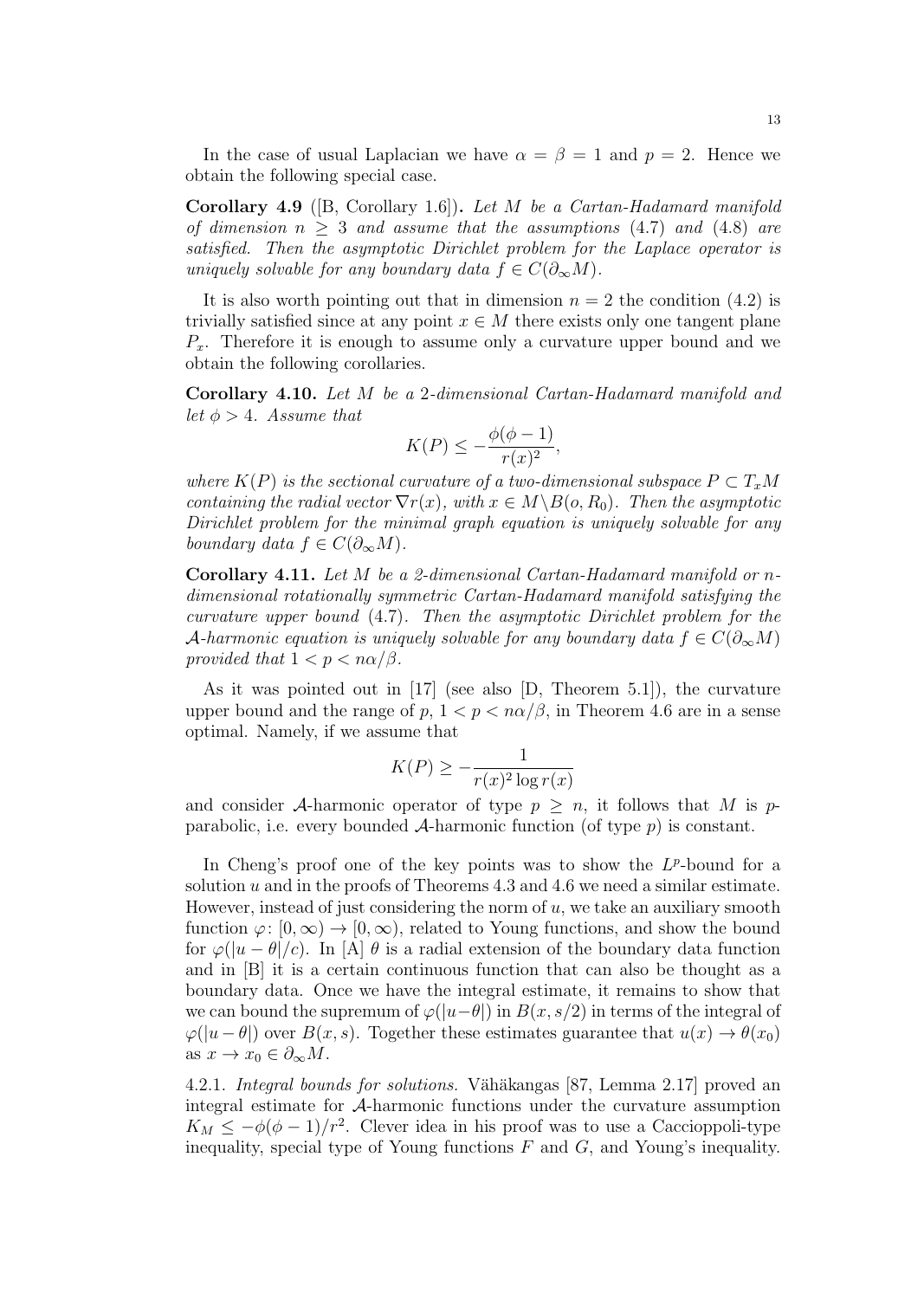Taking certain smooth homeomorphism  $H : [0, \infty) \to [0, \infty)$  he defined  $G(t) =$  $\int_0^t H(s)ds$  and  $F(t) = \int_0^t H^{-1}(s)ds$ . Then

$$
\psi(t)=\int_0^t\frac{ds}{G^{-1}(s)}
$$

and  $\varphi = \psi^{-1}$  are homeomorphisms so that  $G \circ \varphi' = \varphi$ . For the functions F and  $G$  we have the Young's inequality

$$
ab \le F(a) + G(b)
$$

and the idea is to reduce the integrability of  $\varphi(|u - \theta|)$  to the integrability of  $F(|\nabla \theta|w)$  for some Lipschitz weight function w. In order to do this, a Caccioppoli-type inequality [87, Lemma 2.15]

$$
\left(\int_{U} \eta^{p} \psi'(h) |\nabla u|^{p}\right)^{1/p} \leq \frac{\beta}{\alpha} \left(\int_{U} \eta^{p} \psi'(h) |\nabla \theta|^{p}\right)^{1/p} + \frac{p\beta}{\alpha} \left(\int_{U} \frac{\psi^{p}}{(\psi')^{p-1}}(h) |\nabla \eta|^{p}\right)^{1/p}, \quad (4.12)
$$

 $h = |u - \theta|$ , plays a central role.

Refining this idea Casteras, Holopainen and Ripoll proves the  $L^p$ -estimate for A-harmonic functions under the curvature assumption (4.7).

**Lemma 4.13.** [16, Lemma 16] Let  $M$  be a Cartan-Hadamard manifold satisfying (4.7). Suppose that  $U \subset M$  is an open relatively compact set and that u is an A-harmonic function in U with  $u - \theta \in W_0^{1,p}(U)$ , where  $\mathcal{A} \in \mathcal{A}^p(M)$ with

$$
1
$$

and  $\theta \in W^{1,\infty}(M)$  is a continuous function with  $||\theta||_{\infty} \leq 1$ . Then there exists a bounded  $C^1$ -function  $C: [0, \infty) \to [0, \infty)$  and a constant  $c_0 \geq 1$ , that is independent of  $\theta$ , U and u, such that

$$
\int_U \varphi\big(|u-\theta|/c_0\big)^p \big(\log(1+r) + \mathcal{C}(r)\big) \le c_0 + c_0 \int_U F\left(\frac{c_0 |\nabla \theta| r \log(1+r)}{\log(1+r) + \mathcal{C}(r)}\right) \big(\log(1+r) + \mathcal{C}(r)\big).
$$

In [A] also the second derivative  $\varphi''$  appears in the estimates and hence we need also another pair,  $F_1$  and  $G_1$ , of Young functions so that  $G_1 \circ \varphi'' \approx \varphi$ . Then, with the Caccioppoli-type inequality [A, Lemma 3.1]

$$
\int_{U} \eta^{2} \varphi'(|u - \theta|/\nu) \frac{|\nabla u|^{2}}{\sqrt{1 + |\nabla u|^{2}}} \leq C_{\varepsilon} \int_{U} \eta^{2} \varphi'(|u - \theta|/\nu) |\nabla \theta|^{2} + (4 + \varepsilon)\nu^{2} \int_{U} \frac{\varphi^{2}}{\varphi'}(|u - \theta|/\nu) |\nabla \eta|^{2}, \quad (4.14)
$$

we are able to obtain similar estimate if the gradient of  $\theta$  is bounded in terms of the infimum  $i(x)$  of the norms  $|V(x)|$  of the Jacobi fields V along geodesic  $\gamma^{o,x}$ .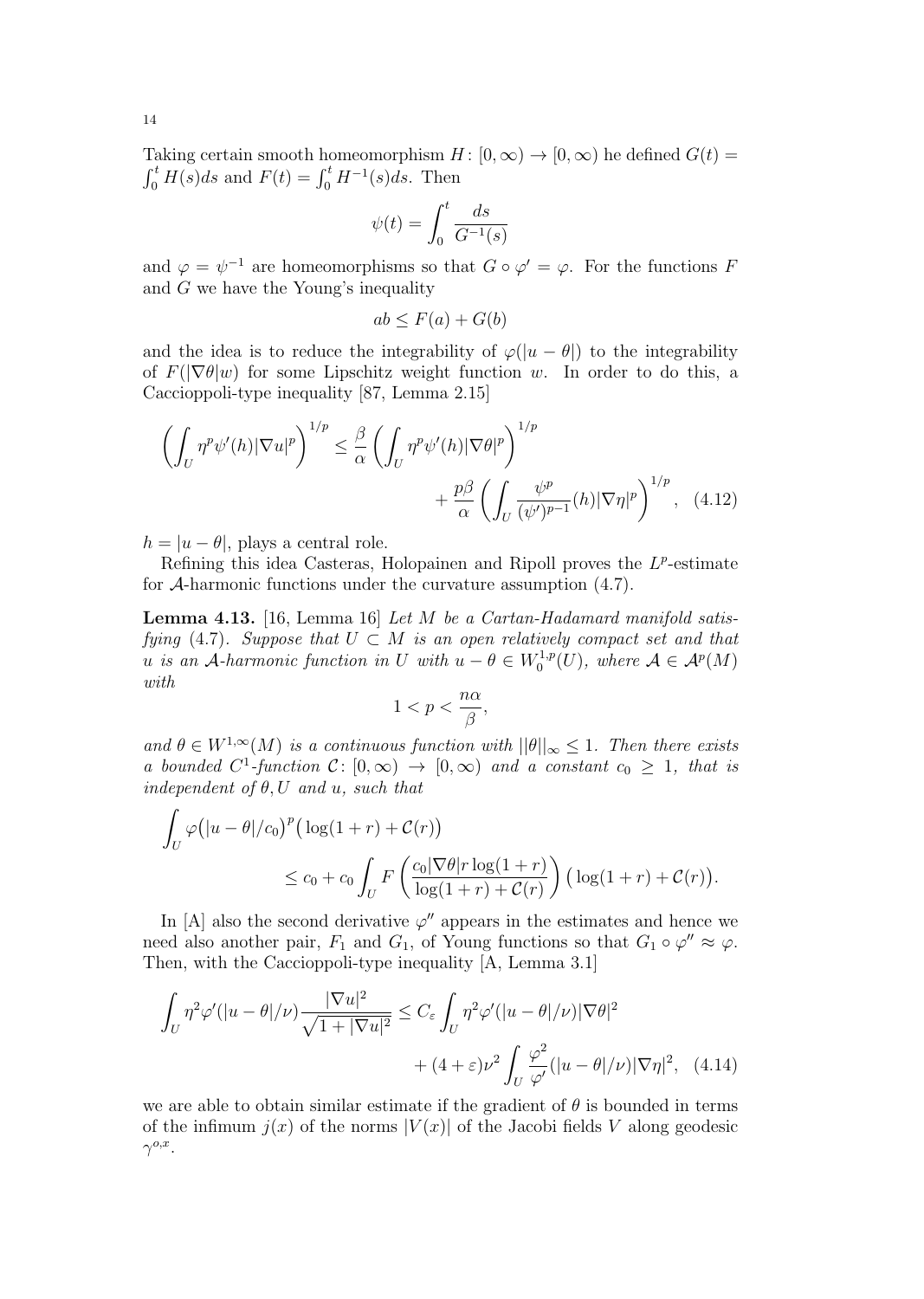**Lemma 4.15** ( $[A, \text{Lemma 3.3}]$ ). Let M be a Cartan-Hadamard manifold satisfying (4.4) and (4.5). Let  $U = B(o, R)$ , with  $R > 0$  big enough, and suppose that  $u \in C^2(U) \cap C(\overline{U})$  is the unique solution to the minimal graph equation in U, with  $u|\partial U = \theta|\partial U$ , where  $\theta: M \to \mathbb{R}$  is a Lipschitz function, with  $|\nabla \theta(x)| \leq 1/j(x)$  almost everywhere. Then there exists a constant c independent of u such that

$$
\int_U \varphi(|u-\theta|/c) \leq c + c \int_U F(r|\nabla \theta|) + c \int_U F_1(r^2|\nabla \theta|^2).
$$

The integrability of functions  $F$  and  $F_1$  in the previous lemmata follows from their construction and from the assumptions on the curvature and function  $\theta$ .

4.2.2. Pointwise estimates. The last major step is to pass from the integral estimates to pointwise estimates. Together with the Caccioppoli-type inequality (4.12), the Sobolev inequality (see e.g. [47])

$$
\left(\int_{B(x,r_S)} |\eta|^{n/(n-1)}\right)^{(n-1)/n} \le C_S \int_{B(x,r_S)} |\nabla \eta|,\tag{4.16}
$$

 $\eta \in C_0^{\infty}(B(x,r_S))$ , and a Moser iteration procedure Vähäkangas obtains the supremum estimate [87, Lemma 2.20]

ess sup 
$$
\varphi(|u - \theta|)^{p(n-1)} \le c \int_{B(x,s)} \varphi(|u - \theta|)^p
$$

for A-harmonic functions  $u \in W^{1,p}_{loc}(M)$ , with  $u - \theta \in W^{1,p}_0(\Omega)$ ,  $\inf_M \theta \le u \le \theta$  $\sup_M \theta$ , and  $u = \theta$  a.e. in  $M \setminus \Omega$ .

In [A] we prove a similar estimate for the minimal graphic functions and, again, the Caccioppoli-type inequality (4.14), the Sobolev inequality (4.16) and a Moser iteration procedure are the main tools.

**Lemma 4.17** ([A, Lemma 3.4]). Let  $\Omega = B(o, R)$  and suppose that  $\theta: \Omega \to \mathbb{R}$ is a bounded Lipschitz function with  $|\theta|, |\nabla \theta| \leq C_1$ . Let  $u \in C^2(\Omega)$  be a solution of the minimal graph equation in  $\Omega$  such that u has the boundary values  $\theta$  and  $\inf_{\Omega} \theta \leq u \leq \sup_{\Omega} \theta$ . Fix  $s \in (0, r_S)$ , where  $r_S$  is the radius of the Sobolev inequality (4.16), and suppose that  $B = B(x, s) \subset \Omega$ . Then there exists a positive constant  $\nu_0 = \nu_0(\varphi, C_1)$  such that for all fixed  $\nu \geq \nu_0$ 

$$
\sup_{B(x,s/2)} \varphi(|u-\theta|/\nu)^{n+1} \leq c \int_B \varphi(|u-\theta|/\nu),
$$

where c is a positive constant depending only on  $n, \nu, s, C_S, C_1$  and  $\varphi$ .

4.2.3. Further questions. It remains open whether the curvature upper bound (4.4) could be relaxed to

$$
K(P_x) \le -\frac{1+\varepsilon}{r(x)^2 \log r(x)}\tag{4.18}
$$

since the methods used in  $[A]$  or in [17] do not apply to this case. In [17] they have the upper bound (4.18) but they also assume a lower bound for the sectional curvatures, which enables to have an a priori gradient estimate. This is needed to obtain [17, Lemma 22].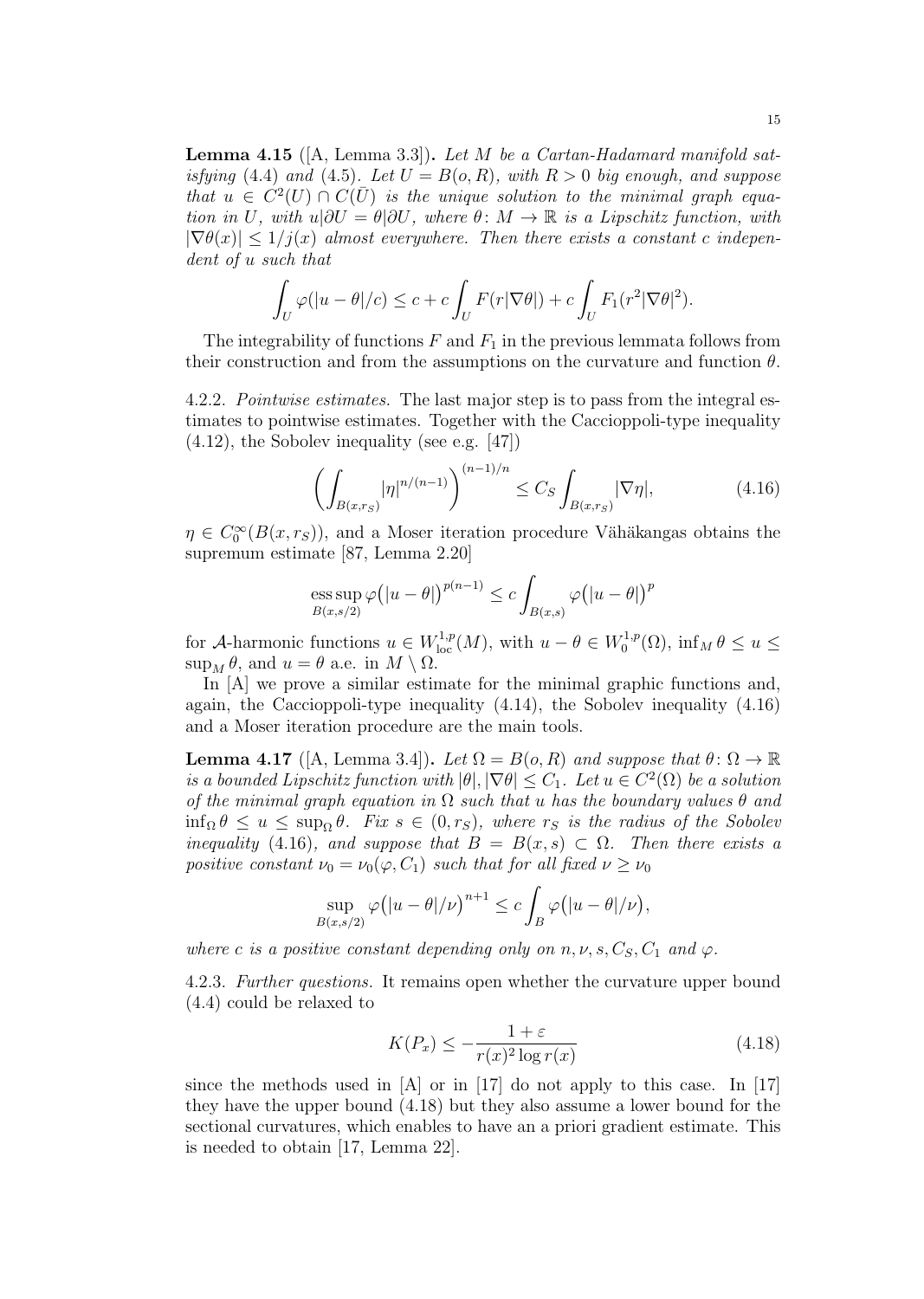Another question concerns the condition (4.5). It is a technical assumption coming from the Caccioppoli-type inequality (4.14) and there should not be a deeper reason requiring it.

## 5. f-minimal graphs

Let  $M$  be an *n*-dimensional Riemannian manifold with a Riemannian metric given by  $ds^2 = \sigma_{ij} dx^i dx^j$  in local coordinates. Assume that  $f: N \to \mathbb{R}$  is a smooth function, where  $N = M \times \mathbb{R}$  is equipped with the product metric  $ds^2 + dt^2$ . Then f-minimal graphs are special type of surfaces with prescribed mean curvature, namely graphs of functions  $u: \Omega \to \mathbb{R}$  that are solutions to the f-minimal graph equation

$$
\begin{cases} \operatorname{div} \frac{\nabla u}{\sqrt{1+|\nabla u|^2}} = \langle \bar{\nabla} f, \nu \rangle & \text{in } \Omega; \\ u|\partial \Omega = \varphi, \end{cases} \tag{5.1}
$$

where  $\Omega \subset M$  is a bounded domain,  $\nabla f$  is the gradient of f with respect to the product Riemannian metric, and  $\nu$  denotes the downward unit normal to the graph of  $u$ , i.e.

$$
\nu = \frac{(\nabla u, -1)}{\sqrt{1 + |\nabla u|^2}}.\tag{5.2}
$$

More generally an f-minimal hypersurface  $\Sigma$  is an immersed hypersurface of a Riemannian manifold  $(N, g)$  whose mean curvature satisfies

$$
H = \langle \bar{\nabla} f, \nu \rangle
$$

at every point of  $\Sigma$ . To get some interpretation of f-minimal surfaces we mention the following examples:

- (a) minimal hypersurfaces if  $f$  is identically constant,
- (b) self-shrinkers in  $\mathbb{R}^{n+1}$  if  $f(x) = |x|^2/4$ ,
- (c) minimal hypersurfaces of weighted manifolds  $M_f = (M, g, e^{-f} d \text{vol}_M)$ , where  $(M, q)$  is a complete Riemannian manifold with the Riemannian volume element  $d \text{vol}_M$ .

A reader interested in recent studies on self-shrinkers and f-minimal hypersurfaces should see [89], [25], [24], [20], [21], [22], [58], and references therein.

As a remark we point out that we cannot ask for the uniqueness of a solution of (5.1) if the function  $f: M \times \mathbb{R} \to \mathbb{R}$  depends on the t-variable since comparison principles fail to hold, see [39, Theorem 10.1]. A simple counter example is obtained if one considers the function  $f: \mathbb{R}^2 \times \mathbb{R} \to \mathbb{R}$ ,  $f(x,t) = |(x,t)|^2/4$ and the open disk  $B(0,2) \subset \mathbb{R}^2$ . Namely, then both the upper and lower hemispheres and the disk  $B(0, 2)$  itself are f-minimal hypersurfaces with zero boundary values on the circle  $\partial B(0, 2)$ .

#### 5.1. Background.

5.1.1. Barrier method. A priori estimates and the barrier method goes back to the work of Bernstein [11, 12] and has been widely used to solve Dirichlet problems for different PDEs. A classical way to construct barriers on bounded domains is to use the distance function to the boundary and combine it with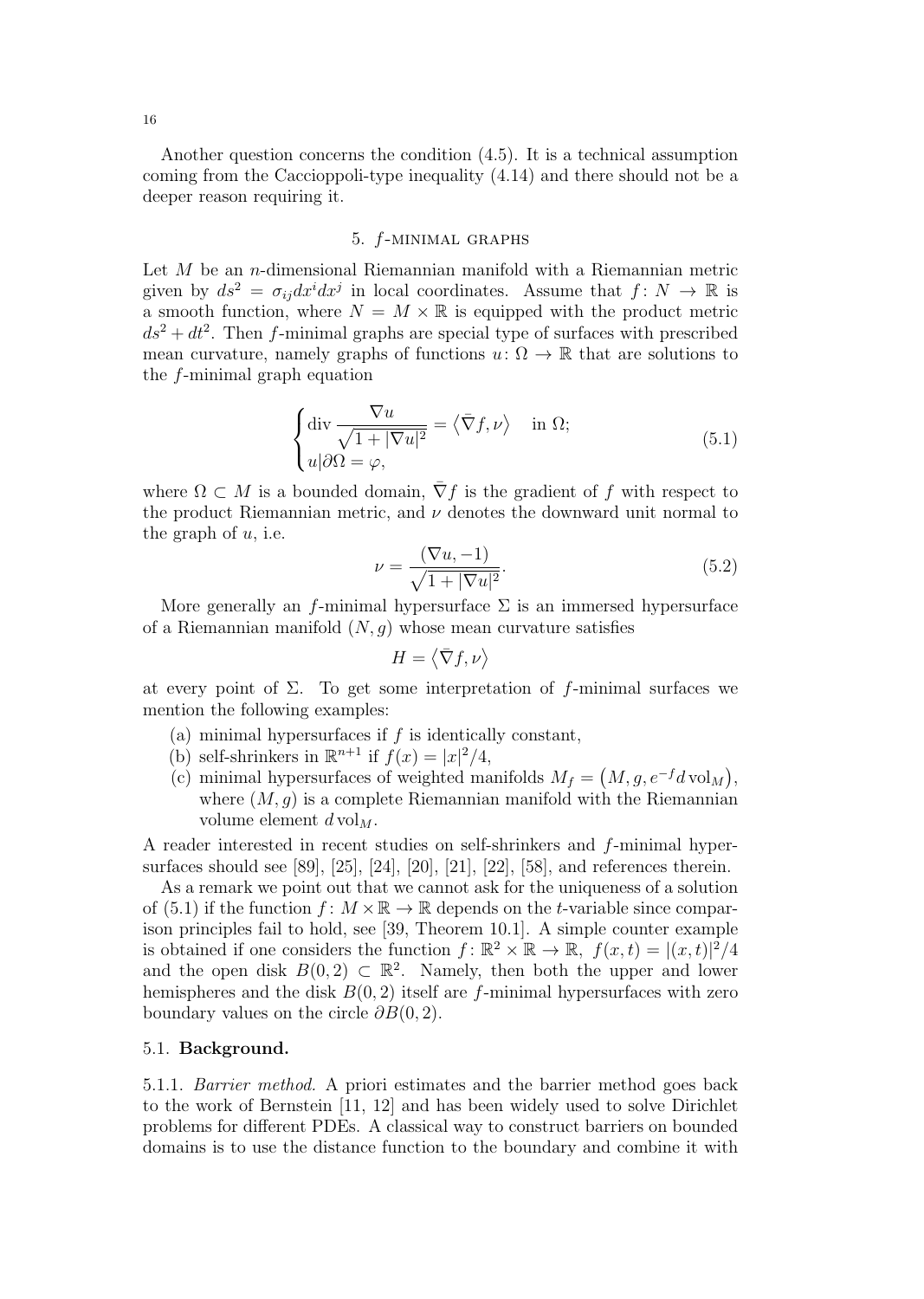some auxiliary function h satisfying i.a.  $h(0) = 0$ . For a comprehensive description of the method one should see e.g. [39]. For more recent research, with similar choice of the function h as in  $[C]$ , see [81] and [32].

To obtain a priori interior gradient estimates, at least for the mean curvature equation, is not as straightforward as the cases of height and boundary gradient estimates. In 1986 Korevaar [61] introduced two different approaches to obtain the estimate. His idea is to use a carefully chosen cutoff function  $\eta$  and then prove a priori bound for

$$
\eta(x, u(x))W(x),
$$

 $W = \sqrt{1 + |\nabla u|^2}$ , in a ball  $B(0, 1) \subset \mathbb{R}^n$ . The first approach is "Standard form calculation", suggested by L. Simon, that is based on direct computations at a maximum point of  $\eta W$ . The second approach is to perturb the surface along its downward normal and then lift the perturbed surface in order to try to get a barrier.

More recently, and in the manifold setting, Korevaar's (also Korevaar-Simon) method has been used for example in [81], [77], [29].

5.1.2. Barrier at infinity. The approach of Anderson and Schoen [7] was based on the idea of extending a continuous boundary value function  $\varphi: \partial_{\infty} M \to \mathbb{R}$ radially to the whole  $M$ . Then after a suitable smoothening procedure they obtain sub- and superharmonic functions that can be used as barriers. Holopainen [50] used similar technique to prove the solvability of the asymptotic Dirichlet problem for p-Laplacian under the same curvature assumption

$$
-b^2 \le K \le -a^2
$$

for some constants  $b \geq a > 0$ .

Holopainen and Vähäkangas [55] generalised this approach to cover the more general curvature conditions  $(3.3)$  and  $(3.4)$  for the *p*-Laplacian. In order to allow the more general bounds, their smoothening procedure depends also on the curvature lower bound. This difference to the earlier proofs results to very technical and long computations. However, the barrier function that they obtained has appeared to be very flexible and suit also other PDEs, like the minimal graph equation which was considered by Casteras, Holopainen and Ripoll [18]. We will use their constructions also in [C].

5.2. Article [C]. The article [C] is divided roughly into two parts: In the first part we study the existence of f-minimal graphs over bounded domains Ω with continuous boundary values on ∂Ω and in the second part we prove the existence of entire f-minimal graphs by solving the asymptotic Dirichlet problem. In the first part, under a technical assumption that  $f \in C^2(\bar{\Omega} \times \mathbb{R})$ is of the form

$$
f(x,t) = m(x) + r(t),
$$
\n(5.3)

we obtain the following existence result.

**Theorem 5.4** ([C, Theorem 1.2]). Let  $\Omega \subset M$  be a bounded domain with  $C^{2,\alpha}$ boundary  $\partial\Omega$ . Suppose that  $f \in C^2(\overline{\Omega} \times \mathbb{R})$  satisfies (5.3), with

$$
F = \sup_{\bar{\Omega} \times \mathbb{R}} |\bar{\nabla} f| < \infty, \quad \text{Ric}_{\Omega} \ge -\frac{F^2}{n-1}, \quad \text{and} \quad H_{\partial \Omega} \ge F.
$$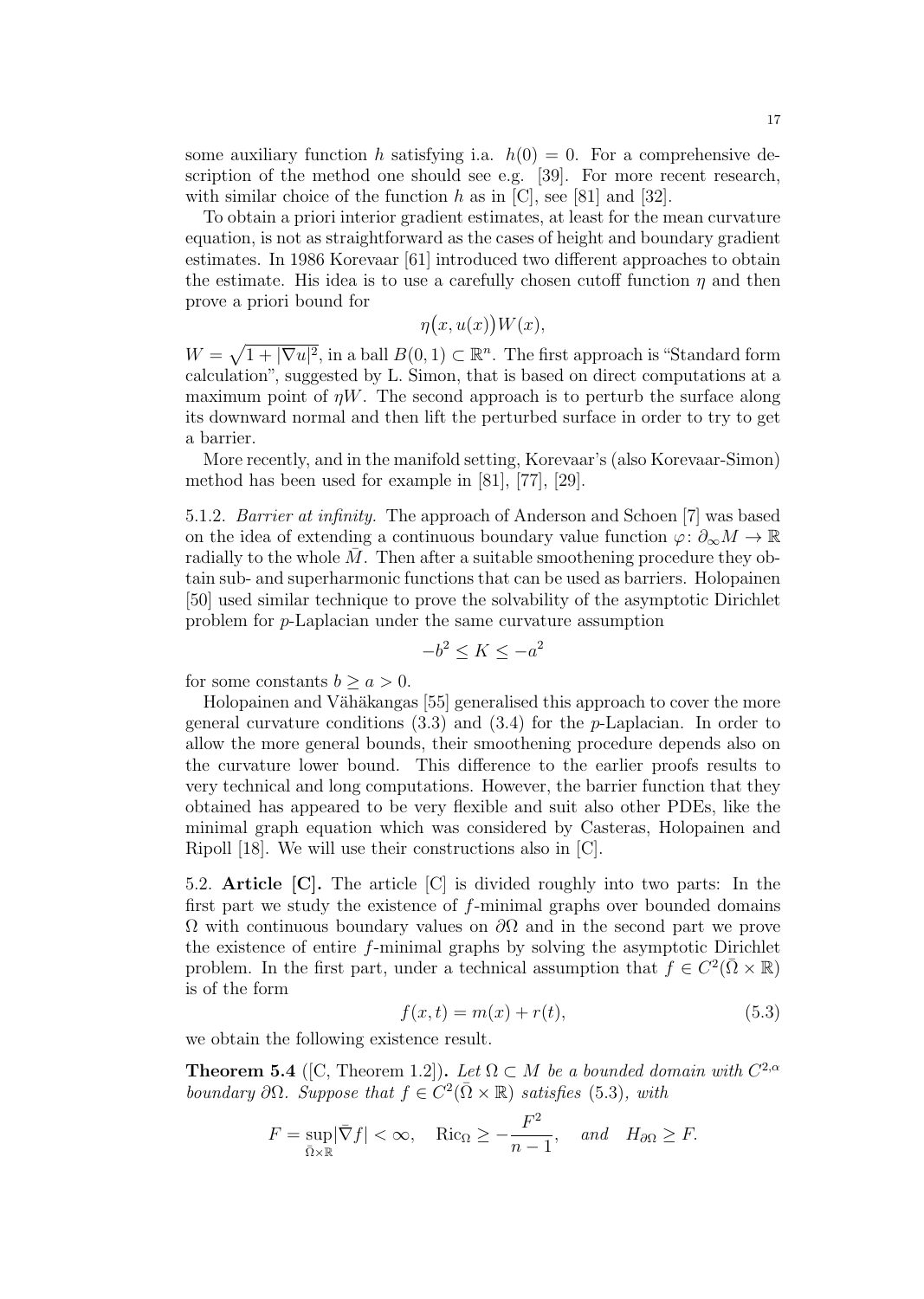Then, for all  $\varphi \in C(\partial \Omega)$ , there exists a solution  $u \in C^{2,\alpha}(\Omega) \cap C(\overline{\Omega})$  to the equation (5.1) with boundary values  $\varphi$ .

A standard way to obtain solutions for PDEs with  $C^{2,\alpha}$  boundary values is to use the Leray-Schauder method [39, Theorem 13.8], that we have chosen, or the continuity method [39, Theorem 5.2, Theorem 17.8]. Both of these options reduces the question of the solvability of the Dirichlet problem to the existence of a priori height and gradient (both boundary and interior) estimates. Finally the reduction of the smoothness of boundary data is obtained via similar approximation as in [29]. This is possible since the local interior gradient estimate [C, Lemma 2.3] does not depend on the gradient of the boundary data.

In the second part of the article, applying this existence result above, we are able to generalise the result of Holopainen and Vähäkangas [55] and show that, under the same very general curvature assumptions, the asymptotic Dirichlet problem is solvable for the f-minimal graph equation.

Before stating the main results, we need to give some technical definitions and assumptions on the function  $f$ . We assume that there exists an auxiliary smooth function  $a_0: [0, \infty) \to (0, \infty)$  such that

$$
\int_1^{\infty} \left( \int_r^{\infty} \frac{ds}{f_a^{n-1}(s)} \right) a_0(r) f_a^{n-1}(r) dr < \infty,
$$

for the discussion about the choice of  $a_0$  see [C, Example 4.5] and [C, Example 4.6]. Then we define  $q: [0, \infty) \to [0, \infty)$  by

$$
g(r) = \frac{1}{f_a^{n-1}(r)} \int_0^r a_0(t) f_a^{n-1}(t) dt.
$$
 (5.5)

The function  $q$  was introduced in [67] where they studied elliptic and parabolic equations with asymptotic Dirichlet boundary conditions on Cartan-Hadamard manifolds. In addition to (5.3), we assume that the function  $f \in C^2(\bar{\Omega} \times \mathbb{R})$ satisfies

$$
\sup_{\partial B(o,r)\times\mathbb{R}} |\bar{\nabla} f| \le \min\left\{ \frac{a_0(r) + (n-1)\frac{f_a'(r)}{f_a(r)}g^3(r)}{\left(1+g^2(r)\right)^{3/2}}, (n-1)\frac{f_a'(r)}{f_a(r)} \right\},\tag{5.6}
$$

for every  $r > 0$ , and

$$
\sup_{\partial B(o,r)\times\mathbb{R}} |\bar{\nabla}f| = o\left(\frac{f_a'(r)}{f_a(r)}r^{-\varepsilon-1}\right)
$$
\n(5.7)

for some  $\varepsilon > 0$  as  $r \to \infty$ . Then, as special cases of the main result [C, Theorem 1.3], we obtain the following corollaries.

Corollary 5.8 ([C, Corollary 1.34]). Let M be a Cartan-Hadamard manifold of dimension  $n > 2$ . Suppose that there are constants  $\phi > 1$ ,  $\varepsilon > 0$ , and  $R_0 > 0$  such that

$$
-\rho(x)^{2(\phi-2)-\varepsilon} \le K(P_x) \le -\frac{\phi(\phi-1)}{\rho(x)^2},\tag{5.9}
$$

for all 2-dimensional subspaces  $P_x \subset T_xM$  and for all  $x \in M$ , with  $\rho(x) \ge R_0$ . Assume, furthermore, that  $f \in C^2(M \times \mathbb{R})$  satisfies (5.3), (5.6), and (5.7), with  $f_a(t) = t$  for small  $t \geq 0$  and  $f_a(t) = c_1 t^{\phi} + c_2 t^{1-\phi}$  for  $t \geq R_0$ . Then the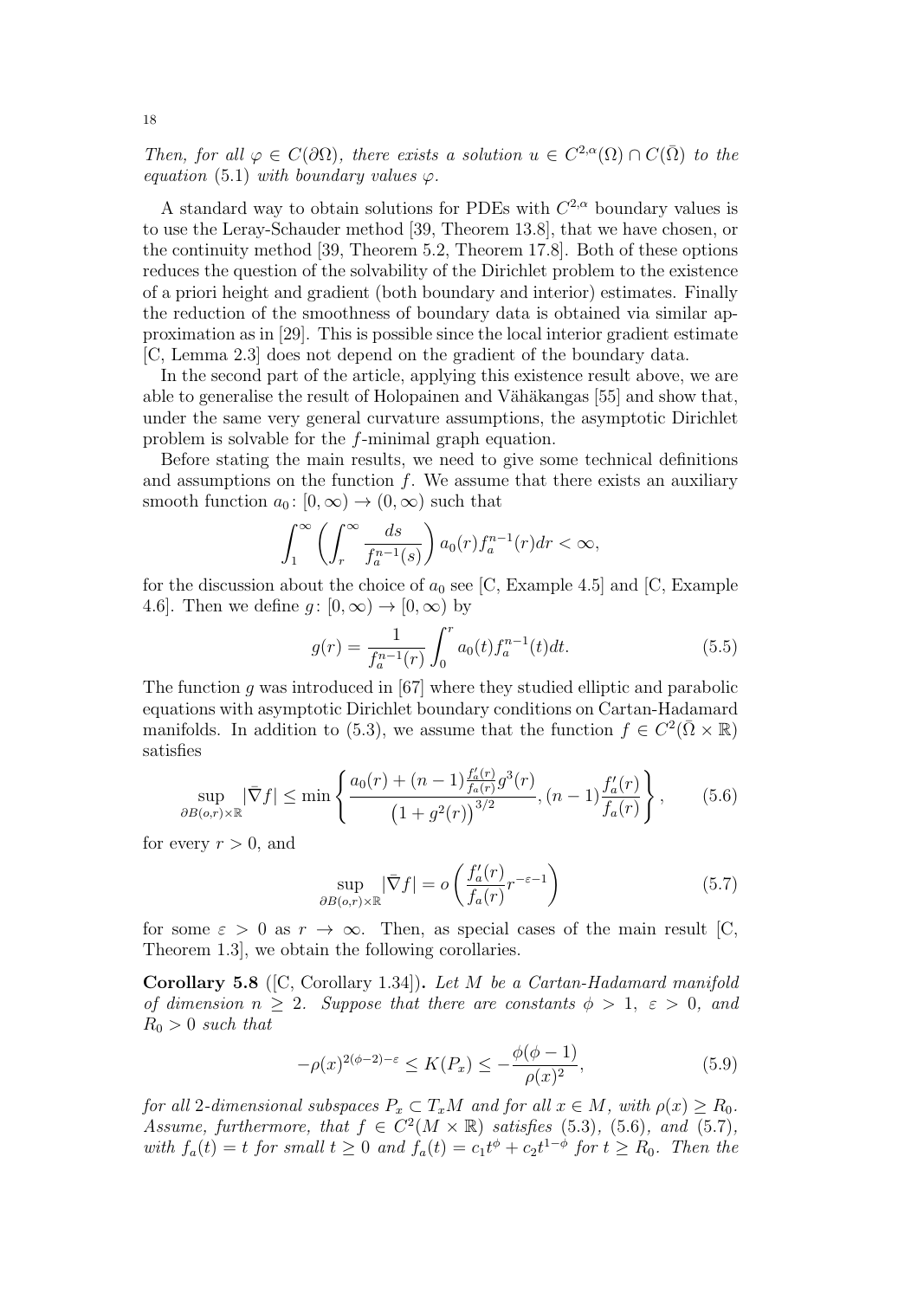asymptotic Dirichlet problem for equation (5.1) is solvable for any boundary  $data \varphi \in C(\partial_{\infty} M)$ .

In another special case we assume that sectional curvatures are bounded from above by a negative constant  $-k^2$  but allow the lower bound to decrease even exponentially.

**Corollary 5.10** ([C, Corollary 1.5]). Let M be a Cartan-Hadamard manifold of dimension  $n > 2$ . Assume that

$$
-\rho(x)^{-2-\varepsilon}e^{2k\rho(x)} \le K(P_x) \le -k^2 \tag{5.11}
$$

for some constants  $k > 0$  and  $\varepsilon > 0$  and for all 2-dimensional subspaces  $P_x \subset T_xM$ , with  $\rho(x) \ge R_0$ . Assume, furthermore, that  $f \in C^2(M \times \mathbb{R})$ satisfies (5.3), (5.6), and (5.7), with  $f_a(t) = t$  for small  $t \ge 0$  and  $f_a(t) =$  $c_1 \sinh(kt) + c_2 \cosh(kt)$  for  $t \geq R_0$ . Then the asymptotic Dirichlet problem for the equation (5.1) is solvable for any boundary data  $\varphi \in C(\partial_{\infty}M)$ .

The proof of the solvability of the asymptotic Dirichlet problem follows the usual path of solving the problem in a sequence of geodesic balls, hence obtaining a sequence of solutions. Then the last part is to show the existence of a limit that is a solution with correct boundary values on  $\partial_{\infty}M$ . In order to extract the converging subsequence, we have to prove a uniform height estimate [C, Lemma 4.4] for the sequence of solutions. The correct behaviour at infinity can be then proved with suitable barrier functions.

5.2.1. A priori estimates. The usual way to obtain a priori height and boundary gradient estimates for solutions u in bounded domains  $\Omega$  is to construct upper and lower barriers using the distance function  $d(\cdot) = \text{dist}(\cdot, \partial\Omega)$  to the boundary. Then these barriers, together with the comparison principle, implies the desired estimates. This procedure requires two key assumptions: The (inward) mean curvature of the level sets of d is bounded from below by the prescribed mean curvature of the graph of u in some neighbourhood of  $\partial\Omega$  and, of course, that the distance function is smooth enough.

The mean curvature assumption in the neighbourhood of  $\partial\Omega$  can be replaced by an assumption on the boundary and by a lower bound for the Ricci curvature. Namely, denoting by  $\Omega_0 \subset \Omega$  the open set of points that can be joined to  $\partial\Omega$  by unique minimising geodesic, it follows that if

$$
H_{\partial\Omega} \geq F
$$
 and  $Ric_{\Omega} \geq -F^2/(n-1)$ 

then  $H(x_0) \geq F$  for all  $x_0 \in \Omega_0$ . Here  $H(x_0)$  denotes the mean curvature of the level set of d passing through  $x_0$ . This is done in [C, Lemma 3.1] (see also [81, Lemma 4.2] and [32, Lemma 5]) and the proof is based on a Riccati equation for the shape operator. The smoothness of the distance function in  $\Omega_0$  was proved in [65], to wit, in  $\Omega_0$  d has the same regularity as the boundary ∂Ω.

In order to use the comparison principle we have to "freeze" the mean curvature term  $\langle \bar{\nabla} f, \nu \rangle$  in (5.1). More precisely, if u is a solution of (5.1),

$$
Q[u] = \frac{1}{W} \left( \sigma^{ij} - \frac{u^i u^j}{W^2} \right) u_{i;j} - \langle \bar{\nabla} f, \nu_u \rangle,
$$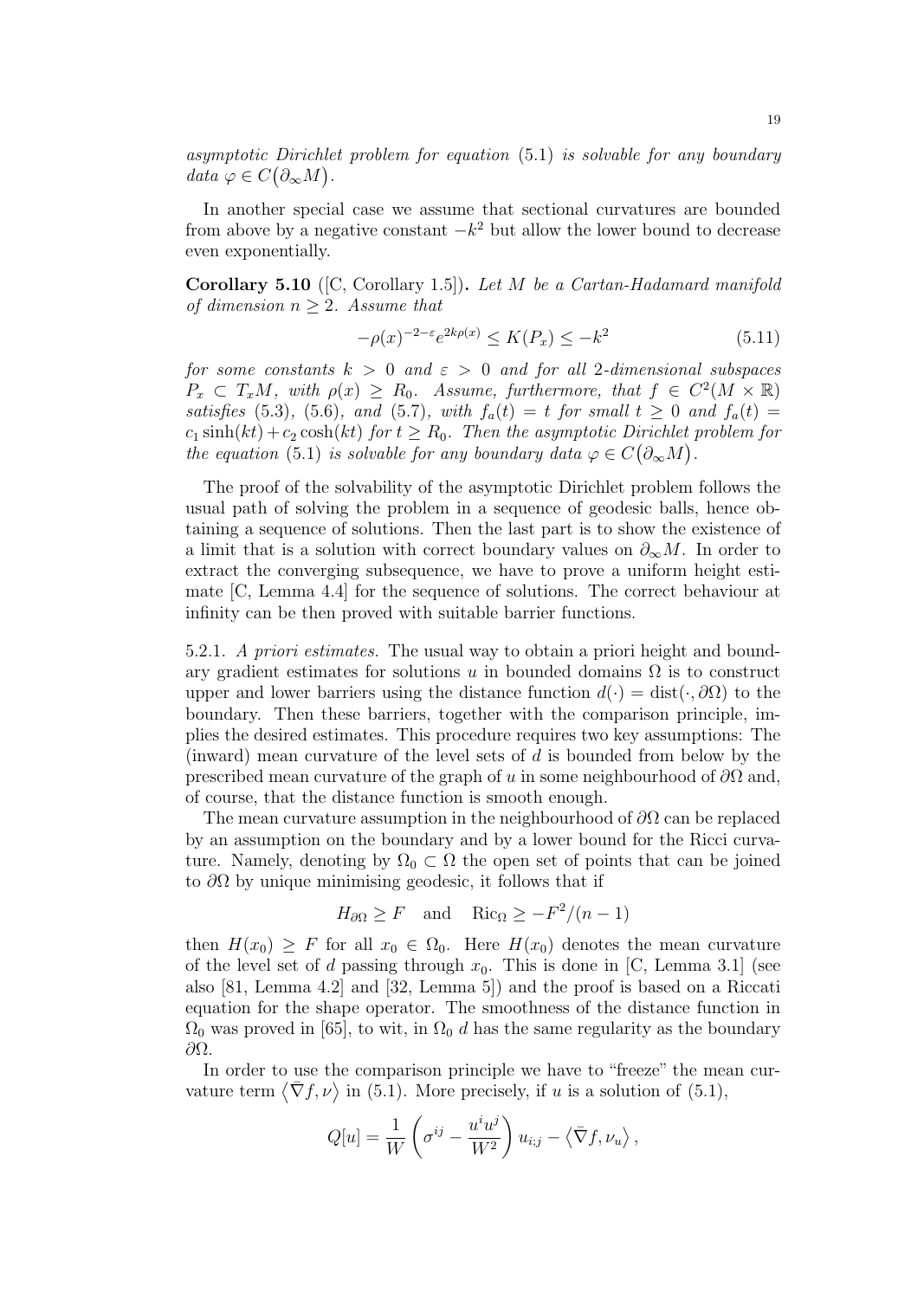we define an operator

$$
\tilde{Q}[v] = \frac{1}{W} \left( \sigma^{ij} - \frac{v^i v^j}{W^2} \right) v_{i;j} - b,
$$

where  $W = \sqrt{1 + |\nabla v|^2}$  and

$$
b(x) = \langle \bar{\nabla} f((x, u(x)), \nu(x) \rangle.
$$

The reason for this is that the operator Q need not satisfy the required assumptions of comparison principles, see e.g. [39, Theorem 10.1], whereas  $\tilde{Q}$ does. The desired height estimate is finally obtained in [C, Lemma 2.1] and the boundary gradient estimate in [C, Lemma 2.2].

The interior gradient estimate is obtained in [C, Lemma 2.3] and the proof is based on the method due to Korevaar and Simon [61], see also [29] in the case of Killing graphs. The estimate is localised to balls  $B(o, r) \subset \Omega$  and if the solution is  $C^{\mathcal{I}}(\overline{\Omega})$  we have also a global gradient estimate with upper bound depending also on the gradient on the boundary. Idea is to have an auxiliary smooth function  $\eta$  vanishing outside  $B(o, r)$  and then consider a function

$$
h = \eta W
$$

with  $W = \sqrt{1 + |\nabla u|^2}$ . It follows that the function h attains its maximum at some point  $p \in B(o,r)$  and this permits to prove an upper bound for W, and hence also for  $|\nabla u|$ . It is in this part of the paper where we need the asumption (5.3), namely, for technical reasons we need to assume that all the "space derivatives"

$$
f_i = \frac{\partial}{\partial x_i}, \quad i = 1, \dots, \dim M
$$

are independent of t, i.e.  $f_{it} = f_{ti} = 0$ .

5.2.2. Entire f-minimal graphs. First step of solving the asymptotic Dirichlet problem is to consider an exhaustion of M and obtain a sequence of solutions. A natural exhaustion is, of course, the sequence of geodesic balls  $B(o, k)$ ,  $k \in \mathbb{N}$ , for which the boundary mean curvature assumption of Theorem 5.4 is satisfied. More precisely, we have

$$
H(x) = \Delta r(x) \ge (n-1) \frac{f_a'(r(x))}{f_a(r(x))} \ge \sup_{\partial B(o, r(x)) \times \mathbb{R}} |\overline{\nabla} f|,
$$

where  $H(x)$  denotes the inward mean curvature of the level set  $\{y \in B(o, R): d(y) =$  $d(x) = \partial B(o, r(x))$  and the last estimate follows from the assumption (5.6). This implies that we can even drop the assumption on the Ricci curvature. This step is done in [C, Lemma 4.7].

In order to obtain the uniform height estimate [C, Lemma 4.4] we use a function  $V$ ,

$$
V(x) = V(r(x)) = \left(\int_{r(x)}^{\infty} \frac{ds}{f_a^{n-1}(s)}\right) \left(\int_0^{r(x)} a_0(t) f_a^{n-1}(t) dt\right) - \int_0^{r(x)} \left(\int_t^{\infty} \frac{ds}{f_a^{n-1}(s)}\right) a_0(t) f_a^{n-1}(t) dt - H + ||\varphi||_{\infty},
$$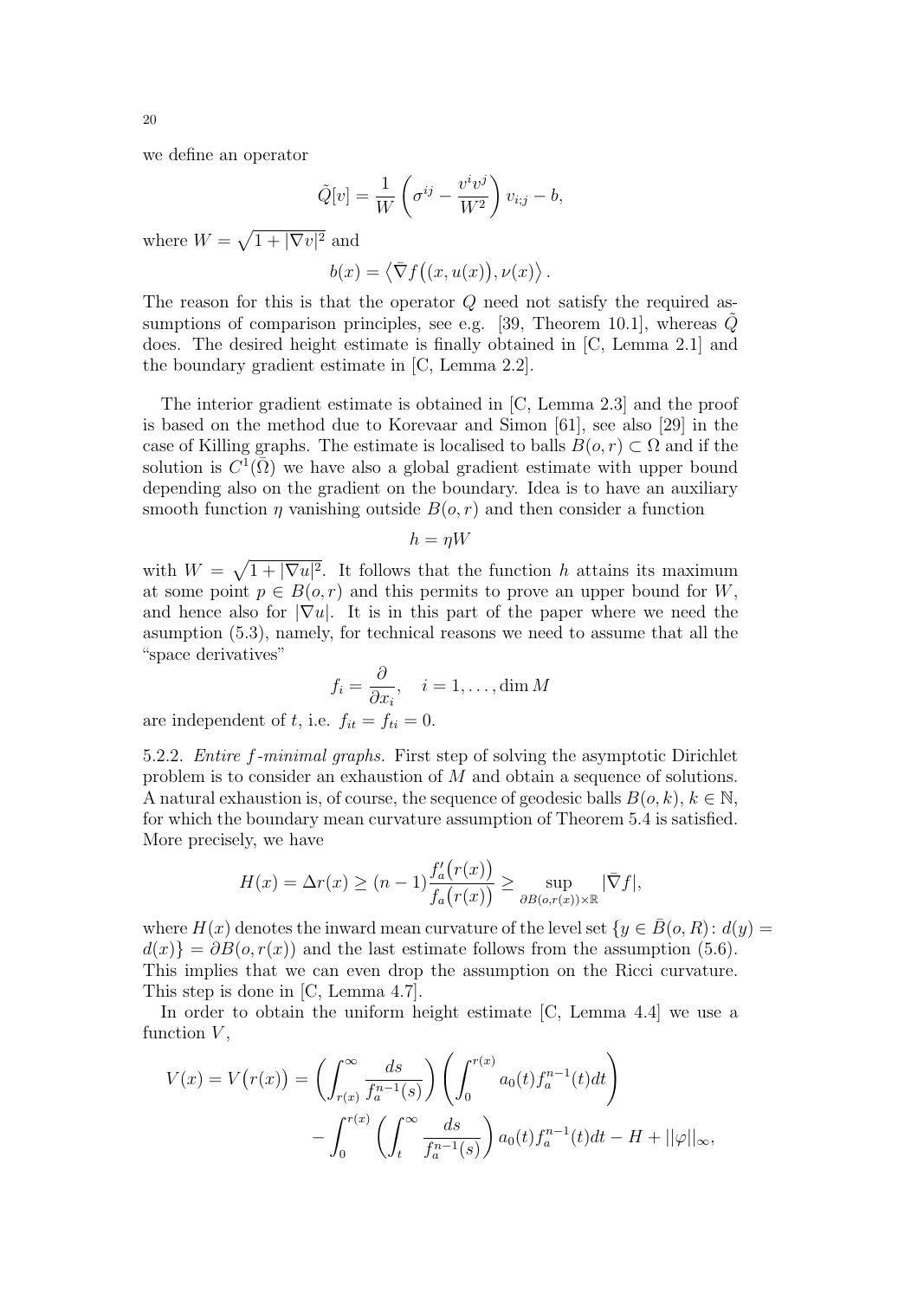$$
H \coloneqq \limsup_{r \to \infty} \Big\{ \int_r^{\infty} \frac{ds}{f_a^{n-1}(s)} \int_0^r a_0(t) f_a^{n-1}(t) dt - \int_0^r \int_t^{\infty} \frac{ds}{f_a^{n-1}(s)} a_0(t) f_a^{n-1}(t) dt \Big\} \le 0,
$$

constructed in [67]. There it was used as a supersolution for an elliptic equation but it turns out that under the assumption  $(5.6)$  V works also as an upper barrier for the f-minimal equation. Then, replacing V by  $-V$ , we obtain a lower barrier and together these imply the desired height estimate. Even though (5.6) seems a very technical assumption, it is not more restrictive than  $(5.7)$ , see [C, Example 4.5] and [C, Example 4.6].

Final crucial step is to prove the correct boundary values on  $\partial_{\infty}M$  and this requires barriers at infinity. It turns out that the barrier function

$$
\psi = A(R_3^{\delta}r^{-\delta} + h)
$$

used by Holopainen and Vähäkangas [55] is very flexible and it suits also the case of f-minimal graphs, see [C, Lemma 4.3]. The assumption  $(5.7)$  for the asymptotic behaviour of the gradient  $\nabla f$  is required in this part of the article.

# 6. Optimality of the curvature bounds

6.1. Background. The background of the Korevaar-Simon method for obtaining interior gradient estimates was discussed in Section 5.1.1. However, we mention two articles that are closely related to our results. In [77] Rosenberg, Schulze and Spruck proved a gradient estimate for minimal graphic functions  $M \times \mathbb{R} \to \mathbb{R}$  assuming non-negative Ricci curvature and negative constant lower bound for the sectional curvatures. This estimate was applied to prove a half-space property for non-negative solutions of the minimal graph equation.

Dajczer and Lira [30] extended this result for the Killing graphs in warped products  $M \times_{\rho} \mathbb{R}$  proving that, under certain assumptions on the manifold, any bounded entire Killing graph with constant mean curvature must be a slice. The key ingredient of their proof was a global gradient estimate that extended the result in [77].

Harnack's inequalities has been studied so widely that it is impossible to give a brief background about the developments in different settings so we just mention the works of Grigor'yan and Saloff-Coste [44], Holopainen [49], and Li and Tam [64] that are closely related to [D]. Concerning the background of the asymptotic Dirichlet problems on rotationally symmetric cases, see Section 3.4.

6.2. Article  $[D]$ . The motivation for the study of the article  $[D]$  was to show that the curvature upper bound

$$
K_M \le -\frac{C}{r^2 \log r} \tag{6.1}
$$

really is the best that one can hope in order to show the existence of entire bounded non-constant solutions for the minimal graph equation. The article [D] consists of two parts, namely, the first part deals with non-existence type results and the latter with existence on rotationally symmetric manifolds. In order to prove these non-existence results we assume that the manifold has only one end and asymptotically non-negative sectional curvature, that is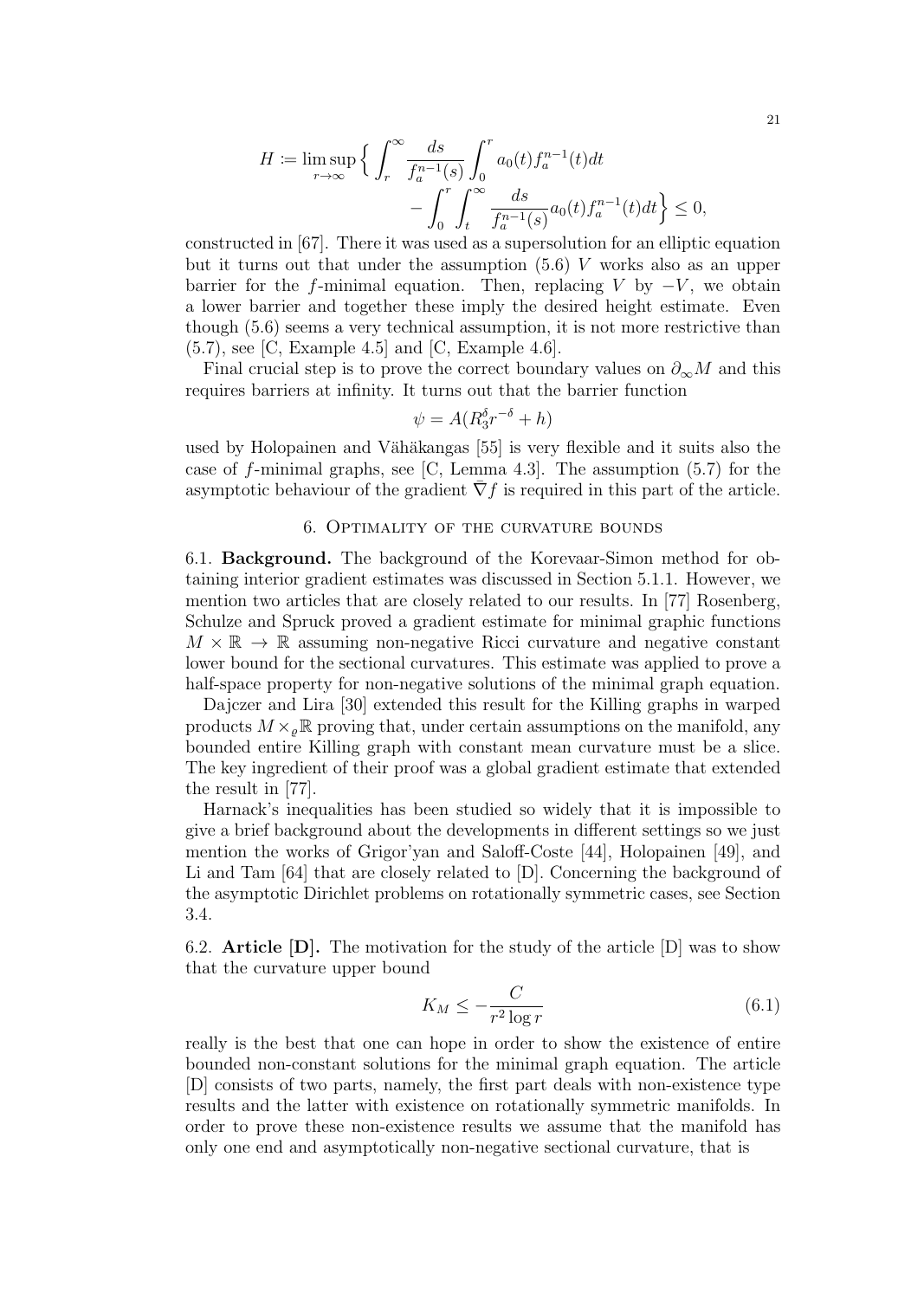**Definition 6.2.** Manifold M has asymptotically non-negative sectional curvature (ANSC) if there exists a continuous decreasing function  $\lambda: [0, \infty) \to$  $[0, \infty)$  such that

$$
\int_0^\infty s\lambda(s)\,ds < \infty,
$$

and that  $K_M(P_x) \geq -\lambda(d(o, x))$  at any point  $x \in M$ .

The main theorem of the first part is the following.

**Theorem 6.3** ([D, Theorem 1.1]). Let M be a complete Riemannian manifold with asymptotically non-negative sectional curvature and only one end. If  $u: M \to \mathbb{R}$  is a solution to the minimal graph equation that is bounded from below and has at most linear growth, then it must be a constant. In particular, if M is a Cartan-Hadamard manifold with asymptotically non-negative sectional curvature, the asymptotic Dirichlet problem is not solvable.

It is worth pointing out that we do not assume, differing from previous results into this direction, the Ricci curvature to be non-negative; see e.g. [77], [33], [30], [31]. In terms of concrete curvature bounds, our theorem gives immediately the following corollary that answers the question about the optimality of (6.1).

**Corollary 6.4** ([D, Corollary 1.2]). Let M be a complete Riemannian manifold with only one end and assume that the sectional curvatures of M satisfy

$$
K(P_x) \ge -\frac{C}{r(x)^2 \left(\log r(x)\right)^{1+\varepsilon}}
$$

for sufficiently large  $r(x)$  and for some  $C > 0$  and  $\varepsilon > 0$ . Then any solution  $u: M \to [a, \infty)$  with at most linear growth to the minimal graph equation must be constant.

The proof of Theorem 6.3 is based on an application of a gradient estimate Proposition 6.11 that enables us to prove a global Harnack's inequality for  $u-\inf_M u$ . By well-known methods, see [46, Theorem 6.6], the global Harnack's inequality can be iterated to yield Hölder continuity estimates and a Liouville (or Bernstein) type result when the solution has controlled growth. More precisely, we obtain the following corollary.

**Corollary 6.5** ([D, Corollary 1.3]). Let M be a complete Riemannian manifold with asymptotically non-negative sectional curvature and only one end. Then there exists a constant  $\kappa \in (0,1]$ , depending only on n and on the function  $\lambda$ in the (ANSC) condition such that every solution  $u: M \to \mathbb{R}$  to the minimal graph equation with

$$
\lim_{d(x,o)\to\infty} \frac{|u(x)|}{d(x,o)^{\kappa}} = 0
$$

must be constant.

Before turning to the latter part of [D], we point out that our results differ from the theorems of Greene and Wu [41] (besides the methods) mentioned in Section 3.5 since we do not assume the existence of a pole or the manifold to be simply connected, and the (ANSC) condition allows the sectional curvature to change a sign. Moreover, in Theorems 6.7 and 6.8 we will see that, in order to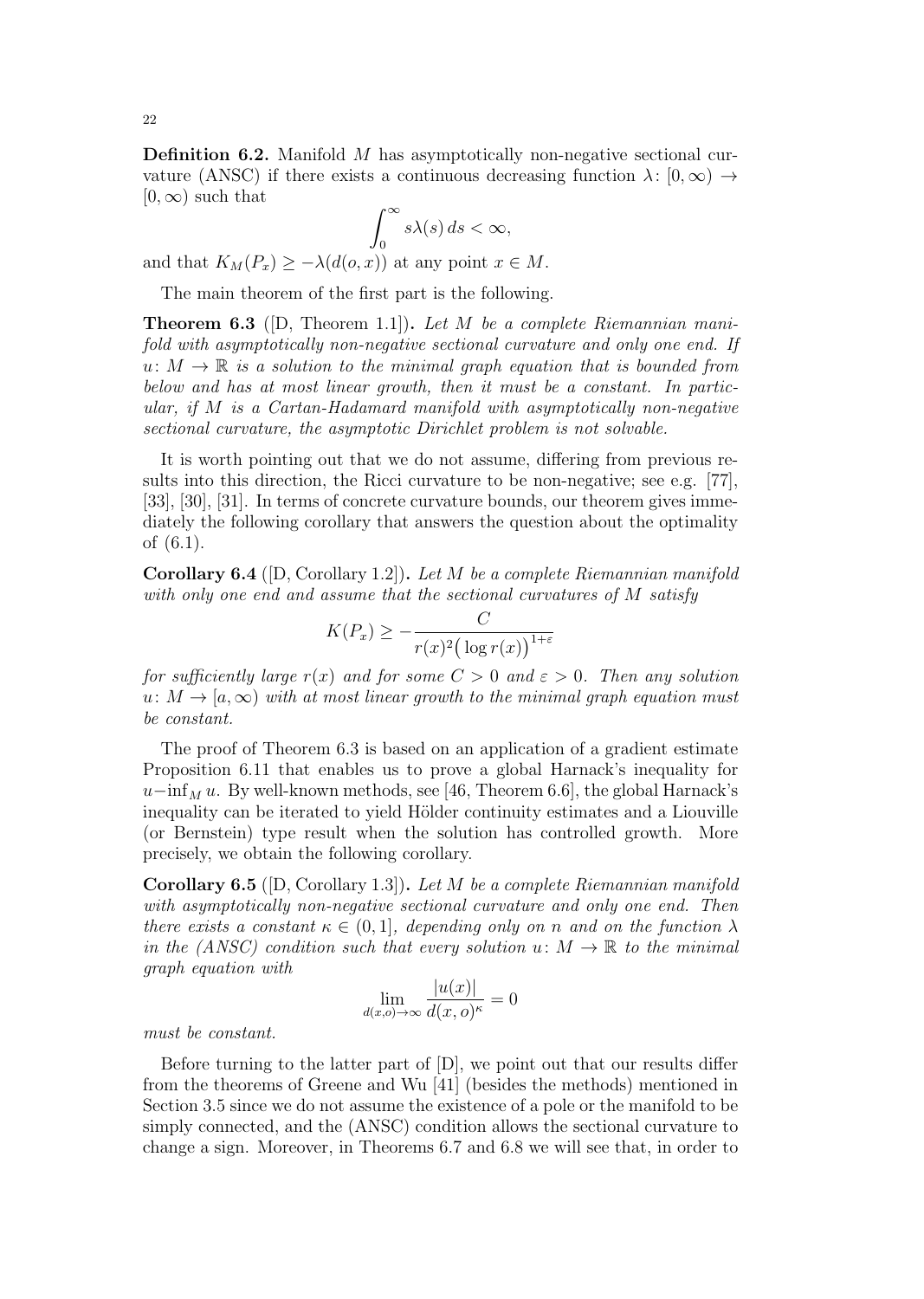get the result [41, Theorem 2], it is necessary to assume  $\liminf_{s\to\infty} s^2k(s) = 0$ for all of the sectional curvatures and not only for the radial ones (recall formula  $(2.1)$ .

The goal of the latter part of [D] is to prove the solvability of the asymptotic Dirichlet problem, and hence also the existence of entire bounded non-constant solutions, for the minimal graphic and  $p$ -harmonic equations assuming the optimal curvature upper bound (6.1). The main idea is to assume

$$
\int_{1}^{\infty} \left( f(s)^{\beta} \int_{s}^{\infty} f(t)^{\alpha} dt \right) ds < \infty, \tag{6.6}
$$

with an appropriate choice of  $\alpha$  and  $\beta$ , and then use this condition to construct barriers at infinity. This results to very elementary proofs when compared to the proofs in the general case that was considered for example in [18], [17], [A] and [B].

Noticing that, on manifold  $M_f$ , the condition (6.6) implies the desired curvature upper bound, we obtain the following results.

**Theorem 6.7** ([D, Corollary 4.2]). Let  $M_f$  be a rotationally symmetric ndimensional Cartan-Hadamard manifold whose radial sectional curvatures outside a compact set satisfy the upper bounds

$$
K(P_x) \le -\frac{1+\varepsilon}{r(x)^2 \log r(x)}, \quad \text{if } n = 2
$$

and

$$
K(P_x) \le -\frac{1/2 + \varepsilon}{r(x)^2 \log r(x)}, \quad \text{if } n \ge 3.
$$

Then the asymptotic Dirichlet problem for the minimal graph equation is solvable with any continuous boundary data on  $\partial_{\infty}M_f$ .

**Theorem 6.8** ([D, Corollary 4.4]). Let  $M_f$  be a rotationally symmetric ndimensional Cartan-Hadamard manifold,  $n \geq 3$ , whose radial sectional curvatures satisfy the upper bound

$$
K(P_x) \le -\frac{1/2 + \varepsilon}{r(x)^2 \log r(x)}.\tag{6.9}
$$

Then the asymptotic Dirichlet problem for the p-Laplace equation, with  $p \in$  $(2, n)$ , is solvable with any continuous boundary data on  $\partial_{\infty} M_f$ .

We point out that the case  $p = 2$  in Theorem 6.8 reduces to the case of usual harmonic functions and was covered by March [66].

Finally, in the last section of [D], we show that in Theorem 6.8 the assumption  $p < n$  on the range of p is also optimal. Note also that (ANSC) implies global Harnack's inequality for  $\mathcal A$ -harmonic functions ([49, Examples 3.1]).

**Theorem 6.10** ([D, Theorem 5.1]). Let  $\alpha > 0$  be a constant and assume that M is a complete n-dimensional Riemannian manifold whose radial sectional curvatures satisfy

$$
K_M(P_x) \ge -\frac{\alpha}{r(x)^2 \log r(x)}
$$

for every x outside some compact set and every 2-dimensional subspace  $P_x \subset$  $T_xM$  containing  $\nabla r(x)$ . Then M is p-parabolic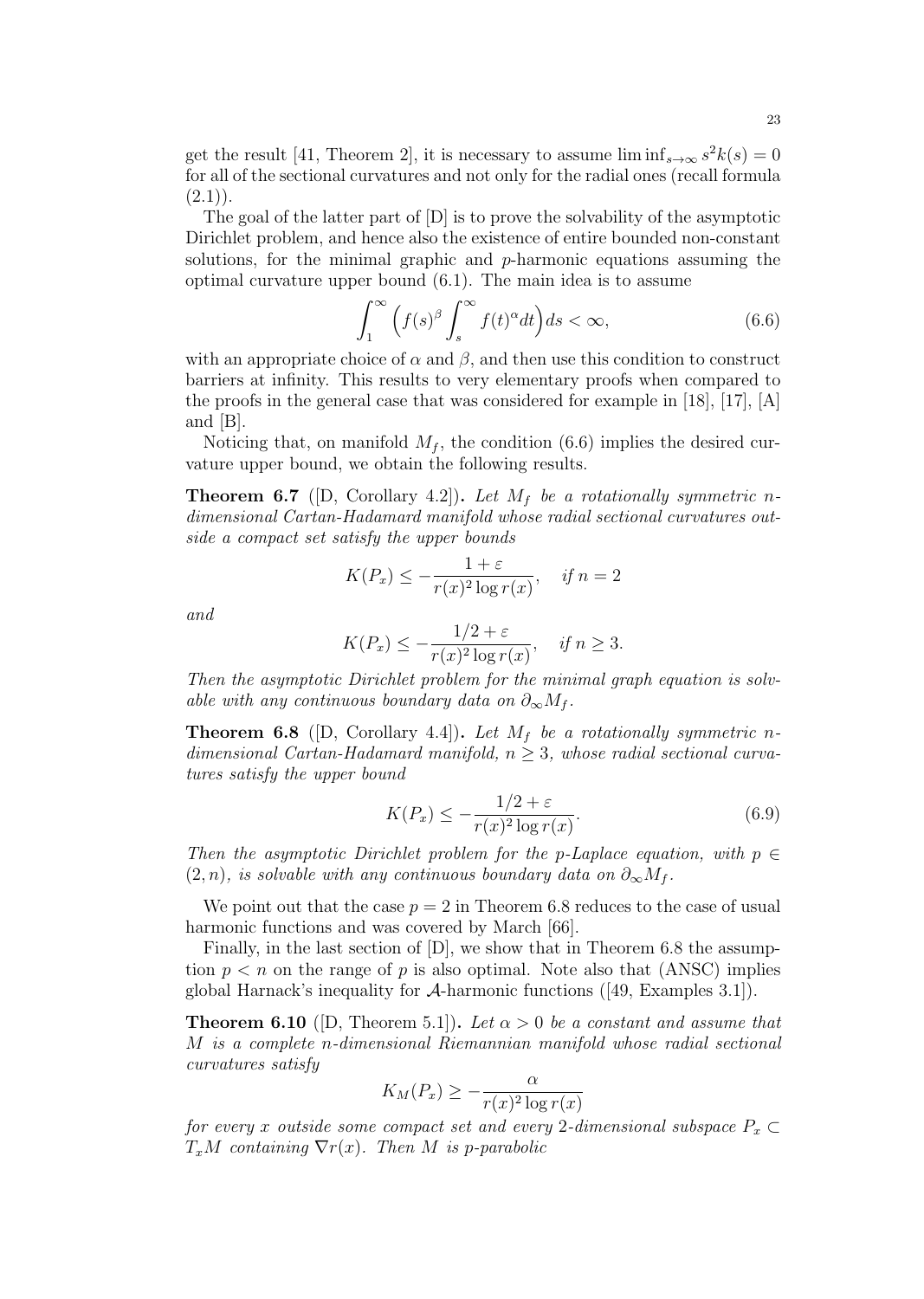- (a) if  $p = n$  and  $0 < \alpha \leq 1$ ; or
- (b)  $p > n$  and  $\alpha > 0$ .

6.2.1. Gradient estimate for minimal graphic functions. It is well-known that the (ANSC) assumption implies a volume doubling condition and a Poincaré inequality (see [D] for short discussion) and these can be used to prove a local Harnack's inequality for uniformly elliptic operators. Then the assumption that M has only one end yields a global Harnack's inequality, see e.g. [1], [60] and [49, Examples 3.1]. Therefore the question reduces to interpreting the minimal graph operator as a uniformly elliptic operator

$$
\frac{1}{A(x)} \operatorname{div} (A(x)\nabla u),
$$
  

$$
A(x) = \frac{1}{2\pi\sqrt{2\pi}} \int_{-\infty}^{\infty} \frac{1}{2\pi\sqrt{2\pi}} \, dx
$$

where

$$
A(x) = \frac{1}{\sqrt{1+|\nabla u|^2}}.
$$

Note that if  $|\nabla u|$  is uniformly bounded, then there exists a constant c such that  $c \leq \sqrt{A} \leq 1$ . This uniform gradient bound can be obtained from the following proposition, whose proof is based on the method due to Korevaar.

Proposition 6.11 ([D, Proposition 3.1]). Assume that the sectional curvature of M has a lower bound  $K(P_x) \geq -K_0^2$  for all  $x \in B(p, R)$  for some constant  $K_0 = K_0(p, R) \geq 0$ . Let u be a positive solution to the minimal graph equation in  $B(p, R) \subset M$ . Then

$$
|\nabla u(p)| \le \left(\frac{2}{\sqrt{3}} + \frac{32u(p)}{R}\right)
$$
(6.12)  

$$
\cdot \left(\exp\left[64u(p)^2 \left(\frac{2\psi(R)}{R^2} + \sqrt{\frac{4\psi(R)^2}{R^4} + \frac{(n-1)K_0^2}{64u(p)^2}}\right)\right] + 1\right),
$$
  
where  $\psi(R) = (n-1)K_0R \coth(K_0R) + 1$  if  $K_0 > 0$  and  $\psi(R) = n$  if  $K_0 = 0$ .

In order to allow at most linear growth for  $u$  in  $[D, Corollary 3.2]$ , we apply Proposition 6.11 to points  $p \in M \setminus B(o, R_0)$ , for some  $R_0 > 0$  large, and use the fact that (ANSC) implies

$$
K(P_x) \ge -\frac{c}{d(x, o)^2}
$$

for all  $x \in M \setminus B(o, R_0/2)$ .

6.2.2. Optimal curvature upper bound on the rotationally symmetric case. In order to obtain barriers from (6.6) we first define a function

$$
\eta(r) = k \int_{r}^{\infty} f(t)^{\alpha} \int_{1}^{t} f(s)^{\beta} ds dt,
$$
\n(6.13)

 $k > 0$ , and then consider the function  $\eta + B$ , where  $B: M \setminus \{o\}$ ,

$$
B(\exp(r\vartheta)) = B(r,\vartheta) = b(\vartheta), \quad \vartheta \in \mathbb{S}^{n-1} \subset T_oM,
$$

is a radial extension of the boundary data function  $b: \mathbb{S}^{n-1} \to \mathbb{R}$ . In the case of the minimal graph equation we choose  $\alpha = -n+1$  and  $\beta = n-3$ , as in [66], and for the *p*-Laplacian we choose  $\alpha = -(n-1)/(p-1)$  and  $\beta = (n-2p+1)/(p-1)$ . Note that in both cases  $\alpha + \beta = -2$  and hence they correspond to the same

24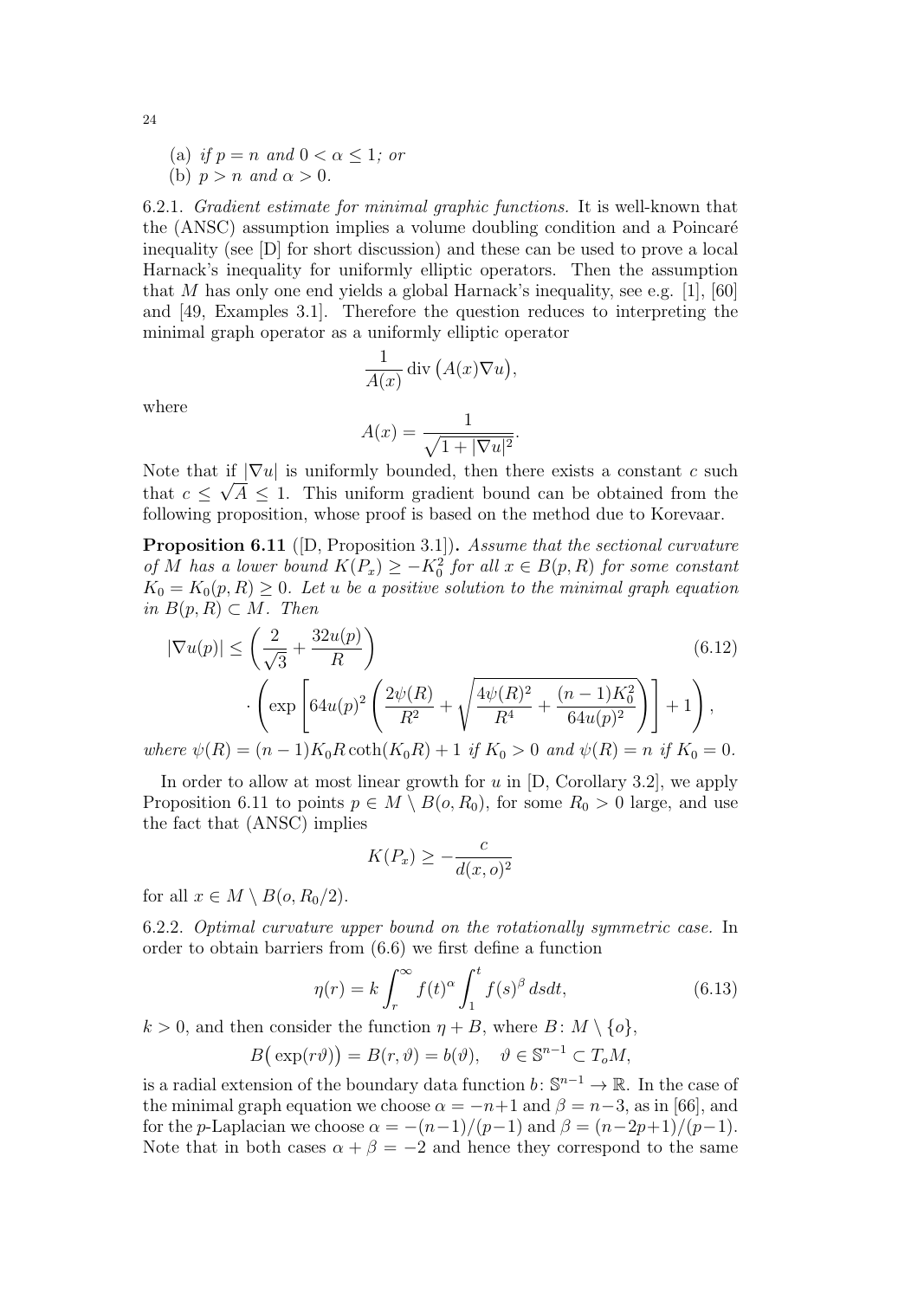curvature bound. Then a straightforward computation shows that  $\eta + B$  is a supersolution in  $M \setminus B(o, R_0)$  for  $R_0 > 0$  large enough and we can define global super- and subsolutions that work as barriers.

6.2.3. *p*-*parabolicity* when  $p \geq n$ . To be more precise we recall that

**Definition 6.14.** Riemannian manifold N is p-parabolic,  $1 < p < \infty$ , if

$$
\operatorname{cap}_p(K, N) = 0
$$

for every compact set  $K \subset N$ . Here the *p*-capacity of the pair  $(K, N)$  is

$$
\operatorname{cap}_p(K, N) = \inf_{\substack{u \in C_0^{\infty}(N) \\ u|K \ge 1}} \int_N |\nabla u|^p.
$$

In order to prove Theorem 6.10, and to show that the curvature bound (6.9) in Theorem 6.8 is optimal and the upper bound  $p < n$  necessary, we apply Bishop-Gromov volume comparison together with (6.9). The proof is a direct application of the following condition that, for  $p = 2$ , was proved by Varopoulos [88] and Grigor'yan [42, 43]. Keselman and Zorich [90] proved the case  $p = n$ and their proof applies also to other values of  $p$ , see also [49], [28], [51].

Proposition 6.15. A complete Riemannian manifold M is p-parabolic if

$$
\int^{\infty} \left(\frac{t}{V(t)}\right)^{1/(p-1)} dt = \infty.
$$
\n(6.16)

We point out that converse of this proposition is not always true, namely, there exists a manifold such that the integral of  $(6.16)$  is finite but M is pparabolic, see [88].

#### **REFERENCES**

- [1] Uwe Abresch. Lower curvature bounds, Toponogov's theorem, and bounded topology. Ann. Sci. École Norm. Sup.  $(4)$ , 18(4):651–670, 1985.
- [2] Alano Ancona. Negatively curved manifolds, elliptic operators, and the Martin boundary. Ann. of Math. (2), 125(3):495–536, 1987.
- [3] Alano Ancona. Positive harmonic functions and hyperbolicity. In Potential theory surveys and problems (Prague, 1987), volume 1344 of Lecture Notes in Math., pages 1–23. Springer, Berlin, 1988.
- [4] Alano Ancona. Théorie du potentiel sur les graphes et les variétés. In École d'été de Probabilités de Saint-Flour XVIII—1988, volume 1427 of Lecture Notes in Math., pages 1–112. Springer, Berlin, 1990.
- [5] Alano Ancona. Convexity at infinity and Brownian motion on manifolds with unbounded negative curvature. Rev. Mat. Iberoamericana, 10(1):189–220, 1994.
- [6] Michael T. Anderson. The Dirichlet problem at infinity for manifolds of negative curvature. J. Differential Geom., 18(4):701–721 (1984), 1983.
- [7] Michael T. Anderson and Richard Schoen. Positive harmonic functions on complete manifolds of negative curvature. Ann. of Math. (2), 121(3):429–461, 1985.
- [8] Marc Arnaudon, Anton Thalmaier, and Stefanie Ulsamer. Existence of non-trivial harmonic functions on Cartan-Hadamard manifolds of unbounded curvature. Math. Z., 263(2):369–409, 2009.
- [9] Werner Ballmann. On the Dirichlet problem at infinity for manifolds of nonpositive curvature. Forum Math., 1(2):201–213, 1989.
- [10] Werner Ballmann and François Ledrappier. The Poisson boundary for rank one manifolds and their cocompact lattices. Forum Math., 6(3):301–313, 1994.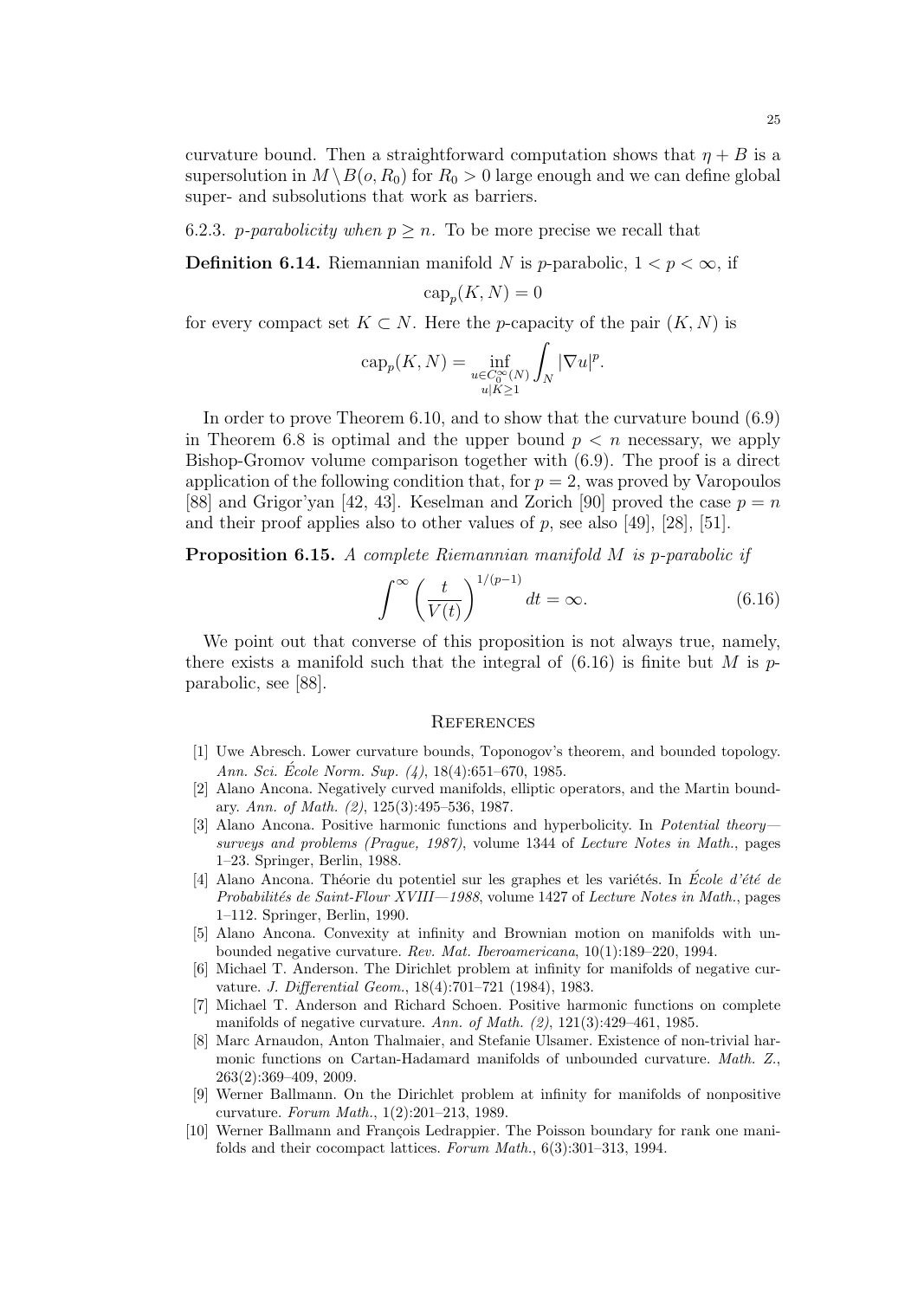- [11] Serge Bernstein. Sur la généralisation du problème de Dirichlet I. Math. Ann., 62(2):253–271, 1906.
- [12] Serge Bernstein. Sur la généralisation du problème de Dirichlet II. Math. Ann., 69(1):82– 136, 1910.
- [13] Serge Bernstein. Uber ein geometrisches Theorem und seine Anwendung auf die par- ¨ tiellen Differentialgleichungen vom elliptischen Typus. Math. Z., 26(1):551–558, 1927.
- [14] Albert Borbély. A note on the Dirichlet problem at infinity for manifolds of negative curvature. Proc. Amer. Math. Soc., 114(3):865–872, 1992.
- [15] Albert Borbély. The nonsolvability of the Dirichlet problem on negatively curved manifolds. Differential Geom. Appl., 8(3):217–237, 1998.
- [16] Jean-Baptiste Casteras, Ilkka Holopainen, and Jaime B Ripoll. Convexity at infinity in Cartan-Hadamard manifolds and applications to the asymptotic Dirichlet and Plateau problems. Preprint arXiv:1507.07311, 2015.
- [17] Jean-Baptiste Casteras, Ilkka Holopainen, and Jaime B Ripoll. Asymptotic Dirichlet problem for A-harmonic and minimal graph equations in a Cartan-Hadamard manifolds. Comm. Anal. Geom., To appear.
- [18] Jean-Baptiste Casteras, Ilkka Holopainen, and Jaime B Ripoll. On the asymptotic Dirichlet problem for the minimal hypersurface equation in a Hadamard manifold. Potential Anal., To appear.
- [19] Shiu Yuen Cheng. The Dirichlet problem at infinity for non-positively curved manifolds. Comm. Anal. Geom., 1(1):101–112, 1993.
- [20] Xu Cheng, Tito Mejia, and Detang Zhou. Eigenvalue estimate and compactness for closed f-minimal surfaces. Pacific J. Math.,  $271(2):347-367$ ,  $2014$ .
- [21] Xu Cheng, Tito Mejia, and Detang Zhou. Simons-type equation for f-minimal hypersurfaces and applications. J. Geom. Anal., 25(4):2667–2686, 2015.
- [22] Xu Cheng, Tito Mejia, and Detang Zhou. Stability and compactness for complete fminimal surfaces. Trans. Amer. Math. Soc., 367(6):4041–4059, 2015.
- [23] Hyeong In Choi. Asymptotic Dirichlet problems for harmonic functions on Riemannian manifolds. Trans. Amer. Math. Soc., 281(2):691–716, 1984.
- [24] Tobias H. Colding and William P. Minicozzi, II. Generic mean curvature flow I: generic singularities. Ann. of Math. (2), 175(2):755–833, 2012.
- [25] Tobias H. Colding and William P. Minicozzi, II. Smooth compactness of self-shrinkers. Comment. Math. Helv., 87(2):463–475, 2012.
- [26] Tobias Holck Colding and William P. Minicozzi, II. A course in minimal surfaces, volume 121 of Graduate Studies in Mathematics. American Mathematical Society, Providence, RI, 2011.
- [27] Pascal Collin and Harold Rosenberg. Construction of harmonic diffeomorphisms and minimal graphs. Ann. of Math. (2), 172(3):1879–1906, 2010.
- [28] T. Coulhon, I. Holopainen, and L. Saloff-Coste. Harnack inequality and hyperbolicity for subelliptic p-Laplacians with applications to Picard type theorems. Geom. Funct. Anal., 11(6):1139–1191, 2001.
- [29] M. Dajczer, J. H. de Lira, and J. Ripoll. An interior gradient estimate for the mean curvature equation of Killing graphs and applications. J. Anal. Math., 129:91–103, 2016.
- [30] Marcos Dajczer and Jorge H. S. de Lira. Entire bounded constant mean curvature Killing graphs. J. Math. Pures Appl. (9), 103(1):219–227, 2015.
- [31] Marcos Dajczer and Jorge Herbert de Lira. Entire unbounded constant mean curvature Killing graphs. Bulletin of the Brazilian Mathematical Society, New Series, 2016.
- [32] Marcos Dajczer, Pedro A. Hinojosa, and Jorge Herbert de Lira. Killing graphs with prescribed mean curvature. Calc. Var. Partial Differential Equations, 33(2):231–248, 2008.
- [33] Qi Ding, Jürgen Jost, and Yuanlong Xin. Minimal graphic functions on manifolds of non-negative Ricci curvature. Preprint arXiv:1310.2048v2, 2013.
- [34] Nedir do Espí rito Santo, Susana Fornari, and Jaime B. Ripoll. The Dirichlet problem for the minimal hypersurface equation in  $M \times \mathbb{R}$  with prescribed asymptotic boundary. J. Math. Pures Appl. (9), 93(2):204–221, 2010.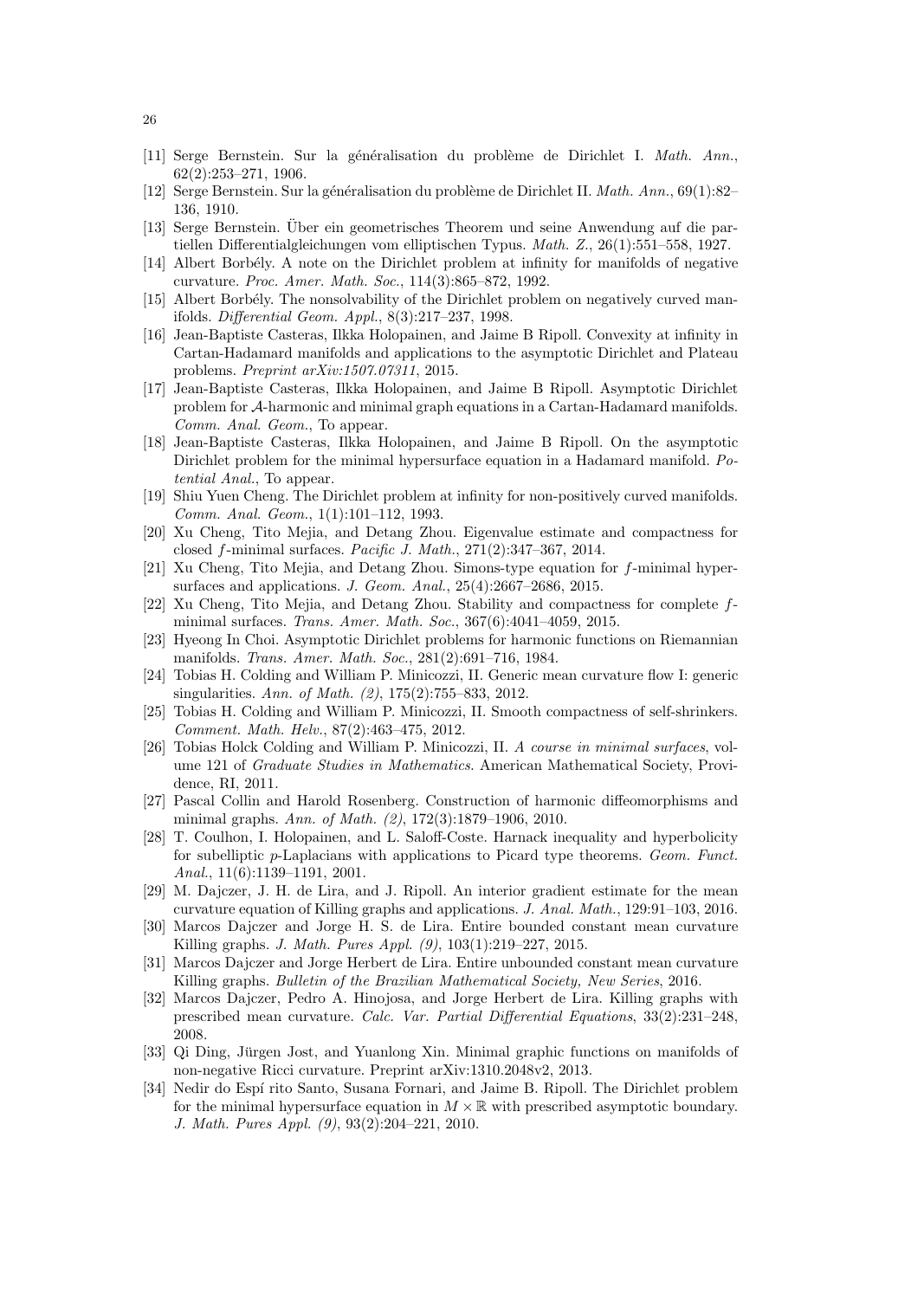- [35] Nedir do Espírito-Santo and Jaime Ripoll. Some existence results on the exterior Dirichlet problem for the minimal hypersurface equation. Ann. Inst. H. Poincaré Anal. Non  $Lin\acute{e}aire$ , 28(3):385–393, 2011.
- [36] Jesse Douglas. Solution of the problem of Plateau. Trans. Amer. Math. Soc., 33(1):263– 321, 1931.
- [37] P. Eberlein and B. O'Neill. Visibility manifolds. Pacific J. Math., 46:45-109, 1973.
- [38] José A. Gálvez and Harold Rosenberg. Minimal surfaces and harmonic diffeomorphisms from the complex plane onto certain Hadamard surfaces. Amer. J. Math., 132(5):1249– 1273, 2010.
- [39] David Gilbarg and Neil S. Trudinger. Elliptic partial differential equations of second order. Classics in Mathematics. Springer-Verlag, Berlin, 2001. Reprint of the 1998 edition.
- [40] R. E. Greene and H. Wu. Function theory on manifolds which possess a pole, volume 699 of Lecture Notes in Mathematics. Springer, Berlin, 1979.
- [41] R. E. Greene and H. Wu. Gap theorems for noncompact Riemannian manifolds. Duke Math. J., 49(3):731–756, 1982.
- [42] A. A. Grigor'yan. Existence of the Green function on a manifold. Uspekhi Mat. Nauk, 38(1(229)):161–162, 1983.
- [43] A. A. Grigor'yan. The existence of positive fundamental solutions of the Laplace equation on Riemannian manifolds. Mat. Sb. (N.S.), 128(170)(3):354–363, 446, 1985.
- [44] Alexander Grigor'yan and Laurent Saloff-Coste. Stability results for Harnack inequalities. Ann. Inst. Fourier (Grenoble), 55(3):825–890, 2005.
- [45] Elias M. Guio and Ricardo Sa Earp. Existence and non-existence for a mean curvature equation in hyperbolic space. Commun. Pure Appl. Anal., 4(3):549–568, 2005.
- [46] Juha Heinonen, Tero Kilpeläinen, and Olli Martio. Nonlinear potential theory of degenerate elliptic equations. The Clarendon Press, Oxford University Press, New York, 1993. Oxford Science Publications.
- [47] David Hoffman and Joel Spruck. Sobolev and isoperimetric inequalities for Riemannian submanifolds. Comm. Pure Appl. Math., 27:715–727, 1974.
- [48] Ilkka Holopainen. Nonlinear potential theory and quasiregular mappings on Riemannian manifolds. Ann. Acad. Sci. Fenn. Ser. A I Math. Dissertationes, (74):45, 1990.
- [49] Ilkka Holopainen. Volume growth, Green's functions, and parabolicity of ends. Duke Math. J., 97(2):319–346, 1999.
- [50] Ilkka Holopainen. Asymptotic Dirichlet problem for the p-Laplacian on Cartan-Hadamard manifolds. Proc. Amer. Math. Soc., 130(11):3393–3400 (electronic), 2002.
- [51] Ilkka Holopainen. Quasiregular mappings and the p-Laplace operator. In Heat kernels and analysis on manifolds, graphs, and metric spaces (Paris, 2002), volume 338 of Contemp. Math., pages 219–239. Amer. Math. Soc., Providence, RI, 2003.
- [52] Ilkka Holopainen. Nonsolvability of the asymptotic Dirichlet problem for the p-Laplacian on Cartan-Hadamard manifolds. Adv. Calc. Var., 9(2):163–185, 2016.
- [53] Ilkka Holopainen, Urs Lang, and Aleksi Vähäkangas. Dirichlet problem at infinity on Gromov hyperbolic metric measure spaces. Math. Ann., 339(1):101–134, 2007.
- [54] Ilkka Holopainen and Jaime B. Ripoll. Nonsolvability of the asymptotic Dirichlet problem for some quasilinear elliptic PDEs on Hadamard manifolds. Rev. Mat. Iberoam., 31(3):1107–1129, 2015.
- [55] Ilkka Holopainen and Aleksi Vähäkangas. Asymptotic Dirichlet problem on negatively curved spaces. J. Anal., 15:63–110, 2007.
- [56] Elton P. Hsu. Brownian motion and Dirichlet problems at infinity. Ann. Probab., 31(3):1305–1319, 2003.
- [57] Pei Hsu and Peter March. The limiting angle of certain Riemannian Brownian motions. Comm. Pure Appl. Math., 38(6):755–768, 1985.
- [58] Debora Impera and Michele Rimoldi. Stability properties and topology at infinity of f-minimal hypersurfaces. Geom. Dedicata, 178:21–47, 2015.
- [59] Howard Jenkins and James Serrin. The Dirichlet problem for the minimal surface equation in higher dimensions. J. Reine Angew. Math., 229:170–187, 1968.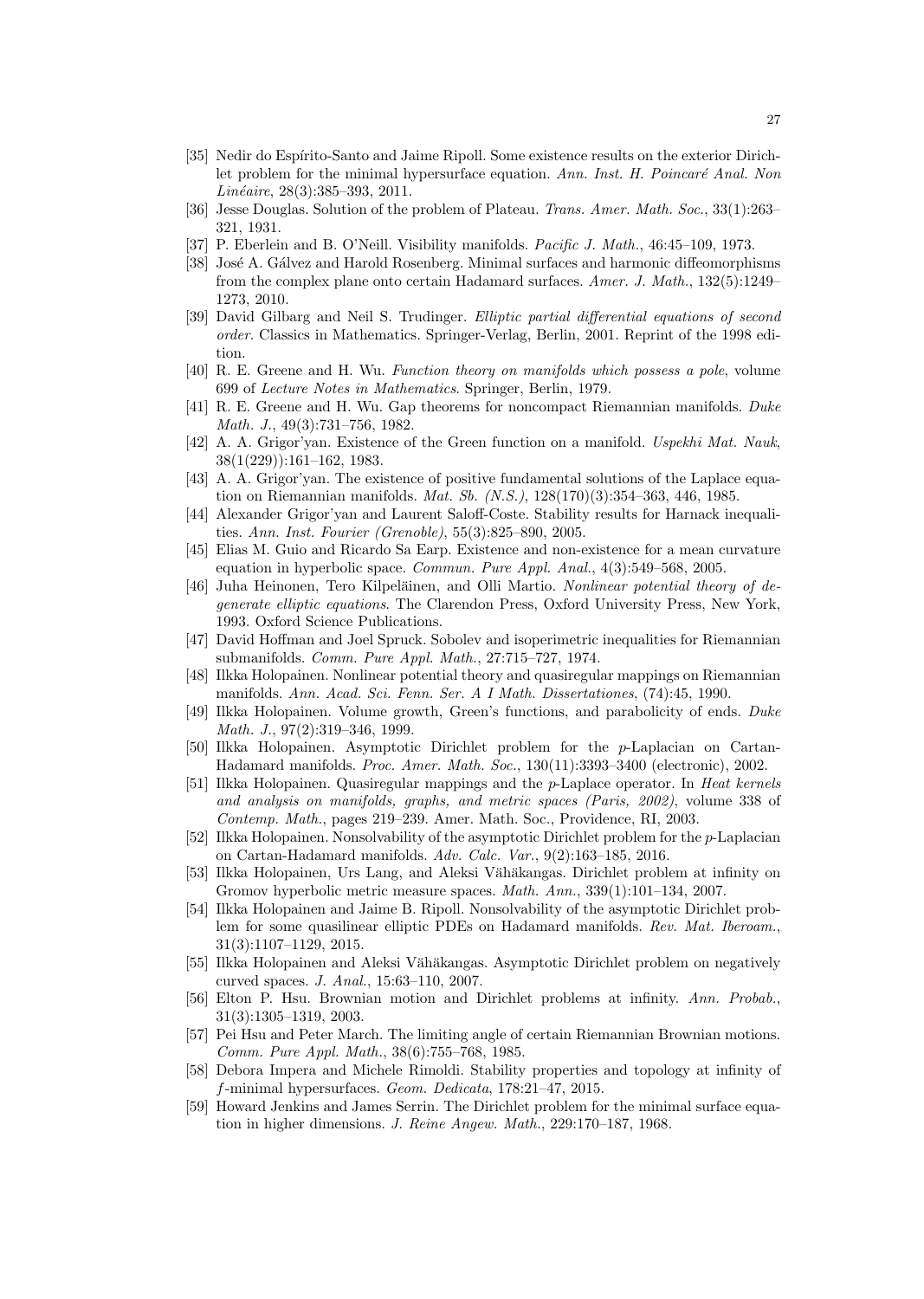- [60] Atsushi Kasue. A compactification of a manifold with asymptotically nonnegative curvature. Ann. Sci. École Norm. Sup.  $(4)$ , 21 $(4)$ :593-622, 1988.
- [61] N. Korevaar. An easy proof of the interior gradient bound for solutions to the prescribed mean curvature equation. In Nonlinear functional analysis and its applications, Part 2 (Berkeley, Calif., 1983), volume 45 of Proc. Sympos. Pure Math., pages 81–89. Amer. Math. Soc., Providence, RI, 1986.
- [62] Joseph-Louis Lagrange. Essai d'une nouvelle methode pour determiner les maxima et les minima des formules integrales indefinies. Miscellanea Taurinensia 2, 325(1):173–199, 1760.
- [63] H. Blaine Lawson, Jr. Lectures on minimal submanifolds. Vol. I, volume 14 of Monografías de Matemática [Mathematical Monographs]. Instituto de Matemática Pura e Aplicada, Rio de Janeiro, 1977.
- [64] Peter Li and Luen-Fai Tam. Green's functions, harmonic functions, and volume comparison. J. Differential Geom., 41(2):277–318, 1995.
- [65] Yanyan Li and Louis Nirenberg. Regularity of the distance function to the boundary. Rend. Accad. Naz. Sci. XL Mem. Mat. Appl. (5), 29:257–264, 2005.
- [66] Peter March. Brownian motion and harmonic functions on rotationally symmetric manifolds. Ann. Probab., 14(3):793–801, 1986.
- [67] Paolo Mastrolia, Dario D Monticelli, and Fabio Punzo. Elliptic and parabolic equations with dirichlet conditions at infinity on riemannian manifolds. arXiv preprint arXiv:1511.09023, 2015.
- [68] William H. Meeks and Harold Rosenberg. The theory of minimal surfaces in  $M \times \mathbb{R}$ . Comment. Math. Helv., 80(4):811–858, 2005.
- $[69]$  William H. Meeks, III and Joaquí n Pérez. A survey on classical minimal surface theory, volume 60 of University Lecture Series. American Mathematical Society, Providence, RI, 2012.
- [70] John Milnor. On deciding whether a surface is parabolic or hyperbolic. Amer. Math. Monthly, 84(1):43–46, 1977.
- [71] Minoru Murata. Positive harmonic functions on rotationary symmetric Riemannian manifolds. In Potential theory (Nagoya, 1990), pages 251–259. de Gruyter, Berlin, 1992.
- [72] Barbara Nelli and Harold Rosenberg. Minimal surfaces in  $\mathbb{H}^2 \times \mathbb{R}$ . Bull. Braz. Math. Soc. (N.S.), 33(2):263-292, 2002.
- [73] Pierre Pansu. Cohomologie  $L^p$  des variétés à courbure négative, cas du degré 1. Rend. Sem. Mat. Univ. Politec. Torino, (Special Issue):95–120 (1990), 1989. Conference on Partial Differential Equations and Geometry (Torino, 1988).
- [74] Tibor Radó. On Plateau's problem. Ann. of Math.  $(2), 31(3):457-469, 1930$ .
- [75] Jaime Ripoll and Miriam Telichevesky. Complete minimal graphs with prescribed asymptotic boundary on rotationally symmetric Hadamard surfaces. Geom. Dedicata, 161:277–283, 2012.
- [76] Jaime Ripoll and Miriam Telichevesky. Regularity at infinity of Hadamard manifolds with respect to some elliptic operators and applications to asymptotic Dirichlet problems. Trans. Amer. Math. Soc., 367(3):1523–1541, 2015.
- [77] Harold Rosenberg, Felix Schulze, and Joel Spruck. The half-space property and entire positive minimal graphs in  $M \times \mathbb{R}$ . J. Differential Geom., 95(2):321–336, 2013.
- [78] R. Sa Earp and E. Toubiana. An asymptotic theorem for minimal surfaces and existence results for minimal graphs in  $\mathbb{H}^2 \times \mathbb{R}$ . *Math. Ann.*, 342(2):309-331, 2008.
- [79] R. Schoen and S. T. Yau. Lectures on harmonic maps. Conference Proceedings and Lecture Notes in Geometry and Topology, II. International Press, Cambridge, MA, 1997.
- [80] J. Serrin. The problem of Dirichlet for quasilinear elliptic differential equations with many independent variables. Philos. Trans. Roy. Soc. London Ser. A, 264:413–496, 1969.
- [81] Joel Spruck. Interior gradient estimates and existence theorems for constant mean curvature graphs in  $M^n \times \mathbf{R}$ . Pure Appl. Math. Q., 3(3, Special Issue: In honor of Leon Simon. Part 2):785–800, 2007.